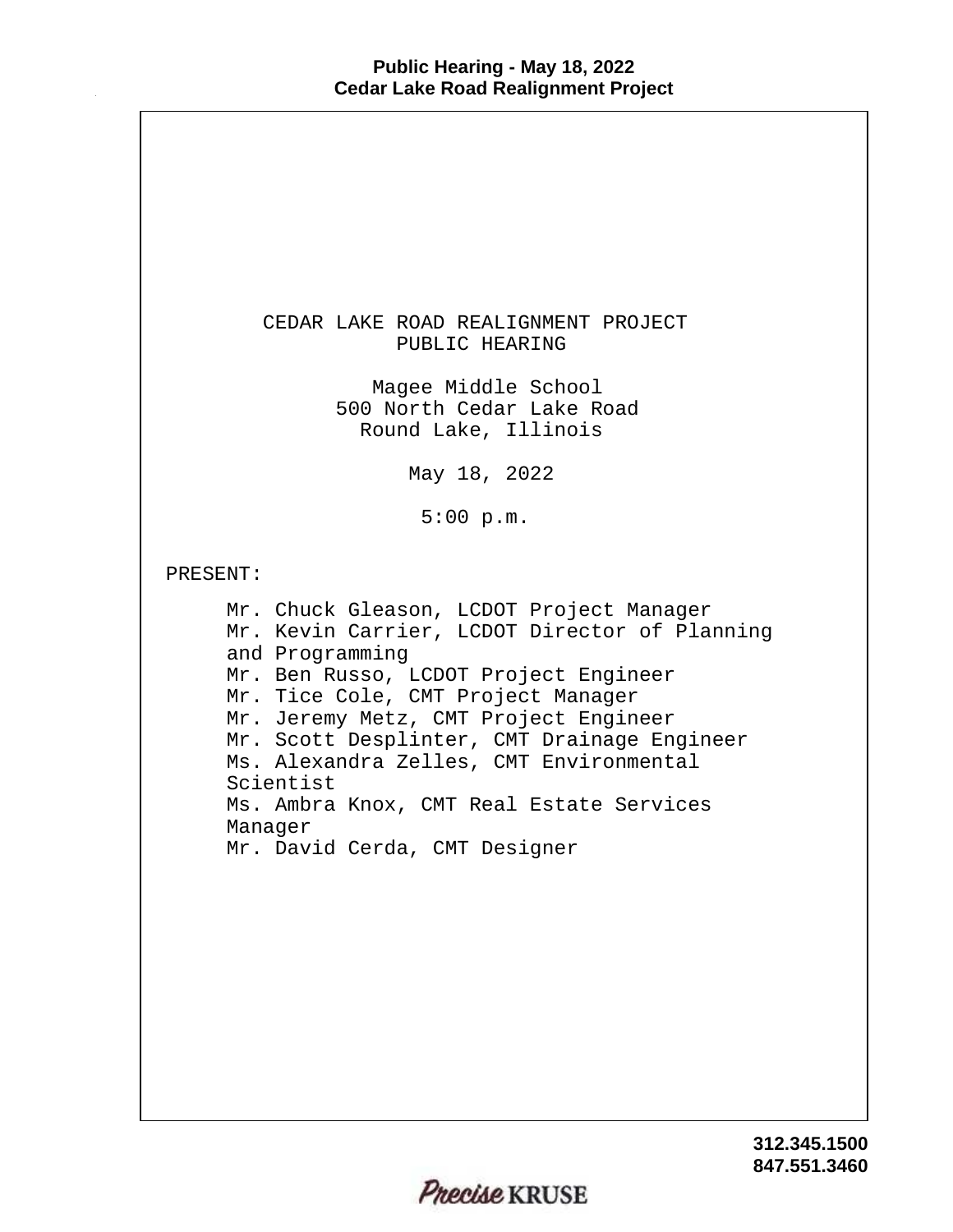$\mathbf{I}$ 

|             | Page                                                |
|-------------|-----------------------------------------------------|
| $\mathbf 1$ | MR. GLEASON: We want to welcome everybody to        |
| 2           | the Cedar Lake Road Realignment Project Public      |
| 3           | Hearing. The purpose of this meeting is to present  |
| 4           | the preferred realignment plan and for the general  |
| 5           | public to ask questions associated with the         |
| 6           | project.                                            |
| 7           | Lake County Division of Transportation is           |
| 8           | the lead agency on this project and has             |
| 9           | incorporated engineering services by Crawford       |
| 10          | Murphy & Tilly, or CMT, to study and complete the   |
| 11          | project according to federal, state, and local      |
| 12          | guidelines.                                         |
| 13          | So I would like to introduce the team, and          |
| 14          | after this presentation they will be here obviously |
| 15          | to answer any of your questions. I'm Chuck          |
| 16          | Gleason. I'm with Lake County Division of           |
| 17          | Transportation. I'm the project manager.            |
| 18          | We have Kevin Carrier, who is the Lake              |
| 19          | County Division of Transportation as the director   |
| 20          | of planning and programming. Ben Russo is Lake      |
| 21          | County Division of Transportation's design engineer |
| 22          | for this project.                                   |
| 23          | Tice Cole is with CMT. He is the project            |
| 24          | manager. Jeremy Metz is the CMT project engineer.   |
|             |                                                     |

**847.551.3460 312.345.1500**

 $\overline{a}$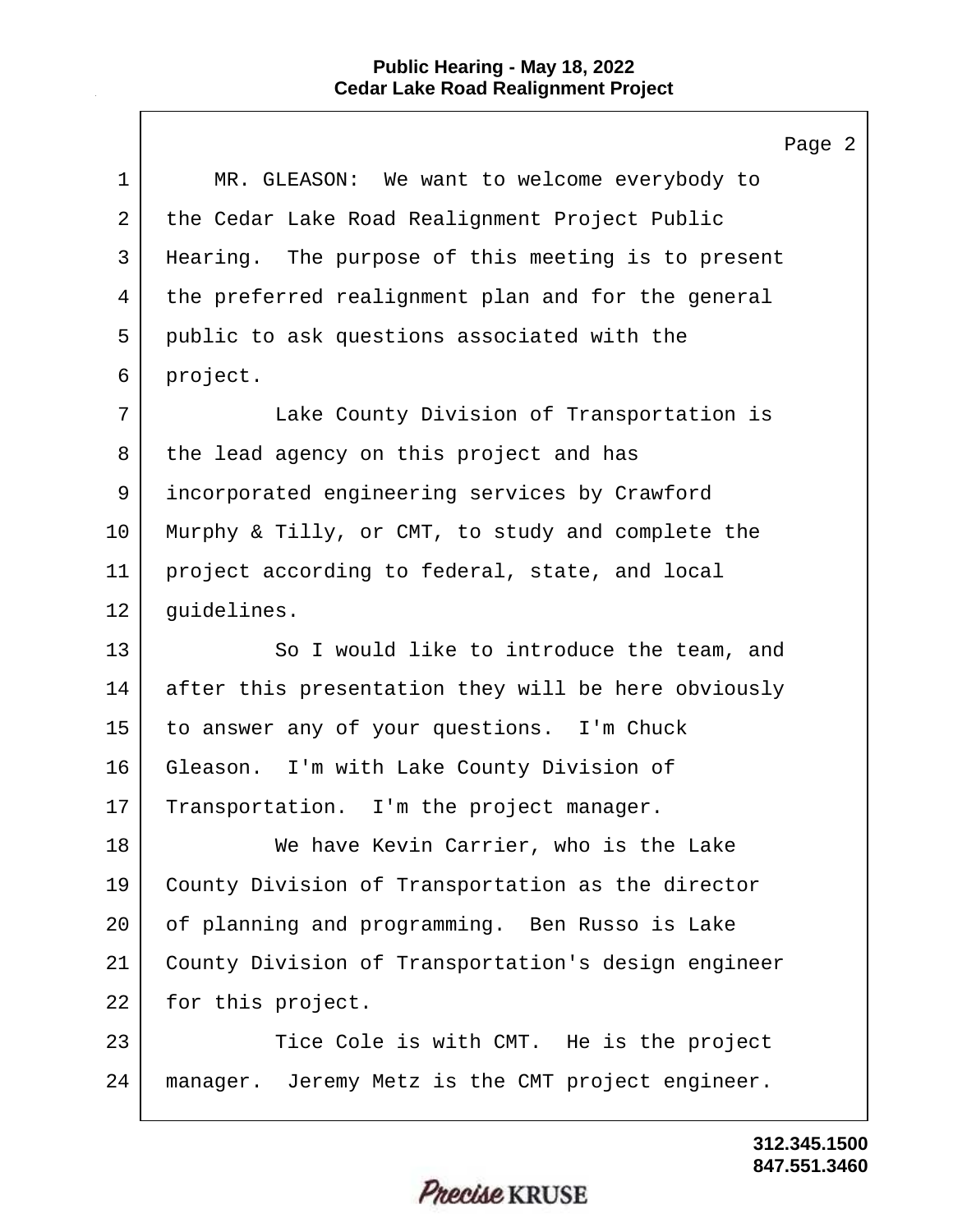|                | rage                                                 |
|----------------|------------------------------------------------------|
| $\mathbf 1$    | Let's see, we've got Scott Desplinter. He's with     |
| $\overline{2}$ | CMT and he's the design $--$ I'm sorry, the drainage |
| 3              | engineer, and then Alexandra Zelles is the           |
| 4              | environmental scientist and Ambra Knox who is with   |
| 5              | CMT and is the real estate services manager.         |
| 6              | We also have David Cerda. Where's David?             |
| 7              | There he is. David is a designer with CMT, but       |
| 8              | he's also here to do some Spanish interpretation     |
| 9              | for us if anybody needs it. He's already been put    |
| 10             | to a lot of good use.                                |
| 11             | So following this presentation, the public           |
| 12             | will have an opportunity to make formal comments in  |
| 13             | a two-minute statement to the court reporter who is  |
| 14             | over here.                                           |
| 15             | After that, everyone can view the exhibits           |
| 16             | at their leisure. The project team will be           |
| 17             | available to answer questions until 7:00 p.m.        |
| 18             | Comments can also be provided to the court reporter  |
| 19             | informally until 7:00 p.m., and comments can also    |
| 20             | be submitted on the comment form located at the      |
| 21             | tables back behind me.                               |
| 22             | The realignment of Cedar Lake Road is not            |
| 23             | a new concept. In 1979 IDOT began a study of this    |
| 24             | unmarked state route, and in 1982 the study          |
|                |                                                      |

 $\overline{3}$ 

Precise KRUSE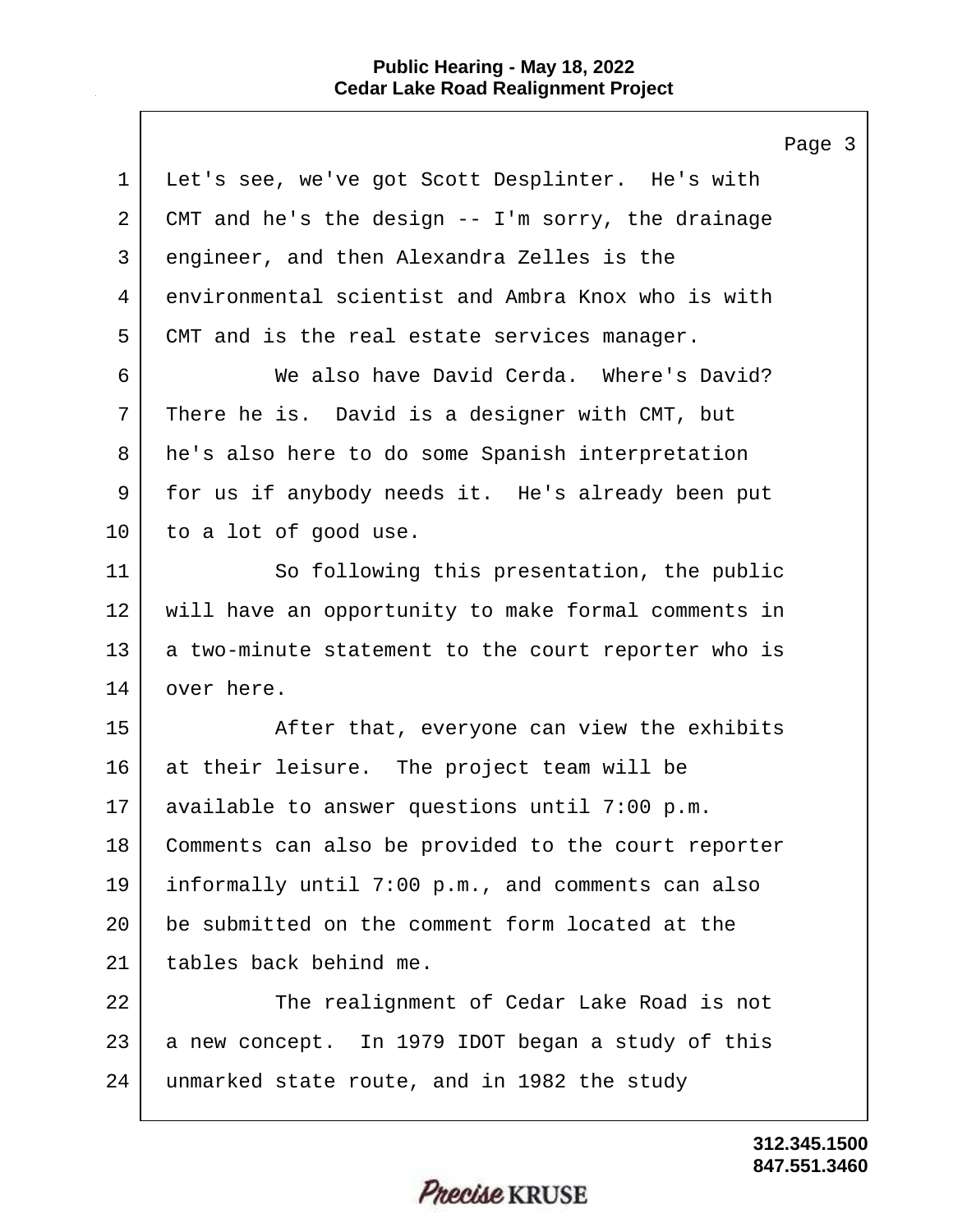Page 4 1 | identified a grade separation between the new road 2 and the railroad through the undeveloped property 3 | that exist there today. 4 This alignment was met with public 5 opposition and did not move forward to engineering. 6 IDOT completed a Phase I Study again in 1987 with 7 an at-grade alignment through undeveloped property. 8 The improvements were not constructed due to lack 9 of funding. 10 The section of Cedar Lake Road from 120 to 11 Nippersink Road was jurisdictionally transferred to 12 Lake County in 2012. In that year, Lake County 13 started a feasibility study with input from the 14 Village of Round Lake. 15 The feasibility study was completed in 16 2016. The study showed that realigning Cedar Lake 17 Road was still feasible. The study identified 18 multiple alignment alternatives and evaluated 19 impacts, benefits, and potential cost of each. 20 The feasibility of the improvements 21 allowed Lake County to proceed with performing a 22 | full Phase I Study including all the appropriate 23 environmental analysis required as part of the 24 National Environmental Policy Act of 1969, in order

> **847.551.3460 312.345.1500**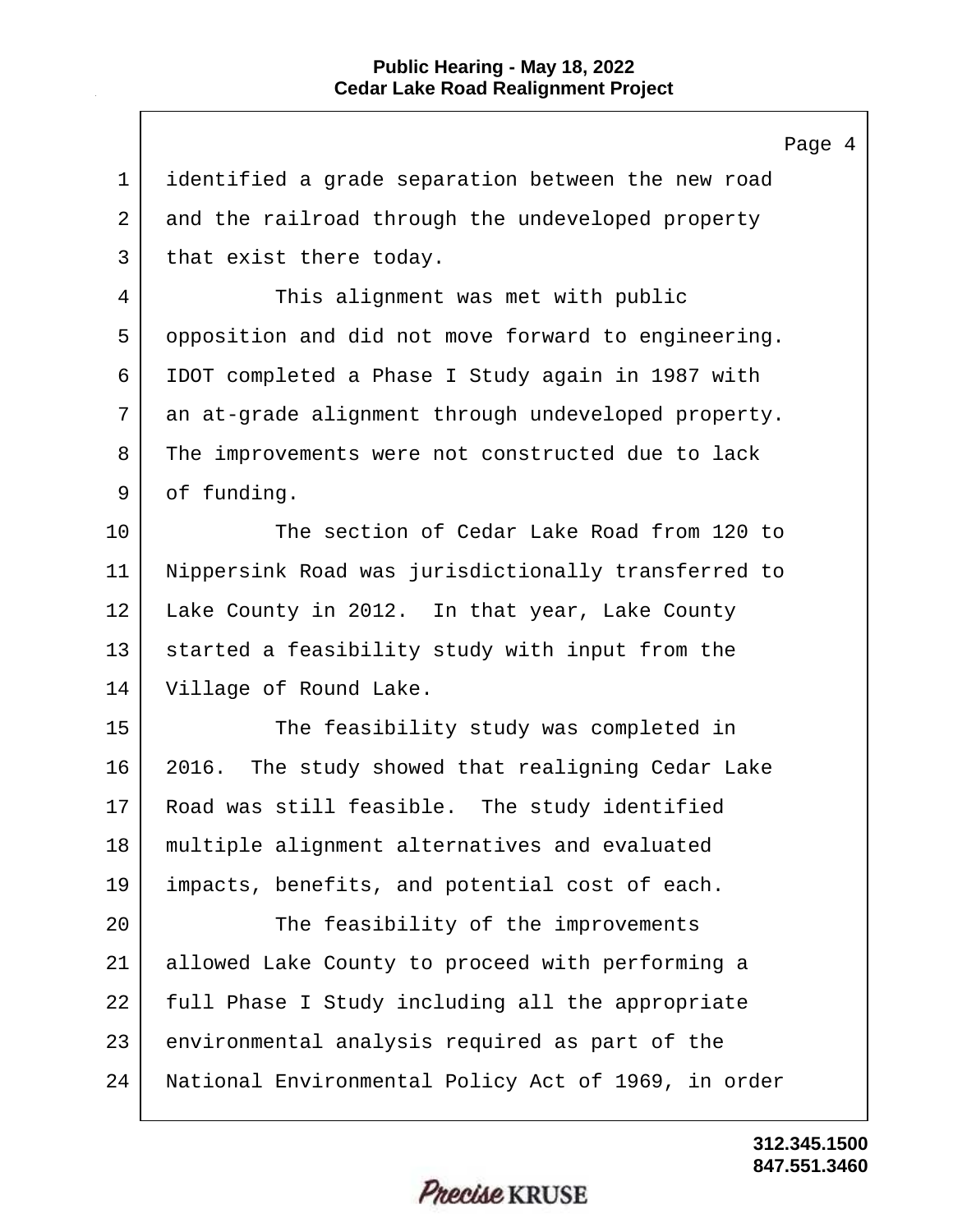Page 5 1 that the project qualified for federal funding. 2 This project incorporated a stakeholder 3 involvement group in order that stakeholders within 4 the project area could provide input and observe 5 | the development process. We are also partnering 6 with the Village of Round Lake, Metra, and the 7 Illinois Department of Transportation. 8 We not only feel that this transportation 9 project will provide safe and efficient movement 10 throughout the corridor, but it is an opportunity 11 for transit and non-motorized accommodation 12 upgrades and enhancement of the downtown district. 13 With that, I now would like to turn it 14 over to Tice who has more specific project 15 information. 16 MR. COLE: Thank you, Chuck. I'm not as loud a 17 speaker as you. I'll take the microphone. 18 | At the first public information meeting, 19 the project study was still in the data collection 20 stage. The study team presented some initial data 21 regarding the crashes and the existing traffic 22 volumes; and then based upon the input from that 23 public information meeting, subsequent stakeholder 24 involvement group meetings, community context

*Precise* KRUSE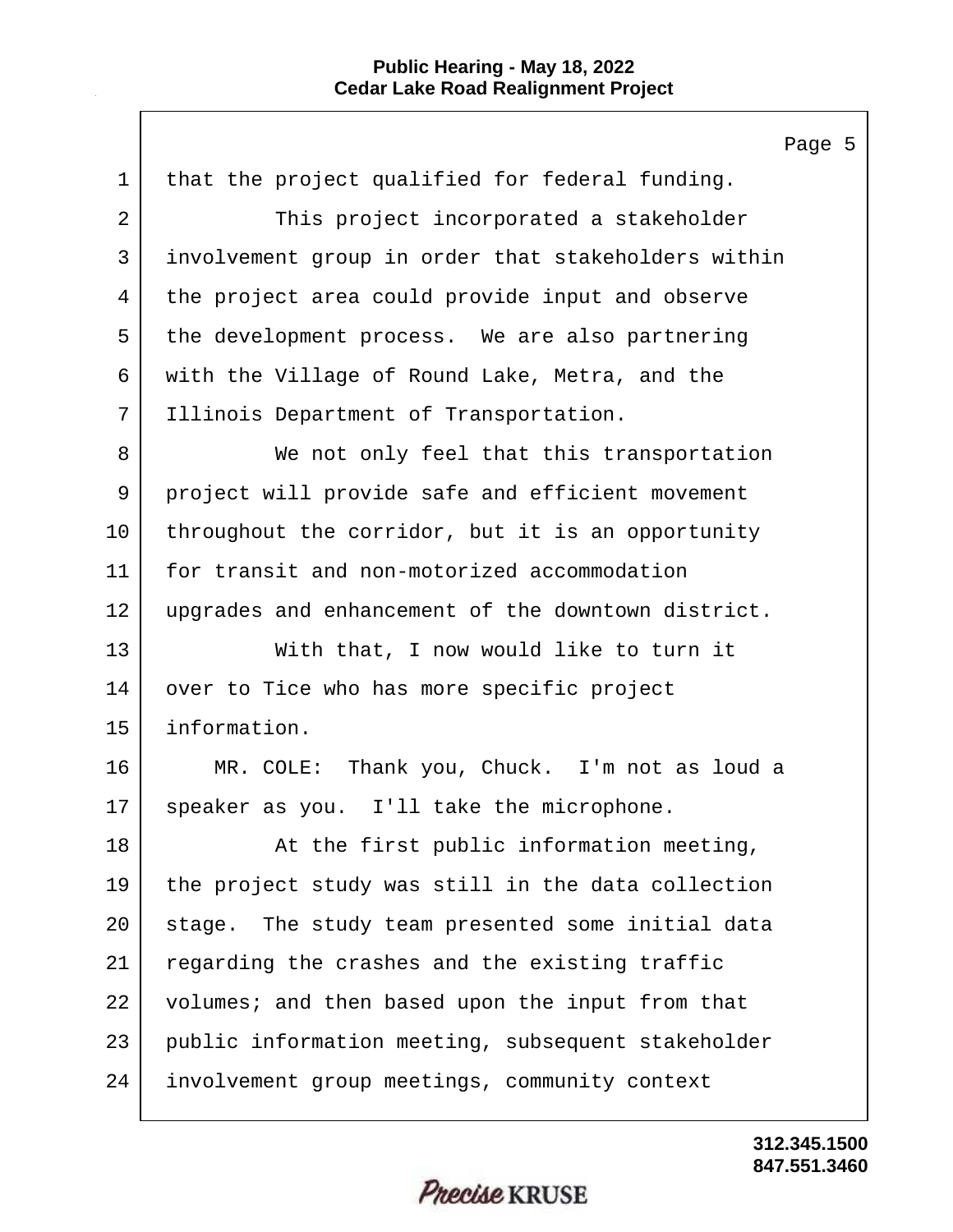|                | Page                                                |
|----------------|-----------------------------------------------------|
| $\mathbf 1$    | audit, as well as some further technical analyses,  |
| $\overline{2}$ | the study team developed the purpose and need for   |
| 3              | the project in 2018.                                |
| 4              | The purpose of the project is to improve            |
| 5              | the safety and capacity between Nippersink Road and |
| 6              | Hart Road and improve operations at Cedar Lake Road |
| 7              | and the crossing of the Metra Milwaukee District    |
| 8              | North Line and to improve bicycle and pedestrian    |
| 9              | connectivity within the study area.                 |
| 10             | The need for the project is based upon              |
| 11             | crash rates, the level of service, complex          |
| 12             | operations, and poor bicycle and pedestrian         |
| 13             | connectivity.                                       |
| 14             | Crash rates are higher than average                 |
| 15             | between Nippersink Road and Lakewood Terrace, and   |
| 16             | the corridor is operating currently at the minimum  |
| 17             | acceptable capacity level of service, and it's      |
| 18             | actually expected to fail in the future based upon  |
| 19             | traffic projections.                                |
| 20             | The nexus of Cedar Lake Road and the                |
| 21             | Milwaukee District North Line railroad, multiple    |
| 22             | Metra parking facilities, a Metra parking entrance, |
| 23             | and pedestrians creates many operational issues at  |
| 24             | that one location.                                  |

**847.551.3460 312.345.1500**

 $6 \overline{6}$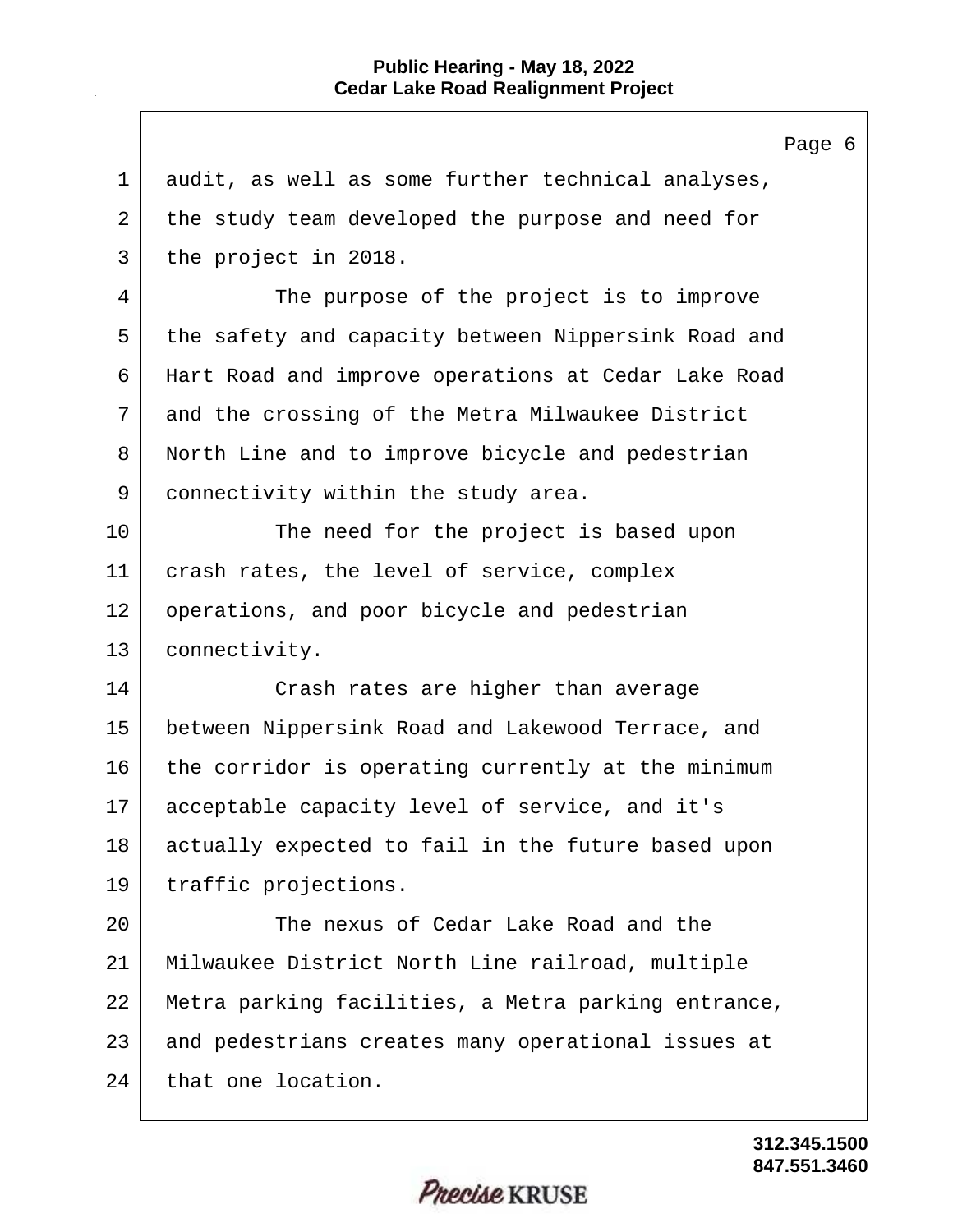$\mathbf{I}$ 

|             | Page 7                                              |
|-------------|-----------------------------------------------------|
| $\mathbf 1$ | Bicycle and pedestrian features do not              |
| 2           | connect within the study area; and then             |
| 3           | furthermore, significant bicycle and pedestrian     |
| 4           | generating land uses lack bicycle and pedestrian    |
| 5           | connectivity. Additional information regarding the  |
| 6           | purpose and need can be found summarized on one of  |
| 7           | these boards at this meeting.                       |
| 8           | Regarding the alternatives evaluation and           |
| 9           | screening, following the development of the purpose |
| $10 \,$     | and need, seven build alternatives were developed   |
| 11          | by both the study team and the stakeholder          |
| 12          | involvement group.                                  |
| 13          | Those alternatives were then developed              |
| 14          | into conceptual level detail by the study team and  |
| 15          | were evaluated based upon the transportation        |
| 16          | performance and their environmental impact. The     |
| 17          | no-build alternative was also considered in the     |
| 18          | study.                                              |
| 19          | The alternatives went through a standard            |
| $20 \,$     | IDOT screening process based upon the initial       |
| 21          | environmental resource findings. One build          |
| 22          | alternative was eliminated based upon having        |
| 23          | significantly more displacements than the other     |
| 24          | build alternatives.                                 |
|             |                                                     |

**847.551.3460 312.345.1500**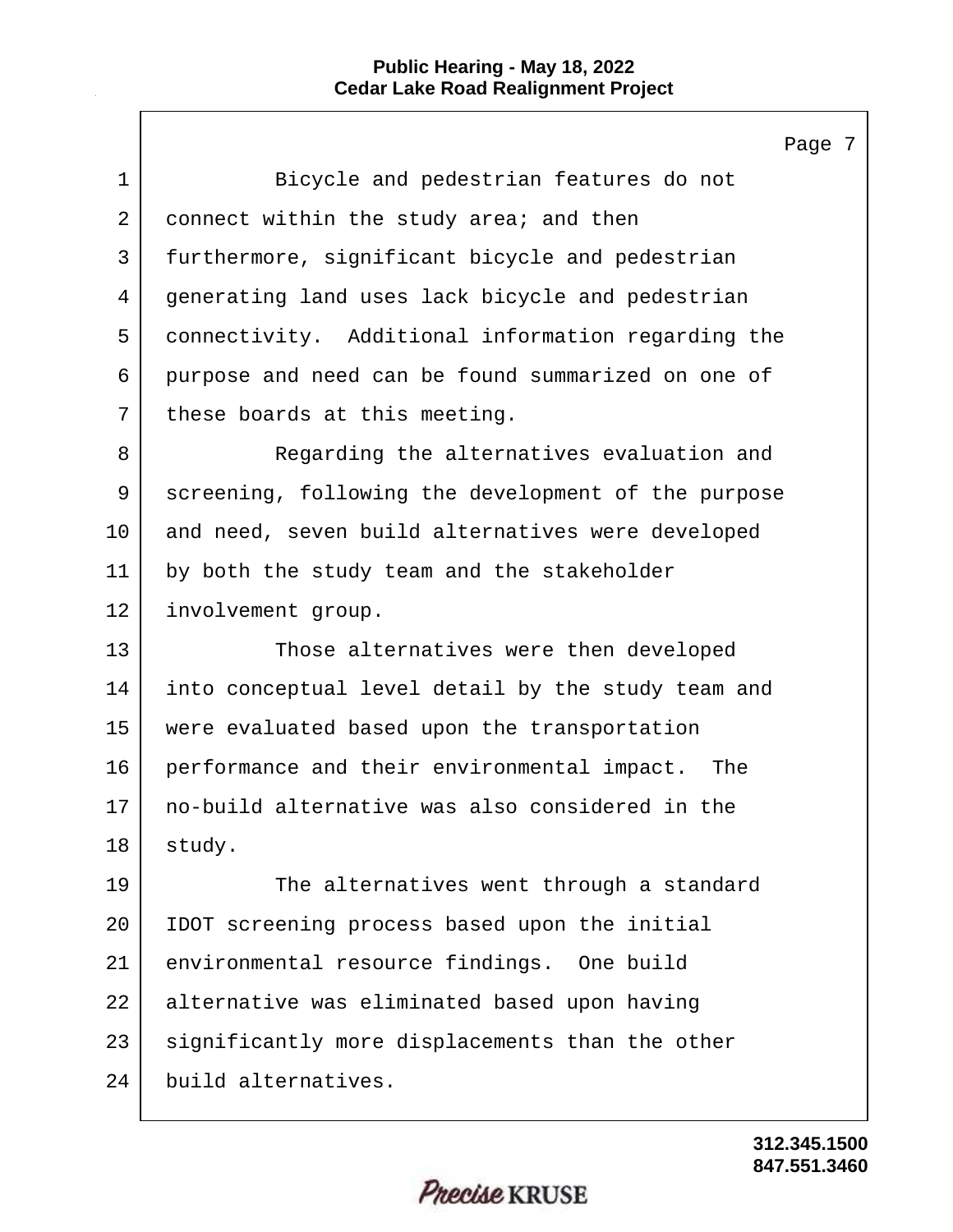$\Gamma$ 

|                | Page 8                                              |
|----------------|-----------------------------------------------------|
| $\mathbf{1}$   | Another two build alternatives were                 |
| $\overline{a}$ | eliminated due to their impact to potential         |
| 3              | historic resources. The remaining alternatives had  |
| 4              | similar environmental impacts and were evaluated    |
| 5              | based upon their transportation performance.        |
| 6              | One build alternative was eliminated                |
| 7              | because the proximity between the Magee Middle      |
| 8              | School exit and the signalized intersection of Hart |
| 9              | Road at Cedar Lake Road was too close.              |
| 10             | Of the three remaining build alternatives,          |
| 11             | two were eliminated due to safety concerns          |
| 12             | regarding additional horizontal and reverse curves. |
| 13             | Additional curves in the roadway alignment have     |
| 14             | been found to increase the crash potential for      |
| 15             | motorists.                                          |
| 16             | The last step left one alternative, the             |
| 17             | blue alignment, as the preferred alternative; and   |
| 18             | more information regarding the alternative          |
| 19             | evaluations and selection process is summarized on  |
| 20             | a few of these boards here at this meeting.         |
| 21             | Regarding the preferred alternative, after          |
| 22             | selecting a preferred alignment alternative in      |
| 23             | 2020, the project team began working with project   |
| 24             | partners including the Village of Round Lake; ICC,  |
|                |                                                     |

**847.551.3460 312.345.1500**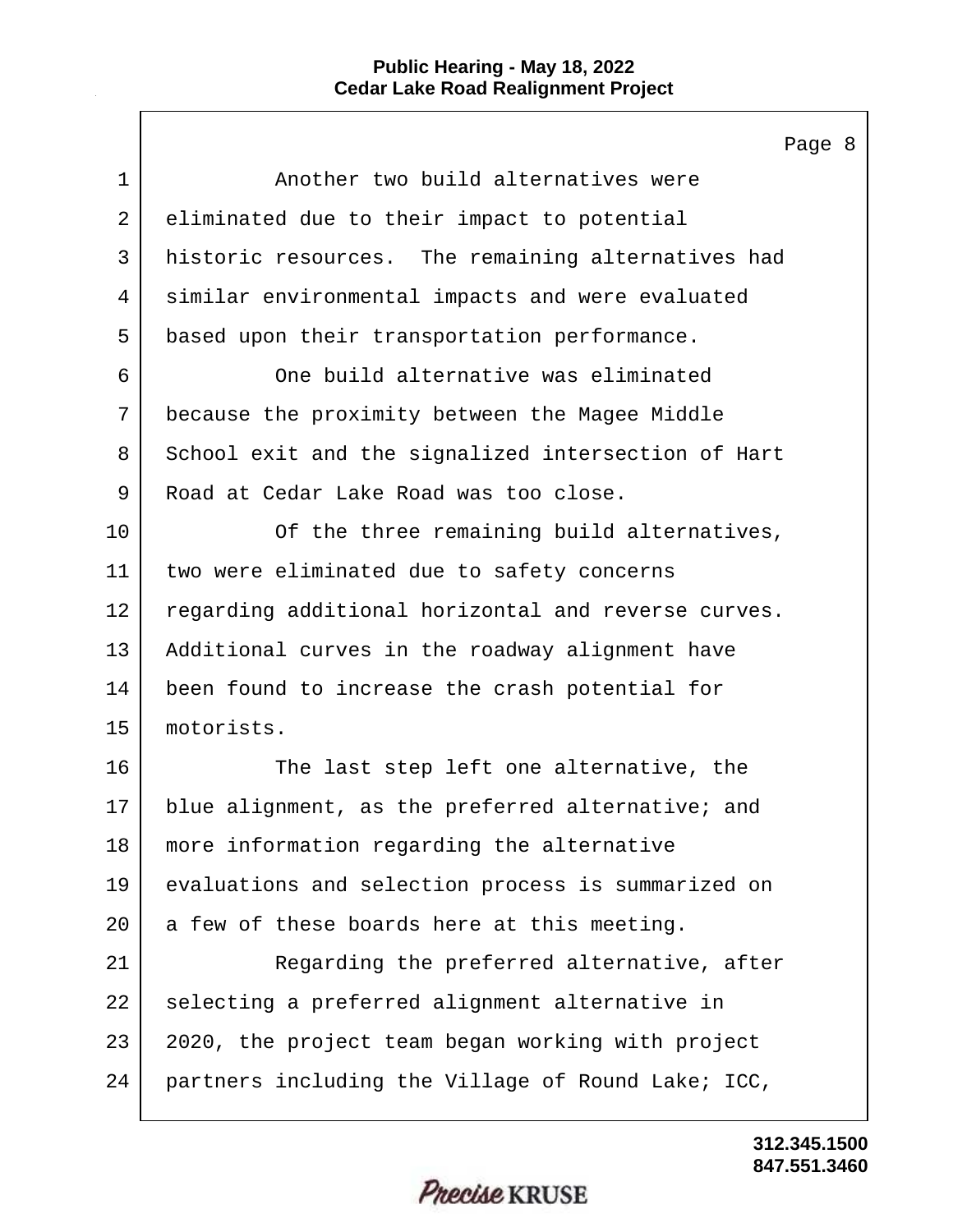Page 9 1 | Illinois Commerce Commission, ICC; IDOT; Metra; and 2 the stakeholder involvement group to refine the 3 details. 4 Since 2020, the team has developed 5 geometrics, performed traffic analysis, coordinated  $6$  the railroad crossing with the ICC and Metra, 7 developed a new station layout, finalized the 8 bicycle and pedestrian accommodations, and 9 developed a drainage design. 10 The preferred alternative is shown on the 11 large boards. There's one here and then another 12 one over there, and then it's also shown in more 13 detail on the strip maps at the far end of the room 14 there. 15 Overall, the preferred alternative 16 includes improving Cedar Lake Road from Park Avenue 17 to approximately 500 feet north of existing Cedar 18 Lake Road near the school entrance, so down here 19 near Park and up near this entrance that you used 20 here today to get into the school. 21 Cross streets will also be improved to 22 accommodate this new alignment. Nippersink Road 23 will be improved from Capri Drive to Goodnow 24 Boulevard, and then Avilon Avenue will be improved

> **847.551.3460 312.345.1500**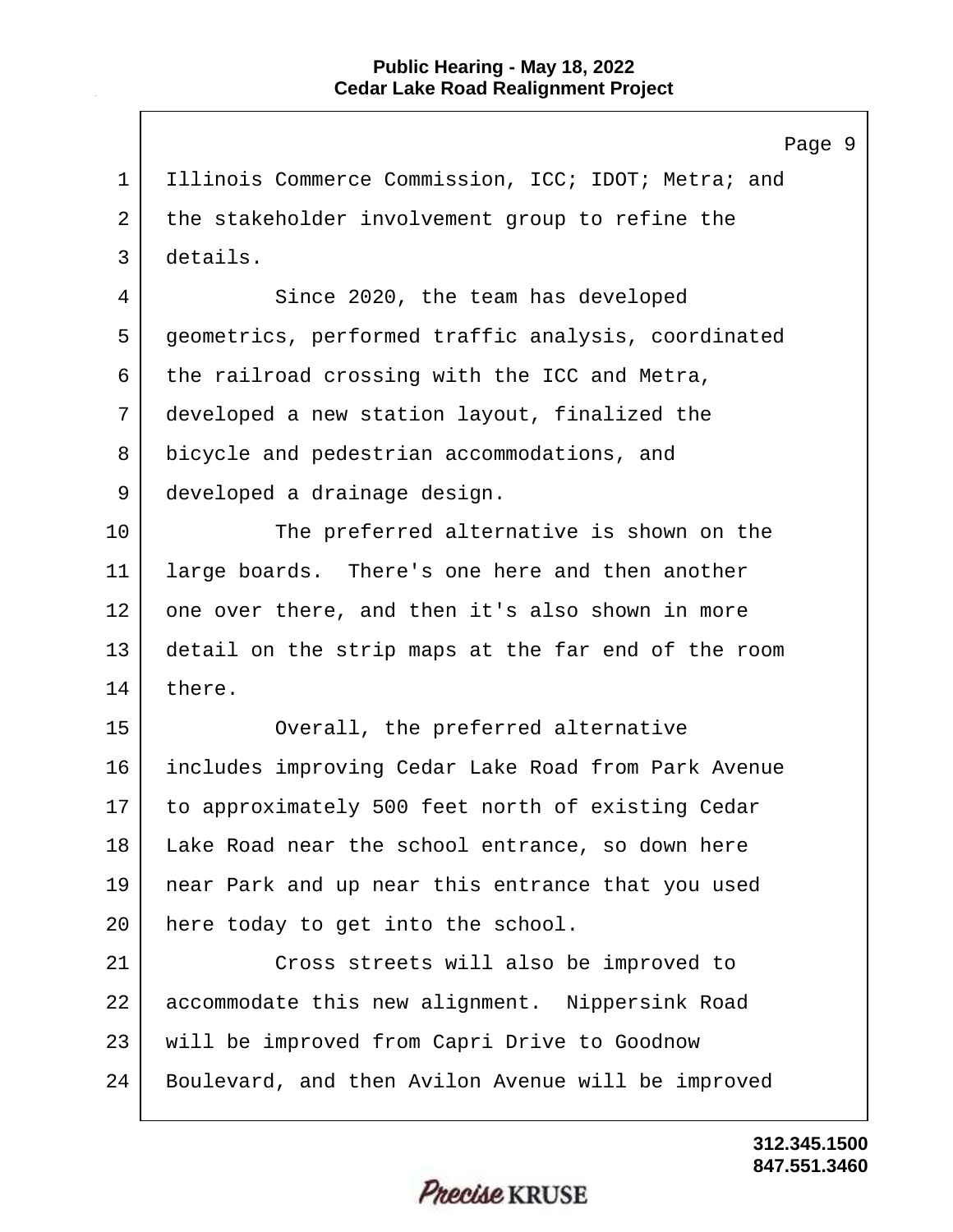Page 10 1 from Avilon Court over to Goodnow Boulevard. 2 | Tillinois Route 134 will be improved from 3 | just east of the intersection of Hart Avenue all 4 the way over to Orchard Street, and then existing 5 Hart Road will be improved generally in the 6 vicinity of the school exit. 7 And then existing Cedar Lake Road will be 8 improved from the new intersection of proposed 9 Cedar Lake Road basically in its current form all 10 the way down to generally the Metra station. And 11 it should be noted that the existing railroad 12 crossing will be replaced with this new railroad 13 | crossing of proposed Cedar Lake Road. 14 There are new and improved sidewalk and 15 | shared use path facilities incorporated throughout 16 the project, and these can be seen in the strip 17 maps presented today. 18 Regarding environmental impacts, the study 19 evaluated cultural and historic resources, special 20 waste, service water and wetlands, threatened and 21 endangered species, noise, trees, and air quality. 22 The proposed improvements avoided the 23 eight architectural resources that were eligible 24 for the National Register of Historic Places, and

> **847.551.3460 312.345.1500**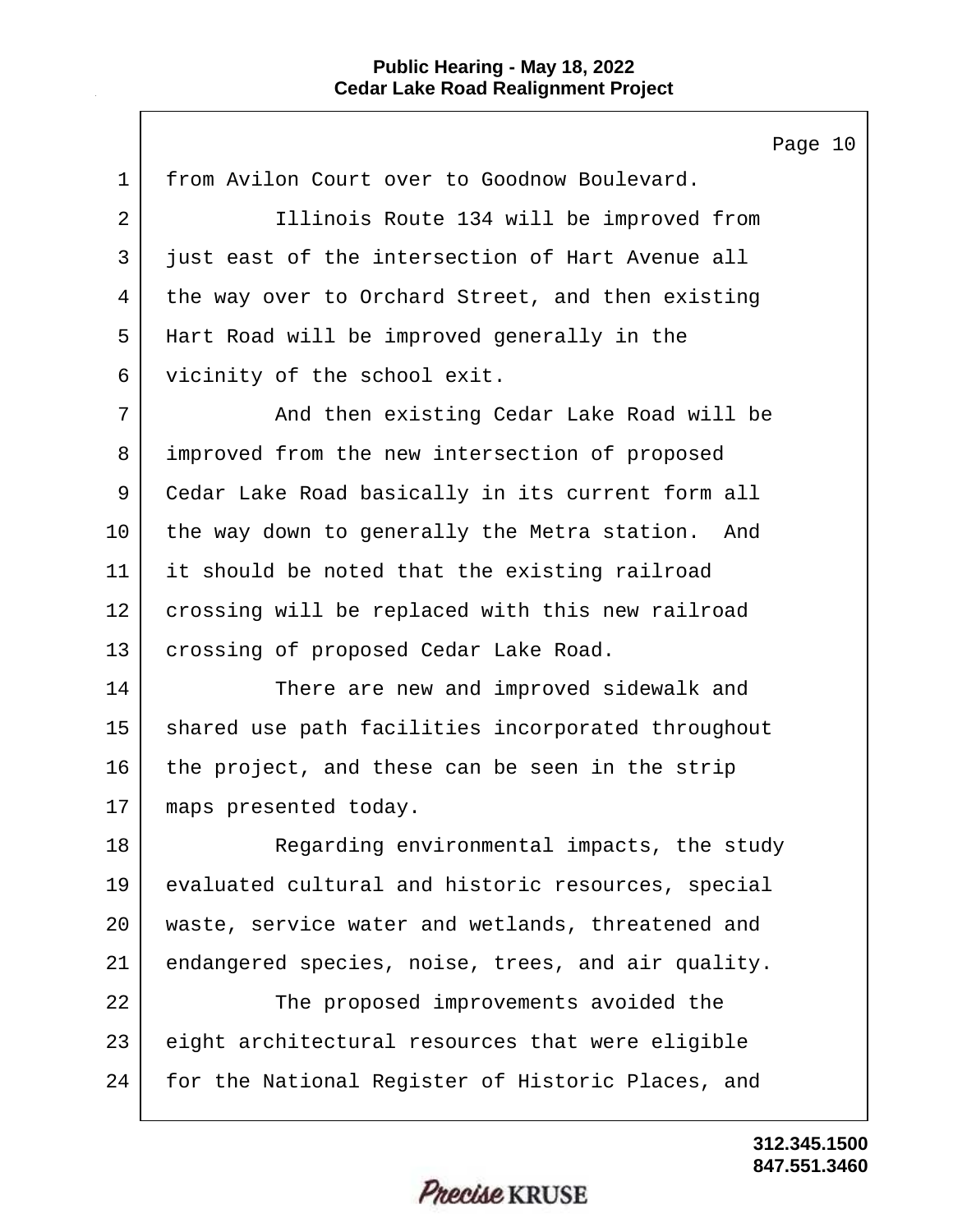$\mathbf{I}$ 

|                | Page 11                                            |
|----------------|----------------------------------------------------|
| $\mathbf 1$    | those can be found on these large boards with the  |
| $\overline{2}$ | purple shapes with the cross matching. Those are   |
| 3              | the ones that had to be avoided.                   |
| 4              | There are 28 sites with recognized                 |
| 5              | environmental conditions for special waste that    |
| 6              | will require sampling in the next stage of the     |
| 7              | project to determine how they should be dealt with |
| 8              | during the construction.                           |
| 9              | The project will impact approximately              |
| 10             | .12 acres of stream and .75 acres total of         |
| 11             | wetlands. There are no floodplain impacts          |
| 12             | anticipated; and there will be trees impacted, and |
| 13             | there will be a detailed tree survey completed in  |
| 14             | the next stage of the project. The County will     |
| 15             | coordinate with the Village to have trees replaced |
| 16             | where possible.                                    |
| $17 \,$        | Noise impacts were evaluated, and there            |
| 18             | were two common noise environments that had noise  |
| 19             | impacts. Neither of these locations met IDOT's     |
| 20             | policy on feasibility; therefore, there are no     |
| 21             | noise walls anticipated for the project.           |
| 22             | Regarding the impacts to the Metra                 |
| 23             | station, the proposed roadway improvements impact  |
| 24             | existing parking along Illinois 134, the west end  |

**847.551.3460 312.345.1500**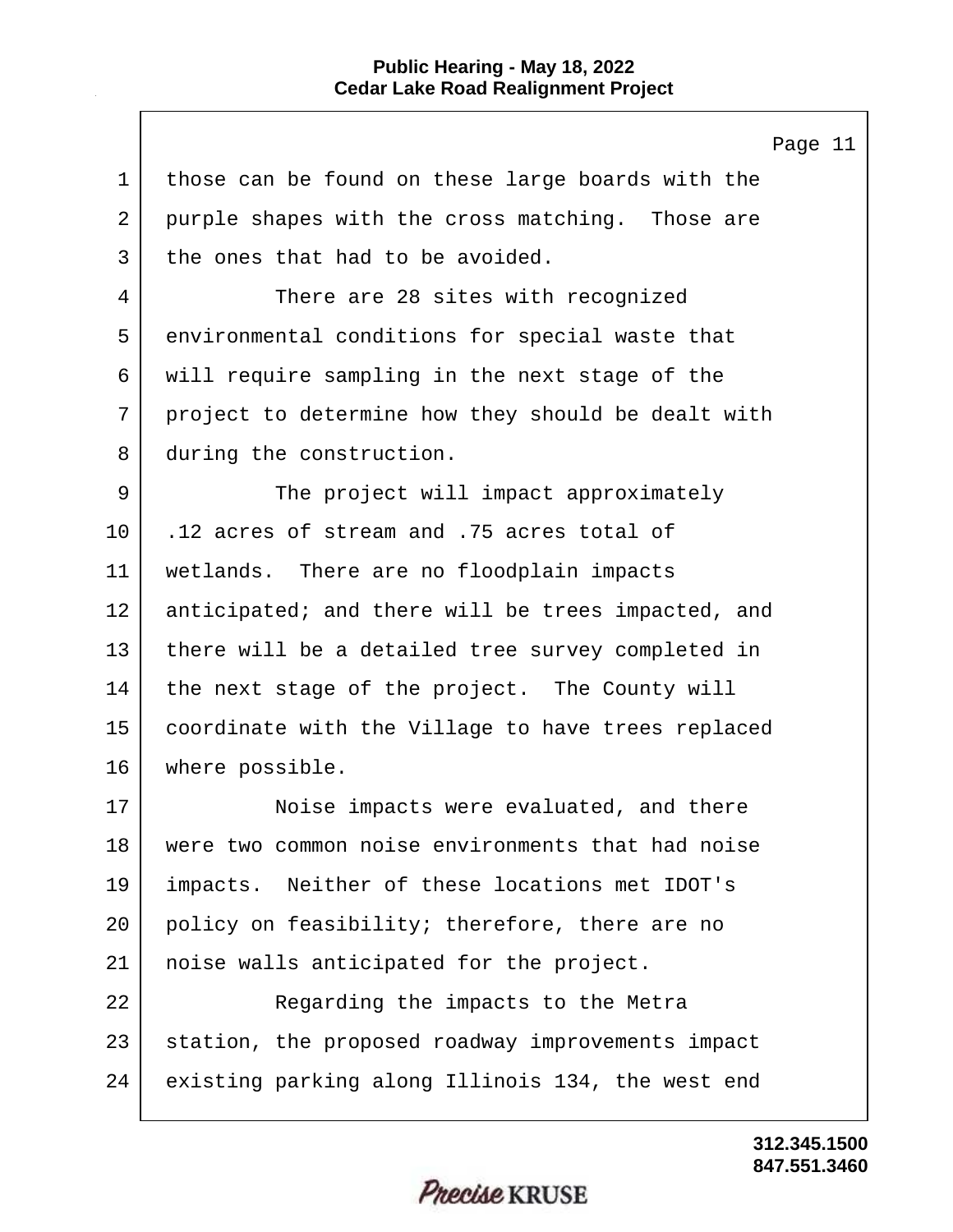Page 12 1 of the platform, the existing maintenance siding, 2 and two of Metra's entrances to Illinois 134. 3 Parking will be replaced at a one-to-one 4 ratio, and the platform will be relocated and 5 extended. The maintenance siding will be relocated 6 east of the station, and entrances to Illinois 134 7 | will be reconfigured with the new parking. 8 With the significant change to the roadway 9 system, Metra and the Village are taking this 10 opportunity to reconfigure much of the station to 11 improve operations and provide new amenities as a 12 transit hub. 13 The station building will be removed and 14 replaced with two new warming shelters. The 15 platform will have two new mid-platform pedestrian 16 crossings. 17 New kiss-n-rides are proposed for the 18 | north and south side of the station. Bicycle 19 parking will be replaced on the south side and 20 added to the north side; and as a result of 21 coordination with Pace, there will be a new bus 22 stop facilities added adjacent to the station at 23 Illinois 134 and Goodnow Boulevard. 24 The new Metra station layout can be seen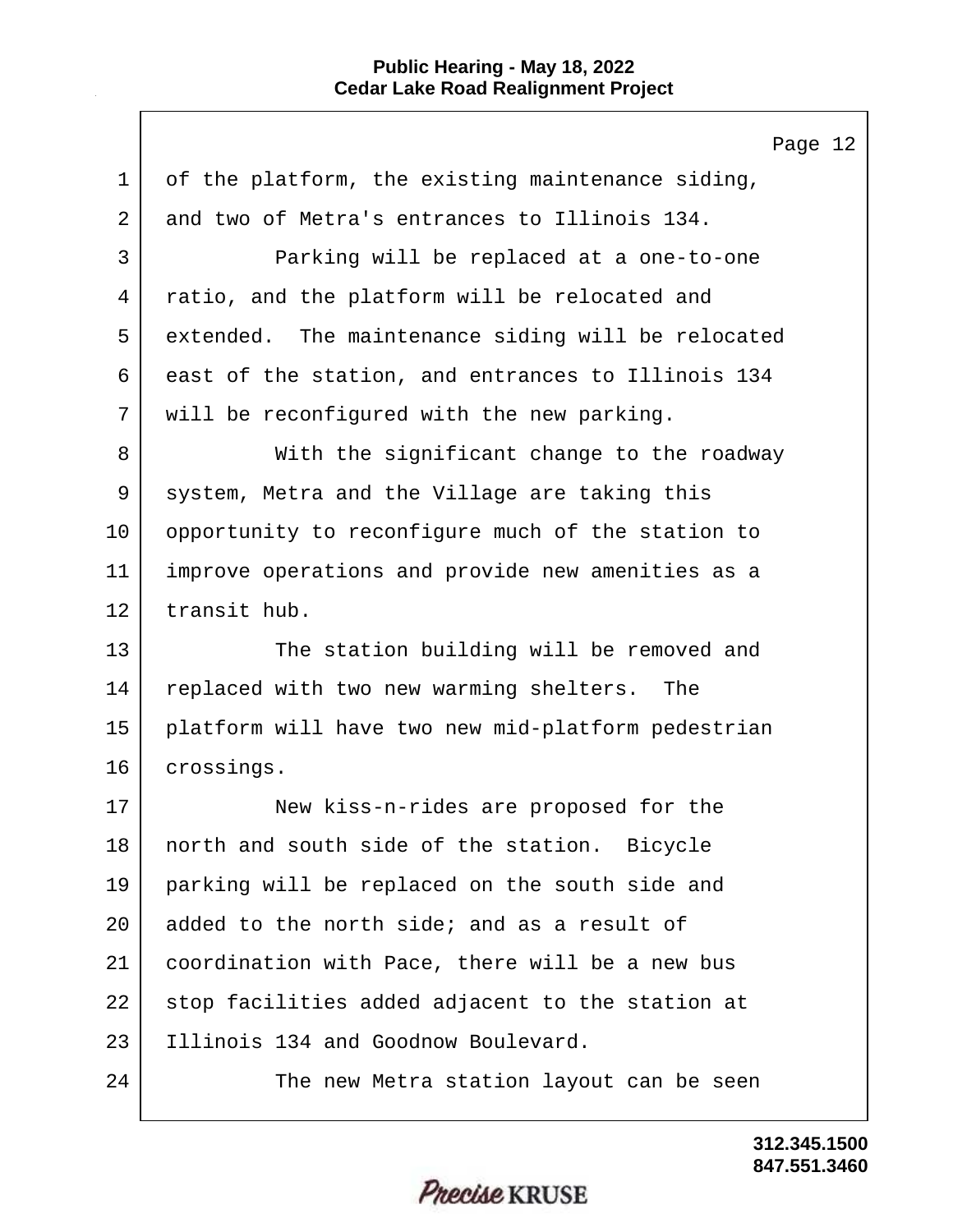| on the overall board. There's another board<br>singularly focused on the station, and then it can |
|---------------------------------------------------------------------------------------------------|
|                                                                                                   |
|                                                                                                   |
| also be seen in more detail on the strip maps we                                                  |
| have here today.                                                                                  |
| Regarding drainage improvements, the study                                                        |
| team has known that there are many challenges                                                     |
| regarding the drainage because the very first                                                     |
| public information meeting back in 2017 was                                                       |
| actually rescheduled due to a large storm event                                                   |
| with localized flooding in the area, so that                                                      |
| provided us a good opportunity to get pictures of                                                 |
| the flooding that day.                                                                            |
| There will be one large detention basin                                                           |
| constructed as part of the improvements. It will                                                  |
| be located north of Avilon and the current                                                        |
| undeveloped property on the west side of proposed                                                 |
| Cedar Lake Road.                                                                                  |
| And then what we are showing here today                                                           |
| for that detention pond is kind of a base level                                                   |
| condition for what the roadway improvements need,                                                 |
| and this pond may be further increased in size to                                                 |
| accommodate the Village's request to accommodate                                                  |
| any kind of proposed development on the south side                                                |
| of Illinois 134.                                                                                  |
|                                                                                                   |

**847.551.3460 312.345.1500**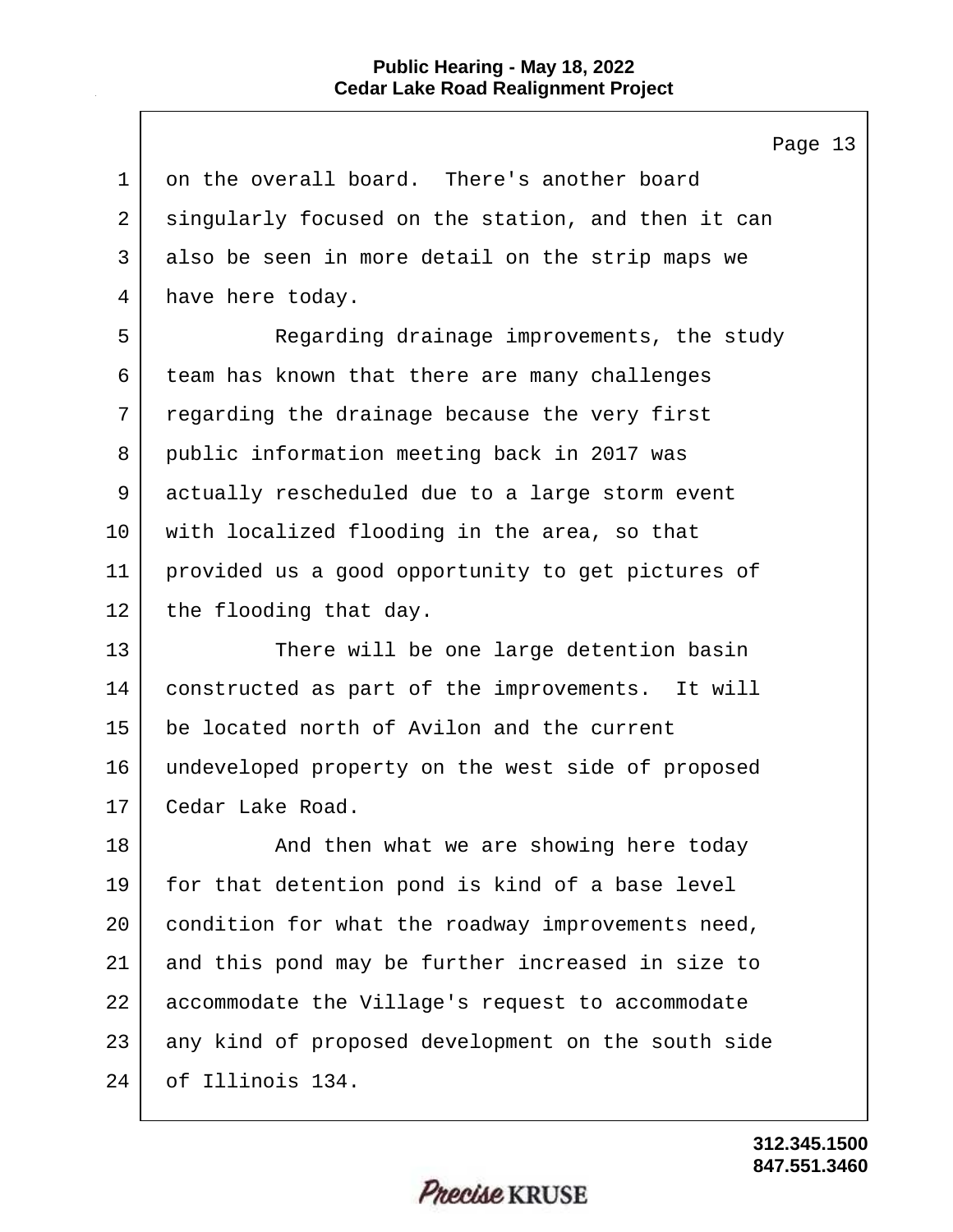$\Gamma$ 

|                | Page 14                                              |
|----------------|------------------------------------------------------|
| $\mathbf 1$    | In addition to the pond, there are three             |
| $\overline{a}$ | smaller detention basins proposed. One will be       |
| 3              | located at the northwest corner of Cedar Lake Road   |
| 4              | and Nippersink Road, and then another two will be    |
| 5              | located on the north side of proposed Cedar Lake     |
| 6              | Road where it meets the new intersection of Hart     |
| 7              | Road and the existing Cedar Lake Road, up on the     |
| 8              | northeast and northwest corner of that intersection. |
| 9              | All the proposed roadway improvements                |
| 10             | generally include an urban cross section, meaning    |
| 11             | it will have curb and gutter. Therefore, storm       |
| 12             | sewers will be added or upgraded to all the routes   |
| 13             | included in the study. There will be further         |
| 14             | design coordination and permitting of Phase II with  |
| 15             | the Village and the Lake County Stormwater           |
| 16             | Management Commission, LCSMC.                        |
| 17             | Regarding the property impacts, the study            |
| 18             | team has evaluated the need for fee simple right-    |
| 19             | of-way, permanent easements, and temporary           |
| 20             | easements throughout the project. Excluding          |
| 21             | existing right-of-way, there are approximately       |
| 22             | 17.5 acres of impacts to 94 parcels with this        |
| 23             | project.                                             |
| 24             | Approximately half of this impact area is            |

**847.551.3460 312.345.1500**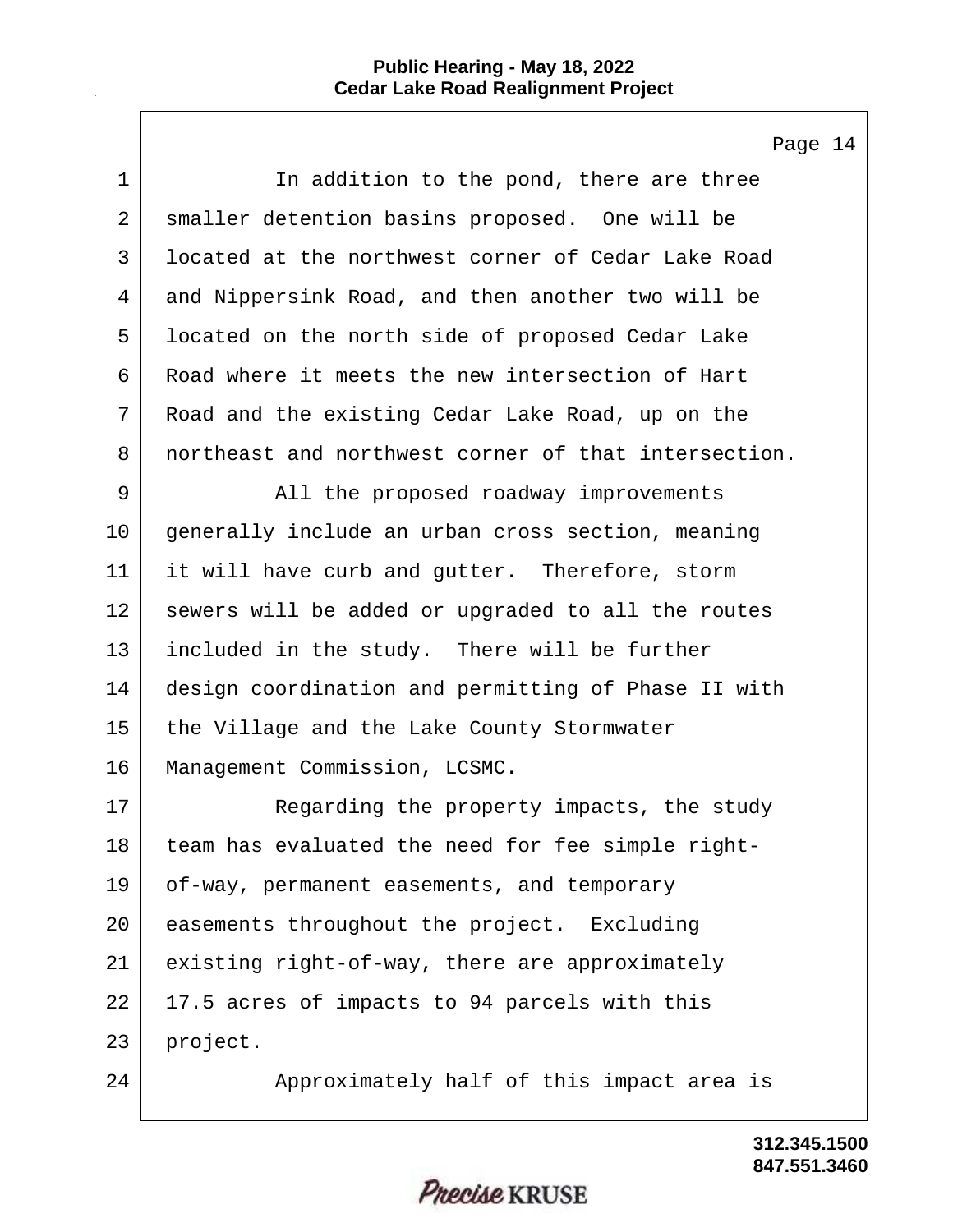$\mathsf{l}$ 

|             | Page 15                                             |
|-------------|-----------------------------------------------------|
| $\mathbf 1$ | temporary, while the other half is permanent. Of    |
| 2           | the total area of impacts, private property only    |
| 3           | constitutes 22 percent of the area impact, while    |
| 4           | 78 percent of the area impact is to existing        |
| 5           | Village of Round Lake or Metra property.            |
| 6           | There are ten full-parcel acquisitions              |
| 7           | with two of those being owned by the Village of     |
| 8           | Round Lake and eight being private. All the         |
| 9           | property impacts are shown in detail in the strip   |
| 10          | maps, and the list of parcels is shown on the land  |
| 11          | acquisition board in the back corner.               |
| 12          | And we do have a land acquisition                   |
| 13          | specialist here to answer questions about the       |
| 14          | process, impacts to specific properties, and        |
| 15          | displacements and relocations.                      |
| 16          | Of the ten full acquisitions, there will            |
| 17          | be five commercial property displacements, one      |
| 18          | government building displacement, and one           |
| 19          | residential displacement.                           |
| 20          | The displacements include the Village Hall          |
| 21          | annex building as well as three commercial          |
| 22          | buildings north of the annex building. It also      |
| 23          | includes two commercial properties along            |
| 24          | Illinois 134 at 314 and 499 Railroad Avenue.<br>The |
|             |                                                     |

**847.551.3460 312.345.1500**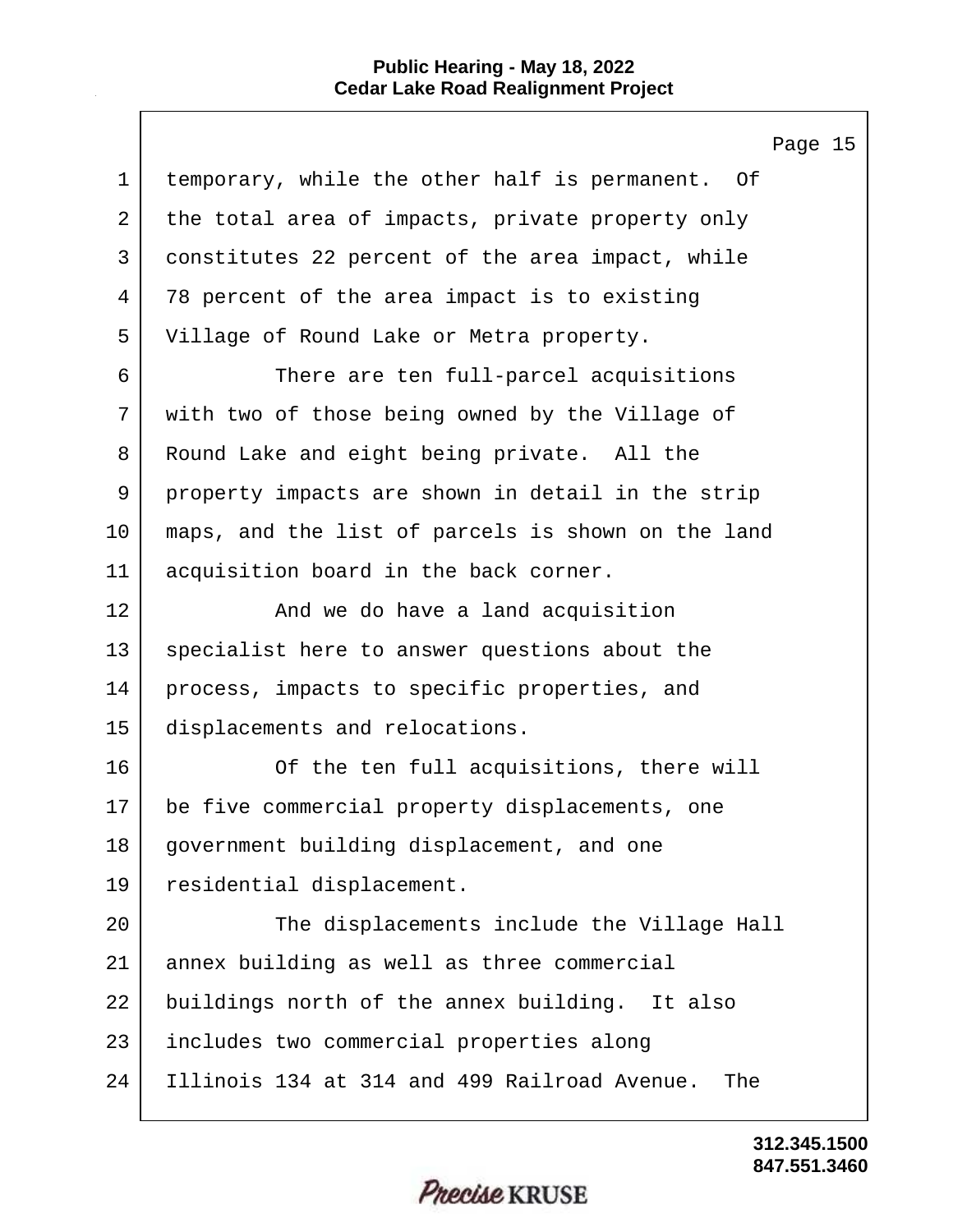Page 16 1 residential displacement will be at 604 West 2 | Nippersink Road. 3 Regarding the project schedule, the 4 tentatively planned schedule moving forward is to 5 start Phase II engineering design and land 6 acquisition in the latter half of this year and 7 completed by the end of 2025. 8 If the project is ready, land acquisition 9 is complete, and the funding is secured, then the 10 project could be under construction in 2025 and 11 2026 with the facilities open to traffic by the end 12 of 2026. 13 The next steps include finalizing the 14 Phase I Study, attaining design approval from IDOT, 15 and beginning the Phase II engineering design and 16 land acquisition. 17 This hearing will be the final public 18 involvement activity of the Phase I Study. We do 19 anticipate holding another public involvement 20 activity closer to the initiation of construction 21 to prepare everyone for what areas may be closed 22 for construction in stages and how traffic will be 23 maintained. 24 As Chuck stated previously, following this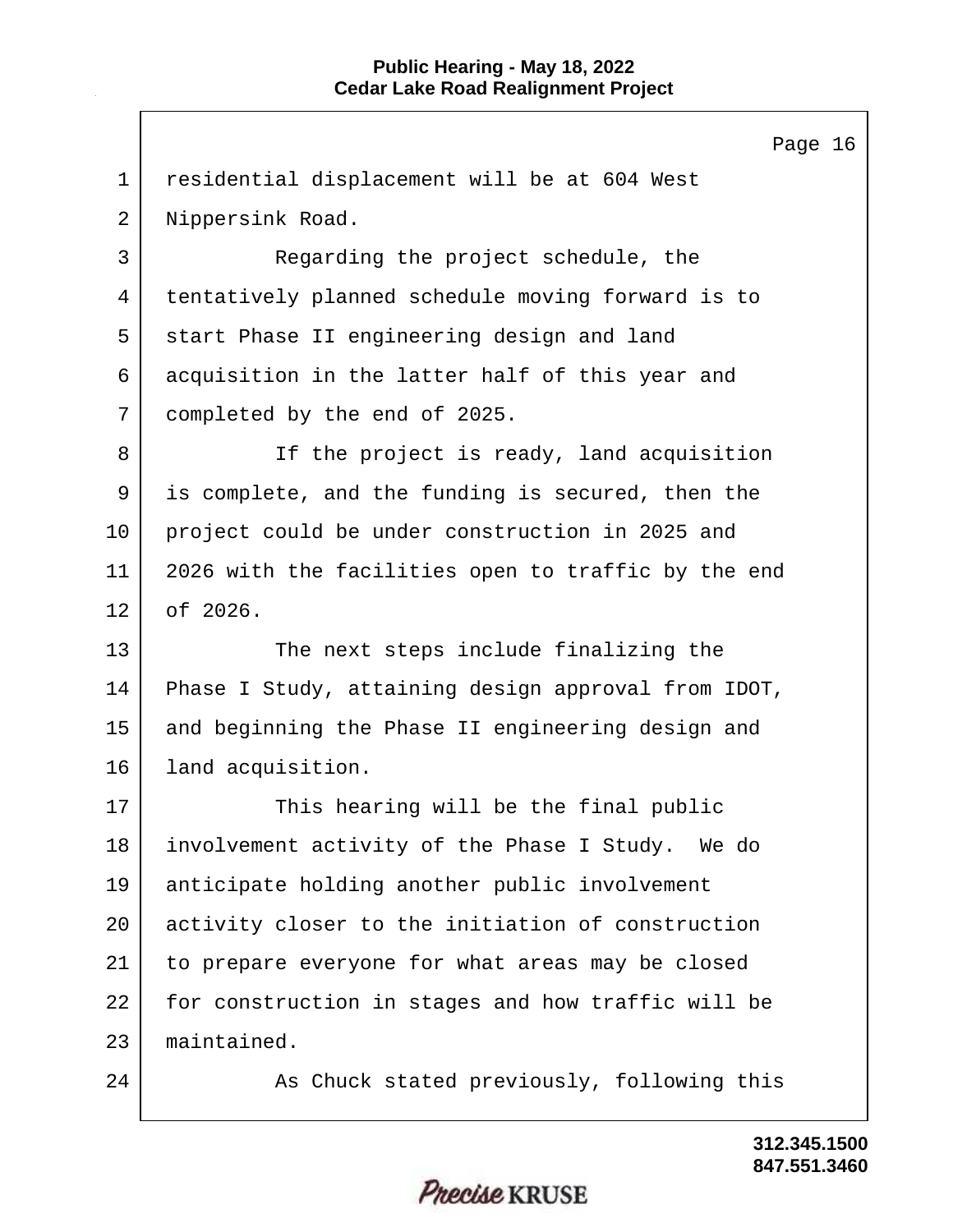Page 17

1 presentation, the public will have an opportunity to make formal comments in a two-minute statement to the court reporter. I'll basically hand you the microphone.

5 After that, everyone can view the exhibits 6 at their leisure. The project team will be around 7 until 7:00 p.m. to answer questions; and if you 8 don't feel comfortable providing a comment in this 9 public forum, you can also talk to the court 10 reporter after this open forum, and then comments 11 can also be submitted on the comment forms located 12 on the comment tables behind us, and there is also 13 an email address on the website,

14 cedarlakeroadcmtengr.com.

15 I would like to thank everyone for taking 16 the time to attend the public hearing, and at this 17 time we would like to move on to the formal comment 18 period where you can make comments or ask questions.

19 We did prepare a signup sheet, which Chuck 20 is holding right now, so we make sure everyone gets 21 an opportunity to speak and have an order to it. 22 I If you haven't already signed up to speak and would 23 like to, please raise your hand and Chuck will come 24 to you and add your name to the list, and we will

Precise KRUSE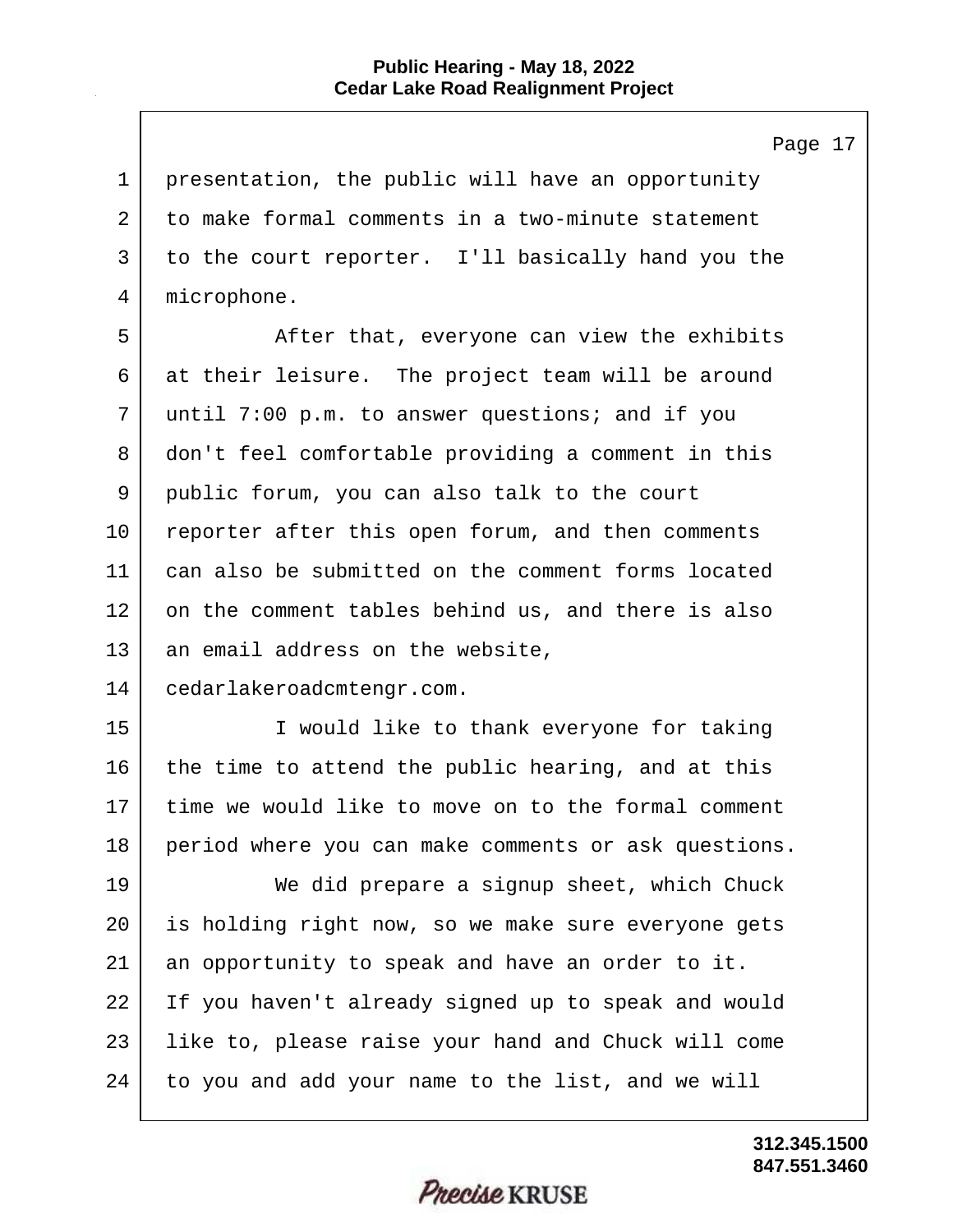$\mathbf{I}$ 

|             | Page 18                                             |
|-------------|-----------------------------------------------------|
| $\mathbf 1$ | try to answer -- if your comment includes           |
| 2           | questions, we'll try to answer those the best we    |
| 3           | can right now; and if we cannot, we will follow up  |
| 4           | in writing.                                         |
| 5           | In this public forum, before you provide a          |
| 6           | formal comment, please state your name, your first  |
| 7           | and name, and spell your last name to make it       |
| 8           | easier for the court reporter and then also provide |
| 9           | your address so that we know how to follow up in    |
| 10          | writing to your comments. And then all comments     |
| 11          | received will become part of the public hearing     |
| 12          | record for this project.                            |
| 13          | MR. GLEASON: Okay. So the list that we have         |
| 14          | from people that signed up when they signed in, Jim |
| 15          | Magee, go ahead.                                    |
| 16          | If anybody else wants to sign up, please            |
| 17          | just raise your hand.                               |
| 18          | MR. MAGEE: So I'm Jim Magee. I was here at          |
| 19          | that meeting he mentioned in 1979, and we won.      |
| 20          | That was the opposition.                            |
| 21          | My compliments to everyone involved. If             |
| 22          | you had this plan in 1979, you would have had a     |
| 23          | fighting chance to get it through because it's not  |
| 24          | a bad plan; but it does still seem to me to be      |
|             |                                                     |

**847.551.3460 312.345.1500**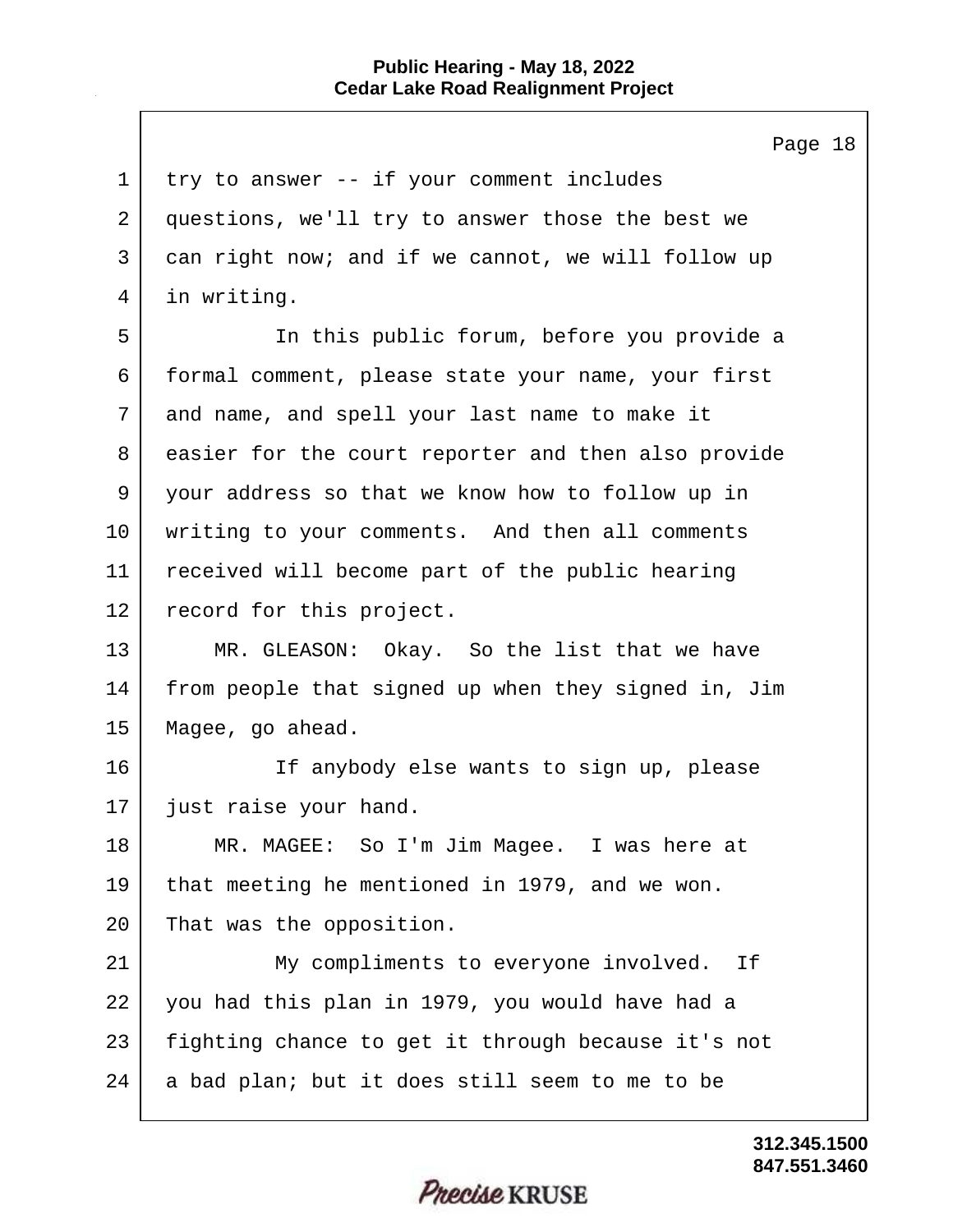|                | Page 19                                             |
|----------------|-----------------------------------------------------|
| $\mathbf{1}$   | spending millions of dollars to move one problem    |
| $\overline{2}$ | down the street to another location. There is       |
| 3              | still going to be a backup, it seems to me, on      |
| 4              | Cedar Lake Road, but this is light-years ahead of   |
| 5              | where we were before.                               |
| 6              | It's not particularly destructive to the            |
| 7              | Village. Again, I see that. It is personally        |
| 8              | destructive to myself and a few of my neighbors     |
| 9              | because we're at the impact area, the 22 percent    |
| $10 \,$        | location.                                           |
| 11             | The Village, I was talking to the mayor.            |
| 12             | Very graciously he was telling me that the Village  |
| 13             | intends to open up along the strip new commercial   |
| 14             | opportunities for people like me. That will be      |
| 15             | good, but there seems to be a time differential     |
| 16             | that's going to be insurmountable in that we're     |
| 17             | going to have to move, it seems, before the areas   |
| 18             | would be available for occupancy.                   |
| 19             | And so I think the timing of the state of           |
| 20             | the Village will be off by maybe a year or two, and |
| 21             | hopefully that can be worked out in some fashion to |
| 22             | accommodate transitions.                            |
| 23             | My vote, if there was one, would be to              |
| 24             | reconsider; but, again, I would concede the thought |
|                |                                                     |

**847.551.3460 312.345.1500**

## Precise KRUSE

 $\mathbf l$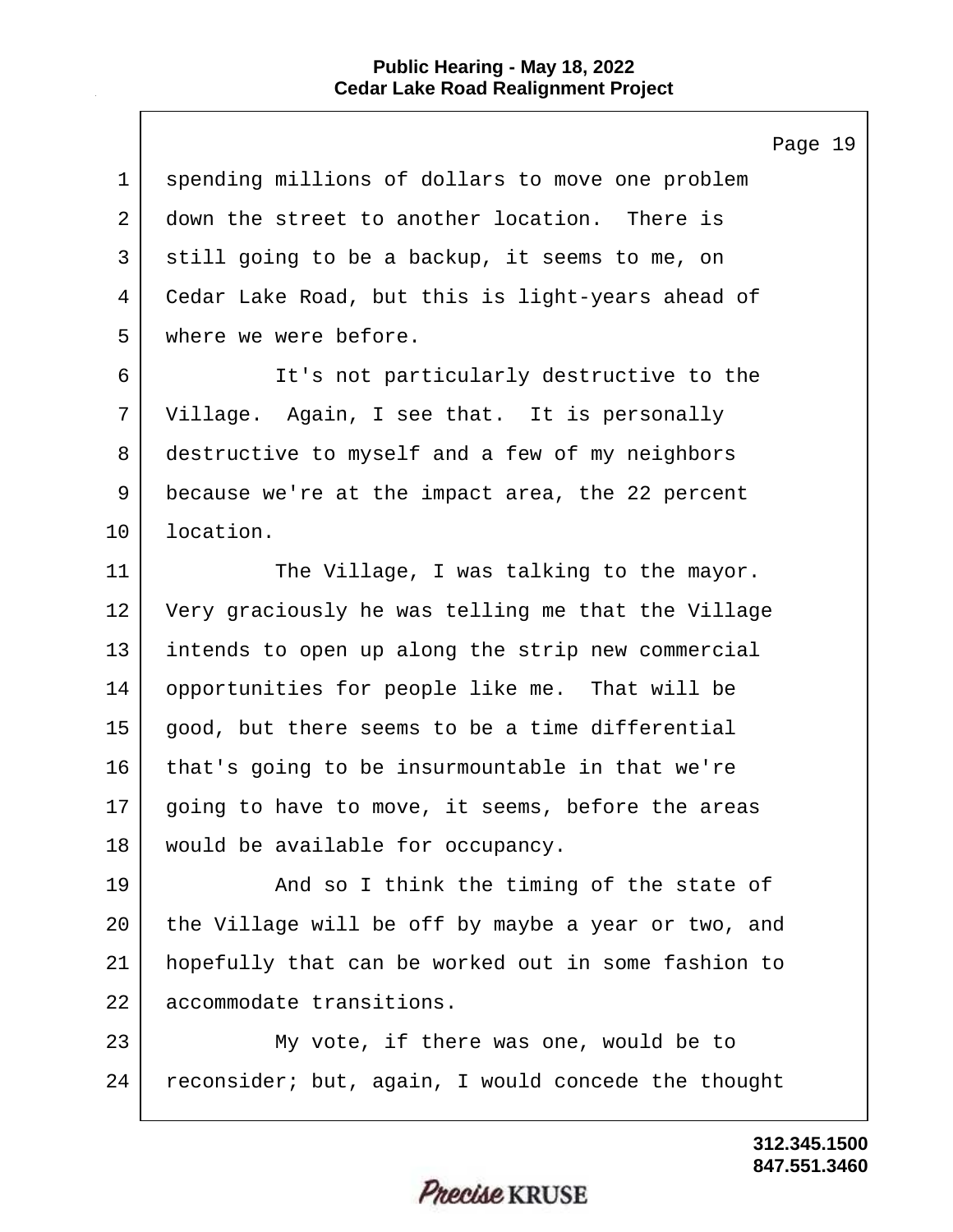$\Gamma$ 

|    | Page 20                                            |
|----|----------------------------------------------------|
| 1  | that this is much, much better than has ever been  |
| 2  | envisioned and better than what you had a couple   |
| 3  | years ago, too. Again, it's still terrible because |
| 4  | it affects me so directly, but otherwise my        |
| 5  | compliments. So whoever is next.                   |
| 6  | MR. GLEASON: Yolanda -- and I'm sorry.             |
| 7  | MS. LOMELI: That's okay, Lomeli.                   |
| 8  | MR. GLEASON: Lomeli, okay, thank you.              |
| 9  | MS. LOMELI: Good afternoon, everyone. My name      |
| 10 | is Yolanda Lomeli, owner of Lomeli's International |
| 11 | Supermarket, downtown Round Lake, owner of Rancho  |
| 12 | Nuevo, Mexican restaurant, downtown Round Lake.    |
| 13 | Basically it will impact us tremendously.          |
| 14 | Unless the Village has a plan to relocate the      |
| 15 | downtown businesses, we're going to be hiding.     |
| 16 | We're going to be forgotten. Have you guys ever    |
| 17 | seen that clip that came out on social media,      |
| 18 | forgotten Round Lake, a couple years ago?          |
| 19 | We're going to be forgotten businesses,            |
| 20 | stuck in the middle, kind of like the same thing   |
| 21 | that's going to happen to A-Tire. People are just  |
| 22 | going to drive past us.                            |
| 23 | So my business contributes a significant           |
| 24 | amount of taxes, and I know those taxes are        |
|    |                                                    |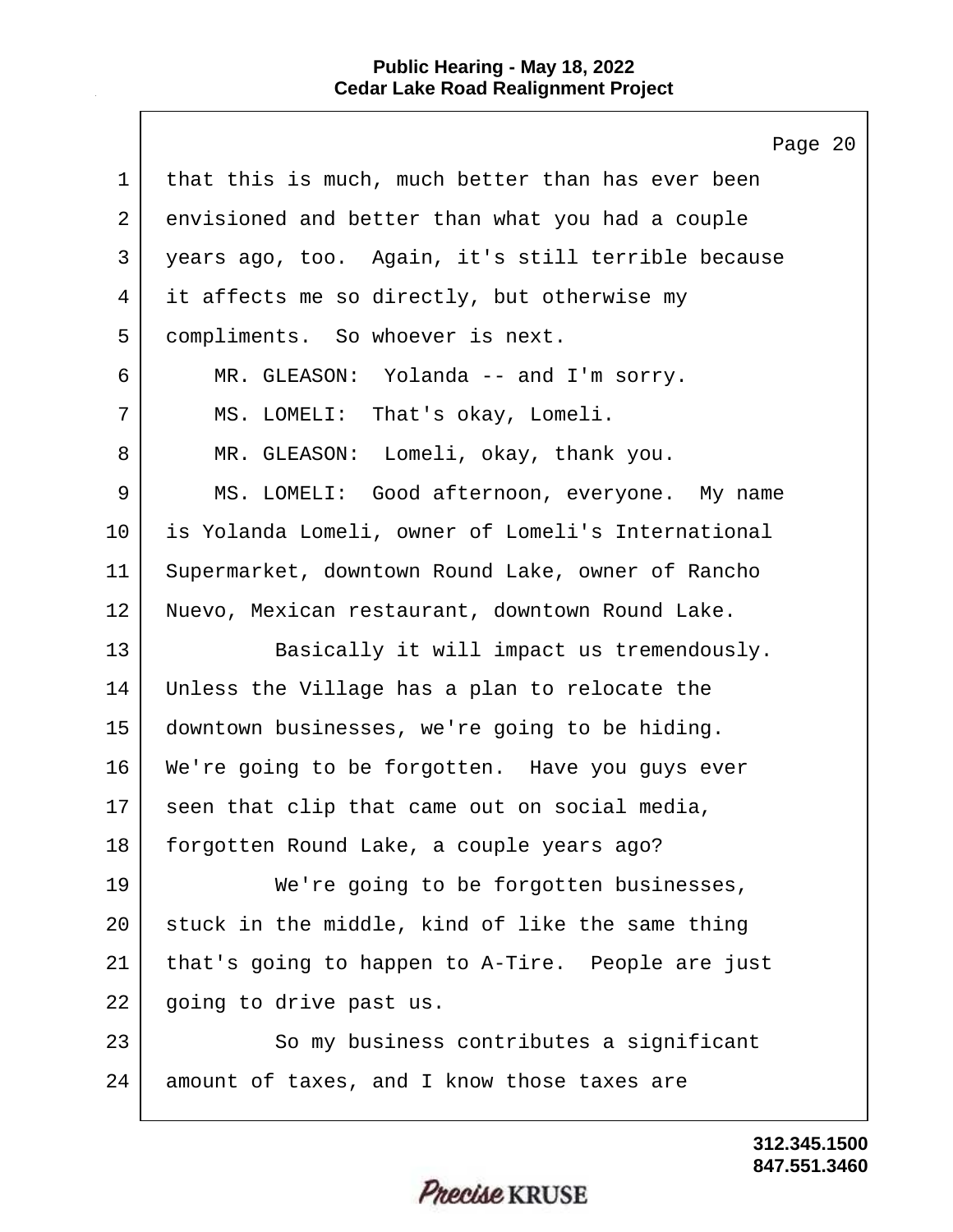$\mathbf{I}$ 

|             | Page 21                                             |
|-------------|-----------------------------------------------------|
| $\mathbf 1$ | allocated to all the departments, fire department,  |
| 2           | school district, et cetera, et cetera, et cetera.   |
| 3           | And unless there are any other positive plans for   |
| 4           | the Department of Transportation to convince us and |
| 5           | tell us that the bakery is not going to be impacted |
| 6           | or that we can be relocated at the Village's        |
| 7           | expense or the Illinois Department of               |
| 8           | Transportation's expense to relocate our businesses |
| 9           | right at that intersection where we can be visible  |
| 10          | to keep the businesses thriving alive, then we can  |
| 11          | have a different conversation.                      |
| 12          | But in the meantime, I believe we will be           |
| 13          | opposing to this project. My business does          |
| 14          | contribute, as I stated, a very significant amount  |
| 15          | of tax revenue to the Village.                      |
| 16          | MR. GLEASON: Is that it?                            |
| 17          | MS. LOMELI: That would be it. Thank you.            |
| 18          | MR. GLEASON: Okay, thank you.                       |
| 19          | Kohlmeyers, do you want to speak, either            |
| 20          | one of you?                                         |
| 21          | MR. KOHLMEYER: Pretty much the same thing, the      |
| 22          | way you have that kiss-n-ride, it's going to be     |
| 23          | disastrous to my business, period.                  |
| 24          | Besides automotive and truck repair, we do          |
|             |                                                     |

**847.551.3460 312.345.1500**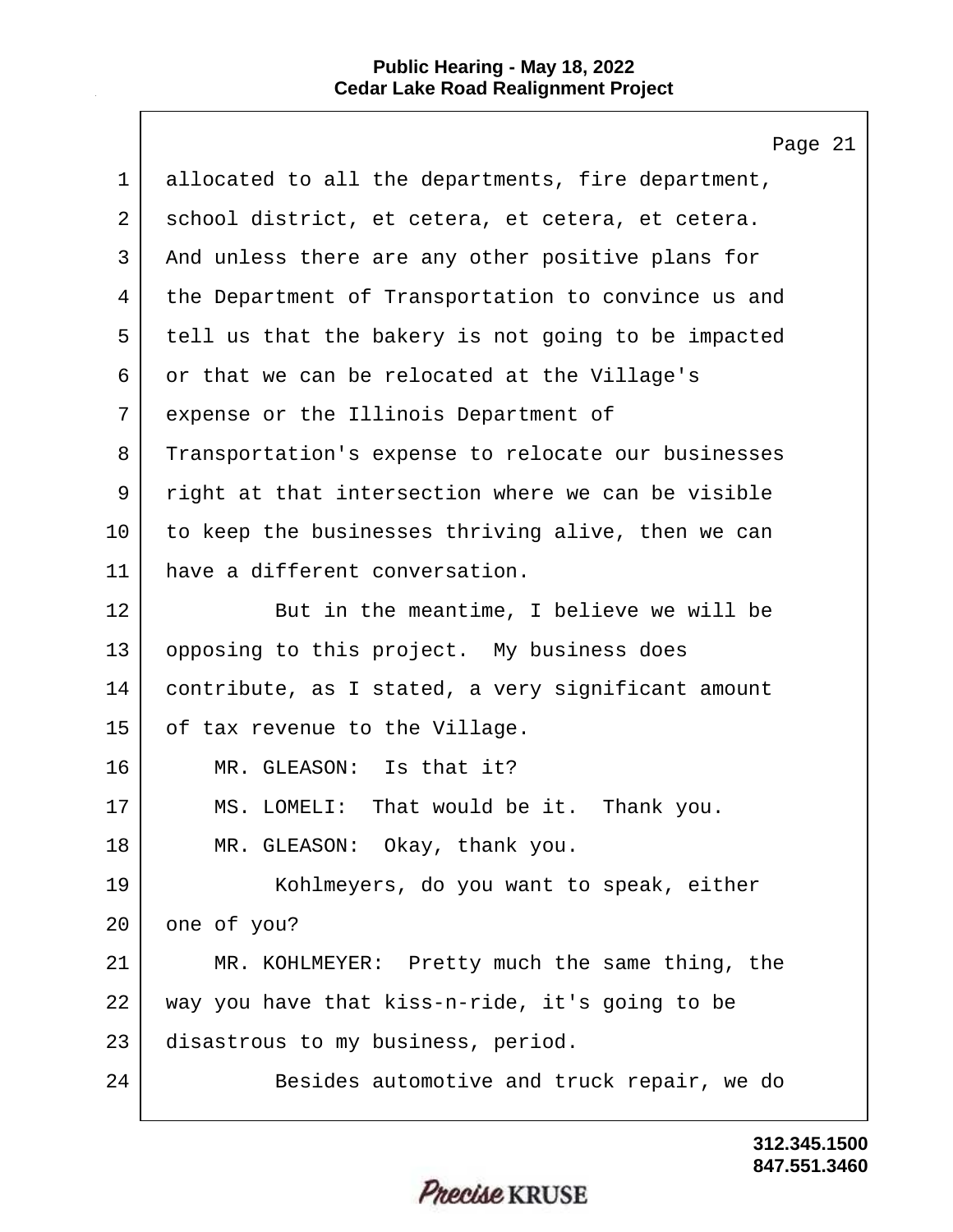Page 22

1 a lot of towing, and I mean heavy towing, semis, 2 everything. There's no way I can get in that shop 3 the way you guys have got that set up like that. 4 And then I'm also president of the fire 5 district. How is that going to impact our fire 6 department having that there? They can't get 7 through there now on calls. How does that work? 8 MR. COLE: I can't really answer the question 9 regarding the kiss-n-ride right now but regarding 10 the emergency response and getting -- basically 11 with the railroads being a barrier to the north 12 | side of the tracks from the fire station, the 13 thought is that right now what we have is that at 14 the south end of existing Cedar Lake Road they have 15 to go through the area downtown with the angled 16 on-street parking, which in itself presents many 17 safety issues just considering the amount of 18 crashes we saw and how it generated the purpose and 19 need for the project. In addition to that, they 20 come up to an all-way stop, which means that there 21 is no way for them to preempt any signals to flush 22 traffic out to get them through the intersection. 23 | The proposed condition, the 24 idea is that, once they exit the fire station, they

*Precise* KRUSE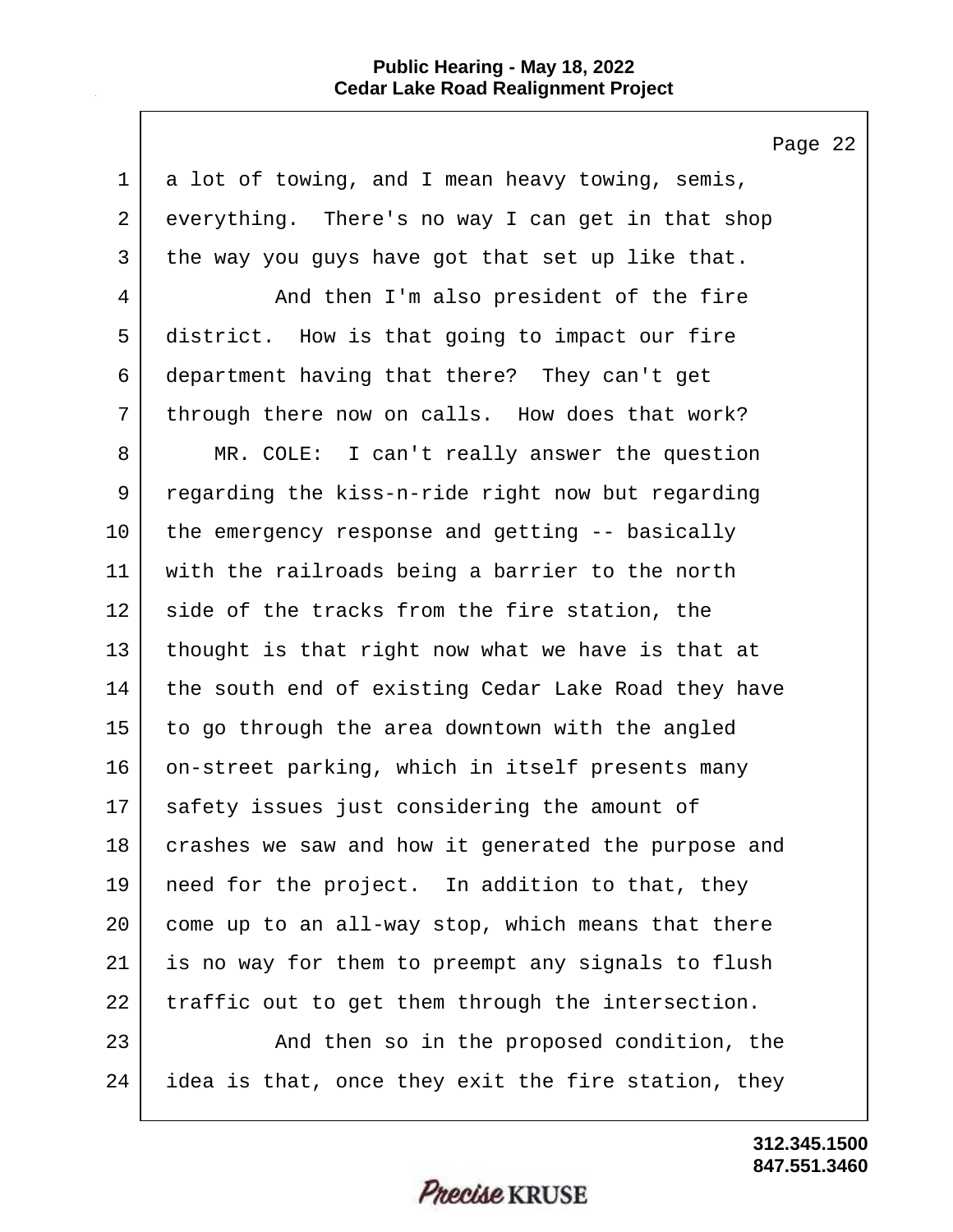$\mathbf{I}$ 

|    | Page 23                                             |
|----|-----------------------------------------------------|
| 1  | would come down west on Nippersink Road to a        |
| 2  | traffic signal which they can then preempt with     |
| 3  | emergency vehicle preemption and then travel north  |
| 4  | free flow to the signalized intersection of the     |
| 5  | railroad, which would also have preemption, and the |
| 6  | new signalized intersection -- or relocated         |
| 7  | signalized intersection of Hart Road would also     |
| 8  | have preemption at that location as well. So        |
| 9  | that's generally what the difference would be       |
| 10 | between the existing and proposed condition.        |
| 11 | MR. GLEASON: Next is Sergio Rodriguez.              |
| 12 | MR. RODIGUEZ: Hello, everybody. My name is          |
| 13 | Sergio Rodriguez. And the same as the Lomeli        |
| 14 | family, I own a business downtown.                  |
| 15 | The reason why I'm here is because I'm              |
| 16 | concerned. Just put a stoplight. That will create   |
| 17 | better traffic for us. Most people say where's      |
| 18 | your business? Downtown, Cedar Lake. Where is       |
| 19 | Cedar Lake? Downtown. Everybody makes fun of it.    |
| 20 | We are so small, if we go that route, we're going   |
| 21 | to be missed like Ms. Lomeli said. We're going to   |
| 22 | be forgotten.                                       |
| 23 | Just put a stop sign. I mean stop signs             |
| 24 | are there. The traffic light. I don't mind the      |
|    |                                                     |

**847.551.3460 312.345.1500**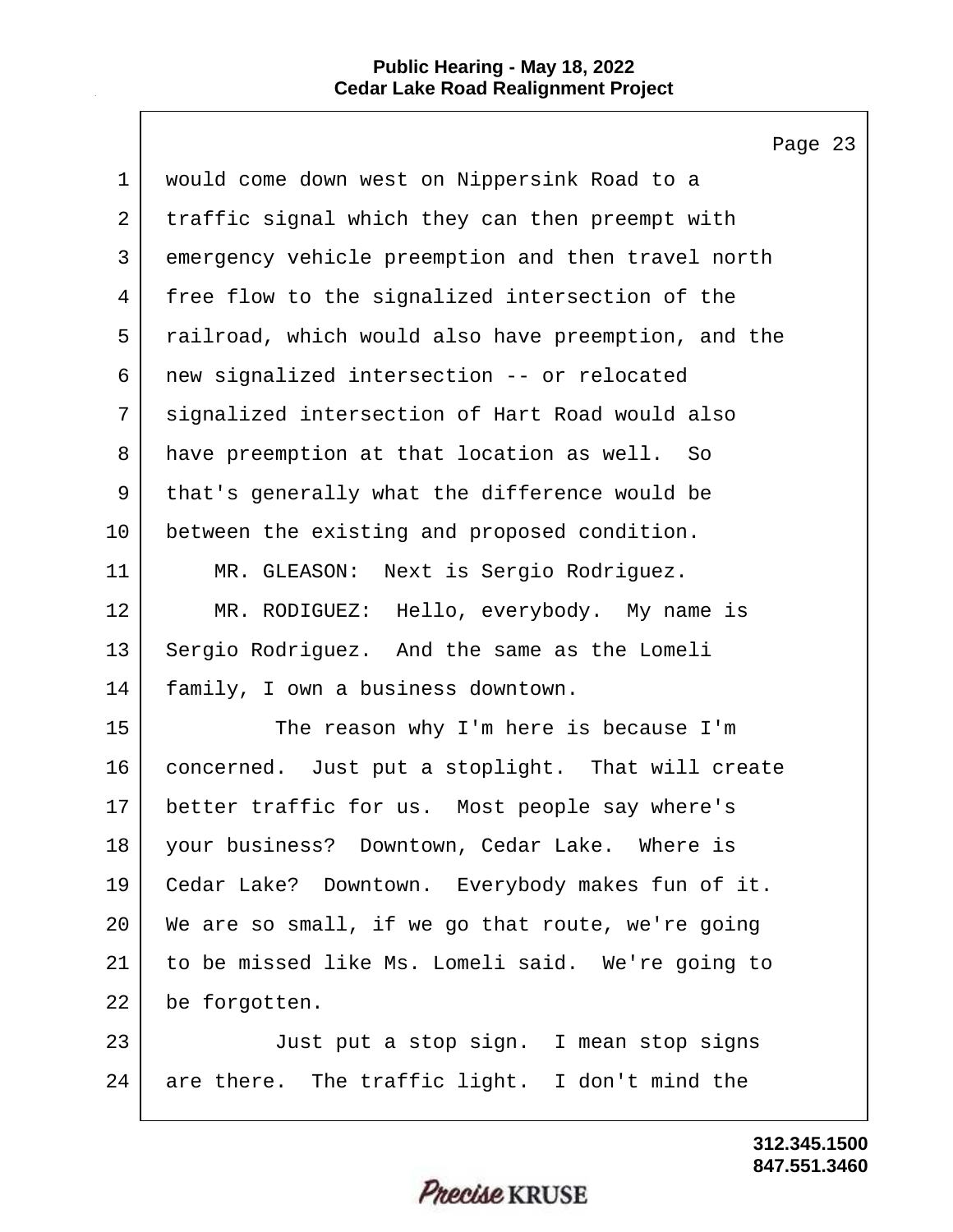Page 24 1 changes back and forth, but COVID already hit us 2 really hard for small businesses. 3 I've been there 20 years. So have they. 4 So the bakery, we try to bring more people, you 5 know. Our business is just slowly picking up. 6 That is going to have a big impact to us. Some 7 people might not care about the Mexican business. 8 I do. I live off it. Thank you. 9 MR. GLEASON: All right. Thank you, Sergio. 10 MS. RODRIGUEZ: I just want to comment. 11 Talking about safety, the fire station is right 12 there. You know, when there's an emergency and the 13 fire trucks need to go straight, they're going to 14 be blocked because the road is going to be closed, 15 so that's important. 16 MR. GLEASON: Okay, thank you. 17 Celeste Flores. 18 MS. FLORES: Celeste Flores. So, I mean, this 19 is the first time I'm learning all of this, and I 20 know you said this, but can you repeat it because I 21 was trying to memorize what you were saying. 22 Ultimately who is going to be voting on this and 23 approving the project? 24 MR. COLE: The project is led by Lake County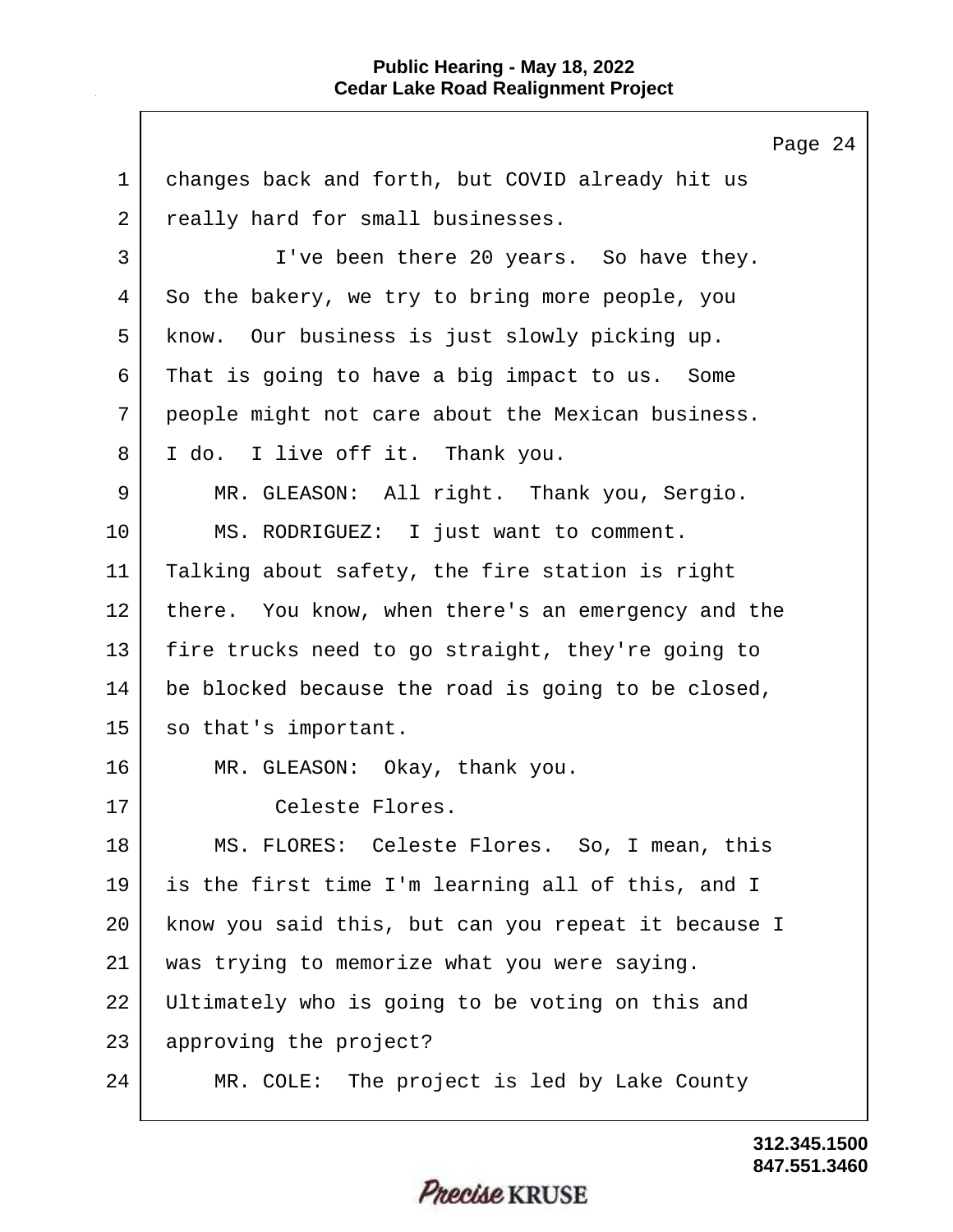|             | Page 25                                            |
|-------------|----------------------------------------------------|
| $\mathbf 1$ | Division of Transportation.                        |
| 2           | MS. FLORES: Okay, perfect. And then I went         |
| 3           | online as you were talking because you said        |
| 4           | stakeholder committee. Who are the members of that |
| 5           | because I can't find that online?                  |
| 6           | MR. COLE: There should be online a stakeholder     |
| 7           | involvement plan and if it doesn't include --      |
| 8           | MS. FLORES: It doesn't.                            |
| 9           | MR. COLE: Then we can provide that to you.         |
| 10          | MS. FLORES: But you don't work for Lake County     |
| 11          | Transportation, right? You work for CMT?           |
| 12          | MR. COLE: Yes.                                     |
| 13          | MS. FLORES: So I would be following up with        |
| 14          | CMT on that?                                       |
| 15          | MR. COLE:<br>Yes.                                  |
| 16          | MS. FLORES: Okay. You don't know offhand?          |
| 17          | None of you guys know offhand who the stakeholders |
| 18          | are?                                               |
| 19          | MR. COLE: Well, I can recall most of them, but     |
| 20          | I don't want to leave anybody out. I mean, there   |
| 21          | are some here --                                   |
| 22          | MS. FLORES: Are any of them local businesses       |
| 23          | on that Cedar Lake Road?                           |
| 24          | MR. GLEASON: Well, you have Jim Magee who's on     |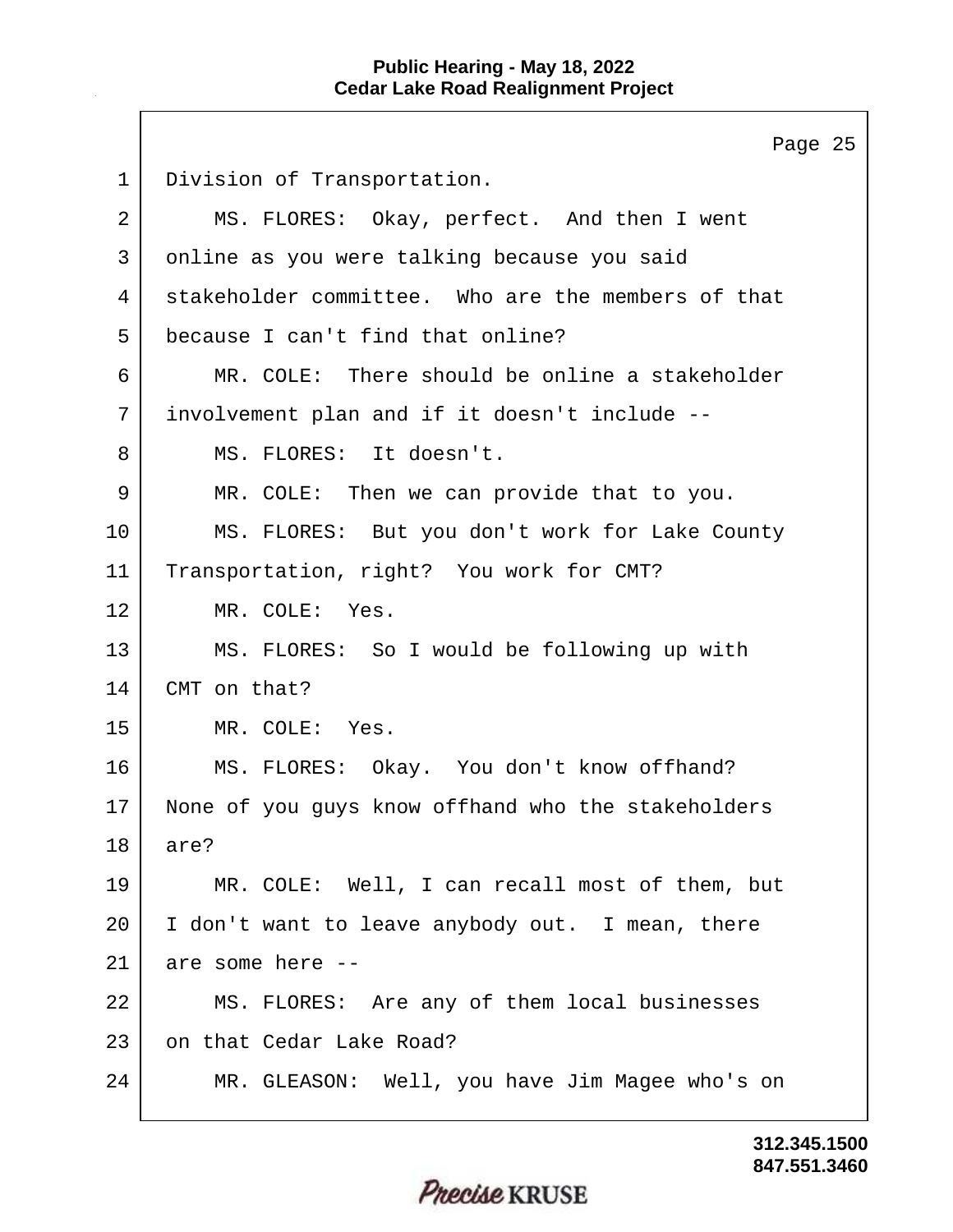Page 26 1 it with State Farm. You have David Thornborough 2 who is actually a resident. Michael was on it. 3 MR. CARRIER: Alejandro is on it, State Farm. 4 MR. GLEASON: And I know the library district 5 was on it. I'm trying to think of other -- we'll  $6$  get you a list. We have a list --7 MS. FLORES: Yeah. I was just wondering. 8 MR. GLEASON: It's probably on there somewhere, 9 but we'll get it for you. 10 MR. PIZARRO: And I just want to make something 11 clear. Even though we were on that board, we 12 really didn't get to vote on it. 13 MR. GLEASON: No, there's no voting on it, 14 | that's correct. 15 MS. FLORES: It's advisory? 16 MR. PIZARRO: No, it's more of us giving our 17 input of what we thought about what was supposed to 18 happen. 19 And the reality is, Jim Magee as with my 20 building are flattened out. They're taken out. 21 We're right at the cross road of this whole deal. 22 So obviously that's why I felt that I wanted to be 23 on this committee to potentially be able to, you 24 | know, talk about it and really give my input.

> **847.551.3460 312.345.1500**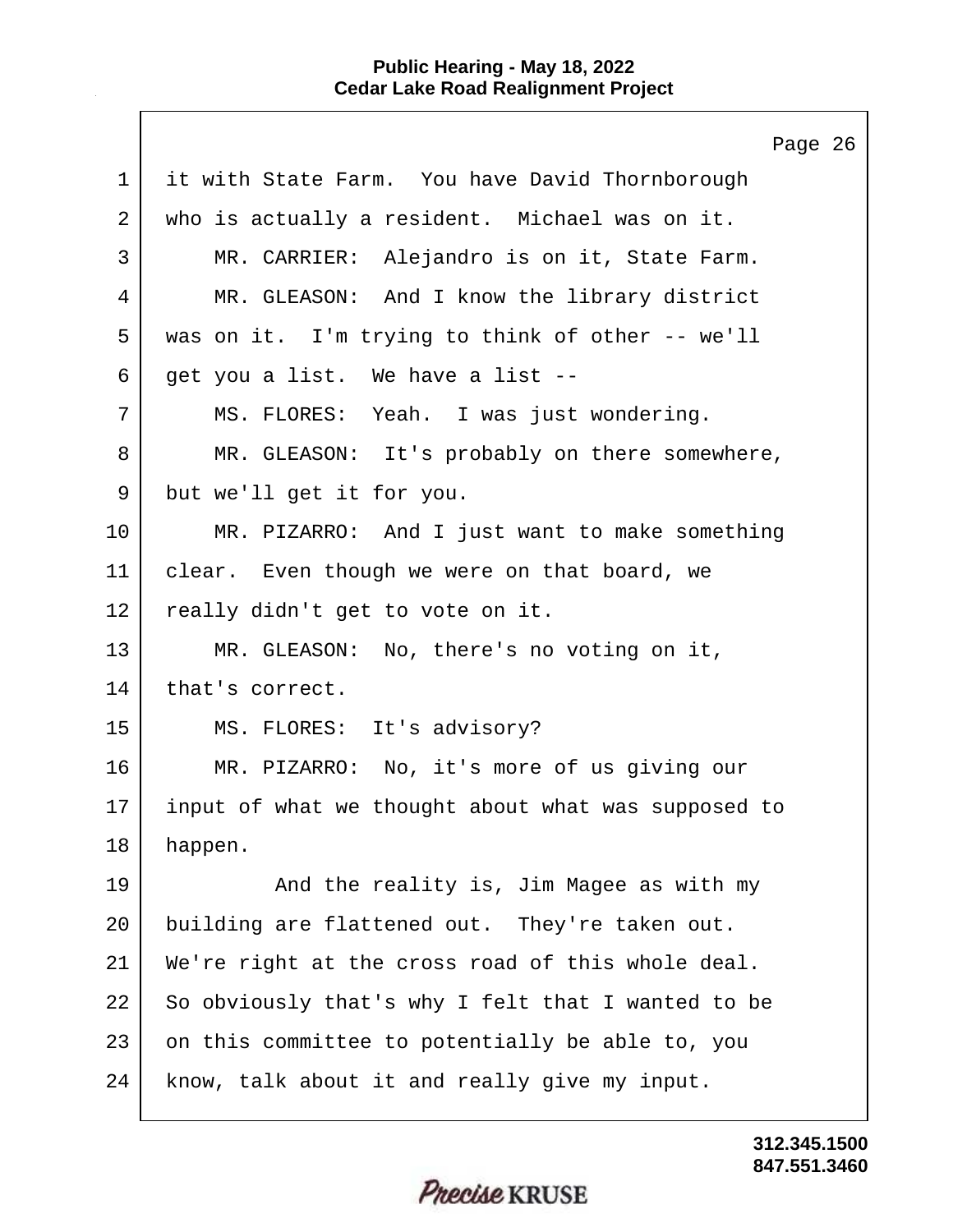$\mathbf{I}$ 

|             | Page 27                                             |
|-------------|-----------------------------------------------------|
| $\mathbf 1$ | The reality is I really don't feel like it          |
| 2           | was really taken into consideration. They wanted    |
| 3           | to hear, but it's obvious that they made decisions  |
| 4           | without our concerns or comments.                   |
| 5           | MS. FLORES: Well, that's unfortunate. I'm           |
| 6           | sorry to hear that. I do have more questions.       |
| 7           | So, you know, Lake County, I think                  |
| 8           | according to the latest census, is 22, maybe 23     |
| 9           | percent Hispanic, Latino, Spanish speaking; so I    |
| 10          | just want to know how we don't have any information |
| 11          | in Spanish.                                         |
| 12          | If that's not a question you can answer, I          |
| 13          | would love to get a formal response from CMT, from  |
| 14          | the Lake County Transportation Department, and I    |
| 15          | would love to request another meeting where we can  |
| 16          | ask questions in Spanish.                           |
| 17          | My English is perfect, but I'm a native             |
| 18          | Spanish speaker. I would love to be able to read    |
| 19          | this information and be able to share this with the |
| 20          | community members that feel more comfortable        |
| 21          | reading in Spanish and understanding what's going   |
| 22          | to happen in our community. So I don't know who I   |
| 23          | would have to make -- would that be CMT?            |
| 24          | MR. GLEASON: You just did it, the formal            |
|             |                                                     |

Precise KRUSE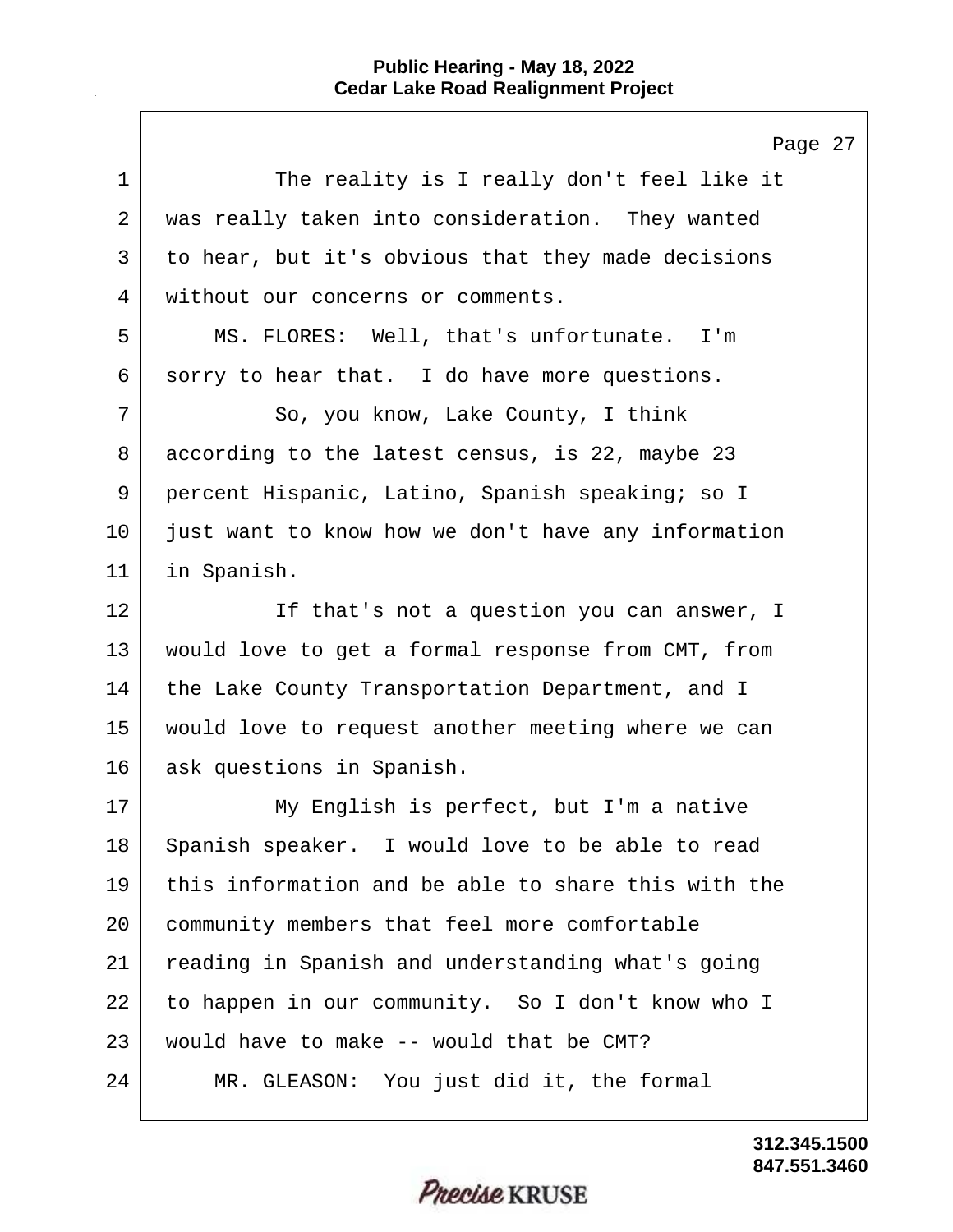Page 28 1 comment. 2 MR. CARRIER: Yes, we have a translator here, 3 and any of these boards or materials we can have 4 translated, too. We have a translation service -- 5 MS. FLORES: Yeah, I had to ask for the 6 translator. 7 MR. CARRIER: But we can get it. We can post 8 it on the website. We can make that available to 9 everybody, too. If there's anything here that --  $10$  or all the boards, if you want to have those  $-$ -11 MS. FLORES: Yeah, I mean, they're lovely. 12 It's just, you know, we have 22 percent Latino 13 Spanish-speaking community in Lake County. Let's 14 make sure they're coming along, and it's not an 15 afterthought. 16 MR. CARRIER: Understood. 17 MS. FLORES: And then the last question, I just 18 wanted to know the stakeholder committee, and maybe 19 I guess there are businesses, how many times -- 20 I've seen they've met a couple times throughout the 21 year since 2017, but how many times have they gone 22 to these businesses in person, right? 23 | It's been the pandemic. We've been having 24 information online, I understand that, but it's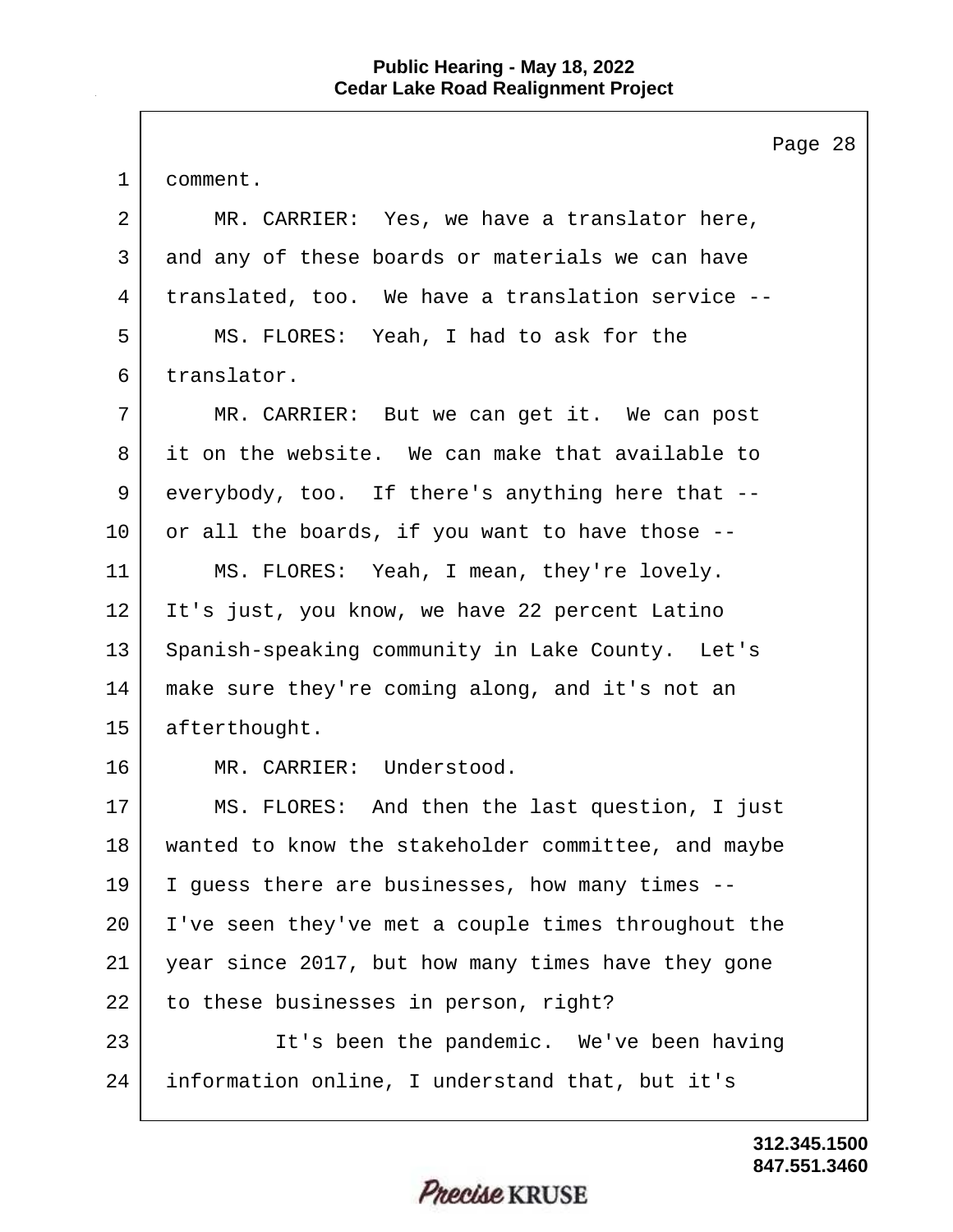|             | Page 29                                             |
|-------------|-----------------------------------------------------|
| $\mathbf 1$ | critical that we actually go out to these           |
| 2           | communities, to these businesses where it's going   |
| 3           | to be affected.                                     |
| 4           | I see that on Facebook the Lake County              |
| 5           | Transportation posted once about this meeting, and  |
| 6           | it's an important meeting, right? Like, how are we  |
| 7           | divulging this knowledge and not relying on         |
| 8           | community members, on business owners, on non-      |
| 9           | profits to give up their time that's already        |
| 10          | precious.                                           |
| 11          | They have families. We have families. We            |
| 12          | have children, and it shouldn't be on us.<br>It     |
| 13          | should be the government agency coming out and      |
| 14          | meeting us where we're at. Thank you.               |
| 15          | MR. GLEASON: Thank you.                             |
| 16          | Joe Stone?                                          |
| 17          | MR. STONE: Hi, Joe Stone, 320 West Nippersink.      |
| 18          | I don't doubt the need for some kind of             |
| 19          | construction or what-have-you, but I absolutely     |
| 20          | hate the idea of closing down Cedar Lake. It seems  |
| 21          | very short-sighted.                                 |
| 22          | It seems like the ramifications of it to            |
| 23          | the downtown revitalization -- I thought that was a |
| 24          | thing that Round Lake wanted to have, to have more  |
|             |                                                     |

Precise KRUSE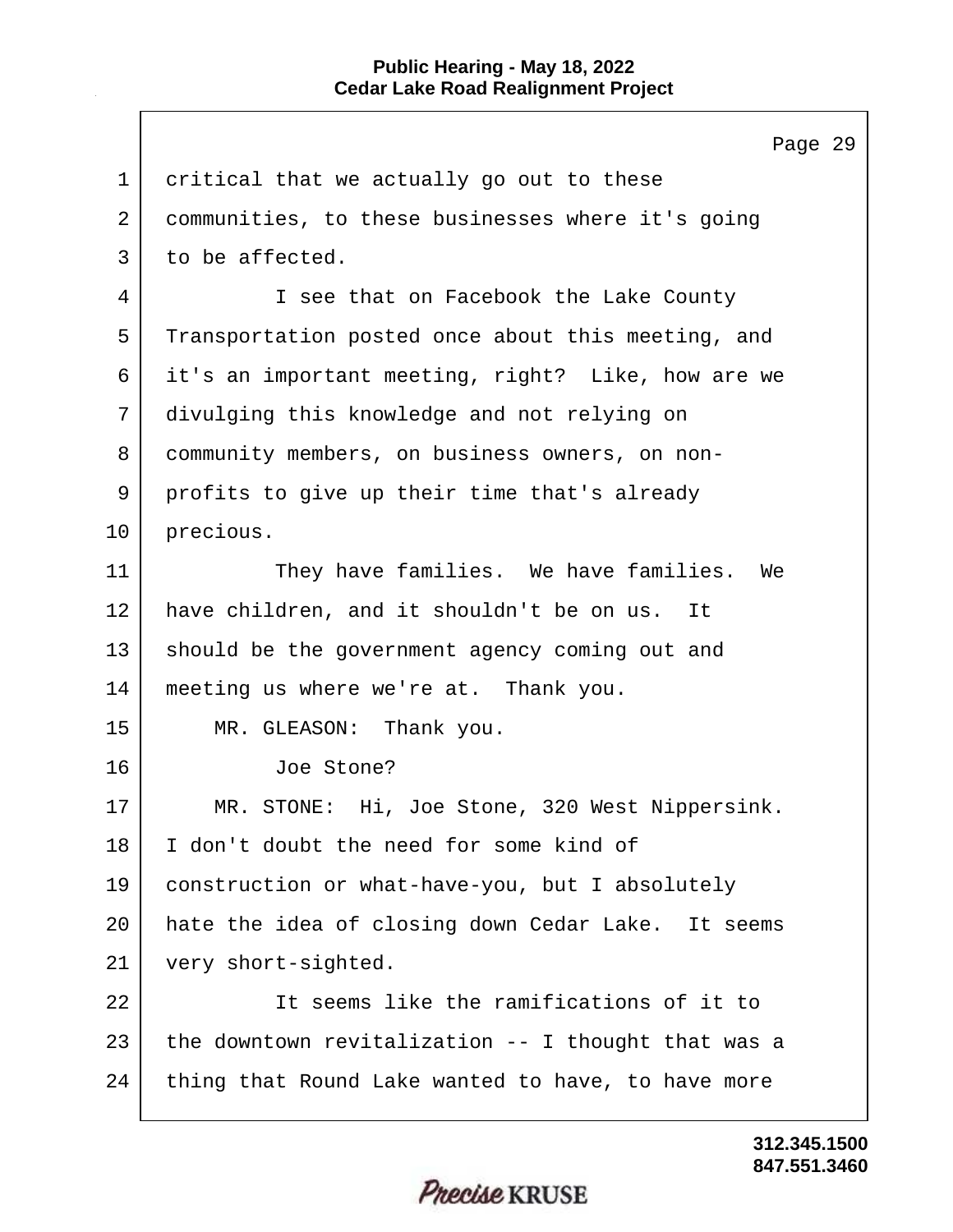Page 30 1 | money coming to downtown, to have people 2 reinvesting in downtown. 3 You don't do that by diverting the traffic 4 away from downtown or completely severing the 5 ability for people to get to downtown. You don't 6 grow that way. You don't get better that way. 7 We're making it harder for people that want to go 8 downtown to actually get to downtown. I think 9 | that's a terrible way to handle this. 10 I'm sure there's a rationale behind why 11 you completely shut down Cedar Lake there, but I 12 just think that that is terrible for us -- you 13 | know, people that want to go to downtown, business 14 owners in downtown, I think it's just an awful 15 thing to make it harder for people that want to 16 come to downtown. 17 I don't know how the Village would be in 18 | favor of that. I don't know how they haven't 19 fought that. Every business owner, I think, would 20 be against that. I think a lot of residents are 21 against that. 22 | I think it makes it harder for everyone, 23 especially as it seems like it's a pretty easy 24 solution of just shifting the platform to the east

#### **847.551.3460 312.345.1500**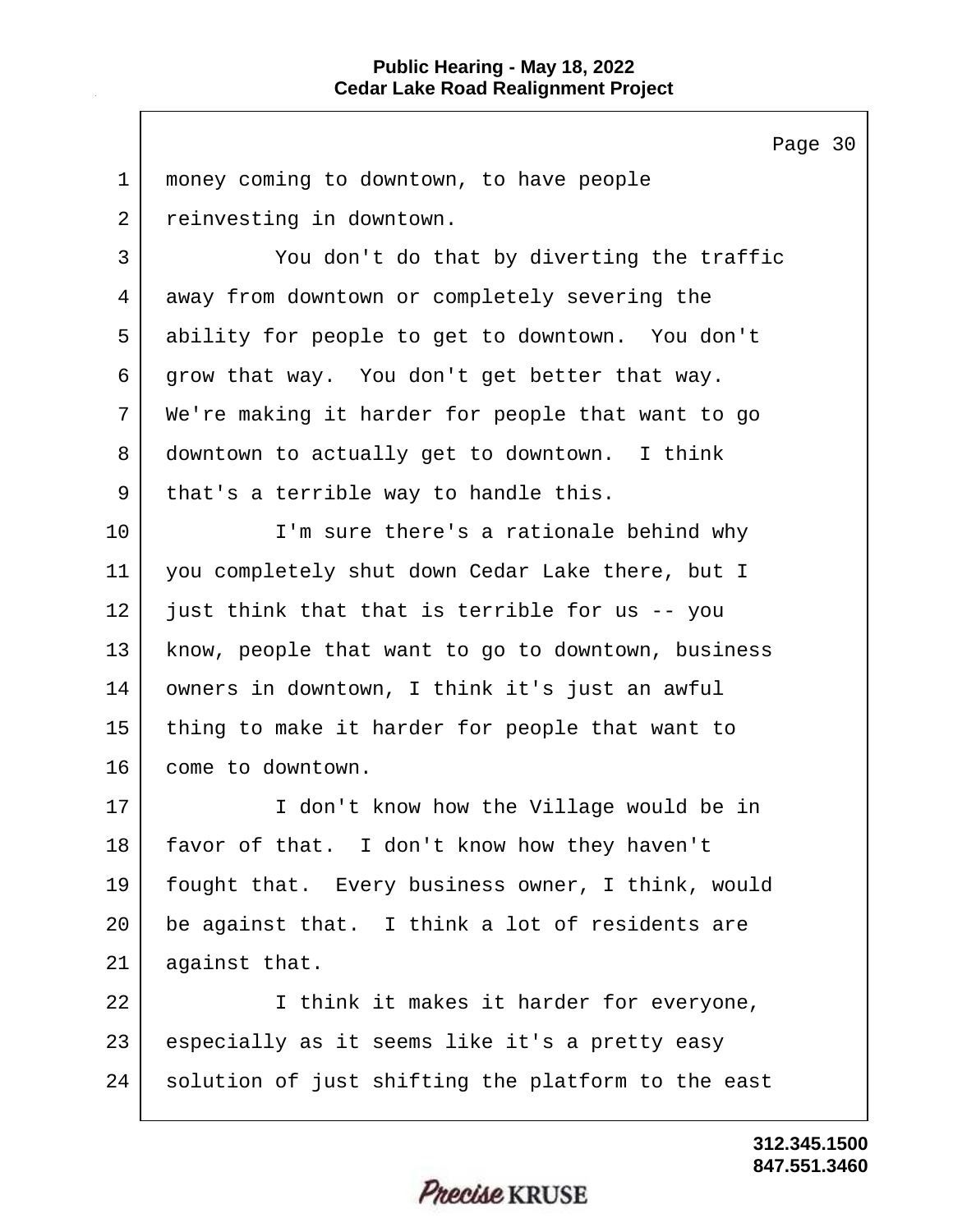$\mathbf{I}$ 

|                | Page 31                                             |
|----------------|-----------------------------------------------------|
| 1              | a little bit and still allowing access through what |
| $\overline{2}$ | you're calling now old Cedar Lake.                  |
| 3              | I think that could be a potential solution          |
| 4              | for anyone who doesn't want to go downtown because  |
| 5              | it is a pain in the butt a little bit to go ahead   |
| 6              | and go to new Cedar Lake, but to completely severe  |
| 7              | anyone who wants to get to downtown and make it     |
| 8              | harder for them, I think it's just a terrible thing |
| 9              | to do and is going to cause a lot of pain and       |
| 10             | financial hardship on people that have businesses   |
| 11             | there and live from, you know, the means provided   |
| 12             | by those businesses.                                |
| 13             | (Applause.)                                         |
| 14             | MR. GLEASON: All right, thank you.                  |
| 15             | Jim DiDonato?                                       |
| 16             | MR. DiDONATO: No thank you.                         |
| 17             | MR. GLEASON: No comment? Okay.                      |
| 18             | This next one I'm going to have trouble             |
| 19             | with. I think it's Mike. I think it starts with     |
| 20             | an S. Any idea who it is? You were one of the       |
| 21             | last ones to sign up.                               |
| 22             | UNIDENTIFIED SPEAKER: Swanson maybe?                |
| 23             | MR. GLEASON: Who?                                   |
| 24             | UNIDENTIFIED SPEAKER: Swanson?                      |
|                |                                                     |

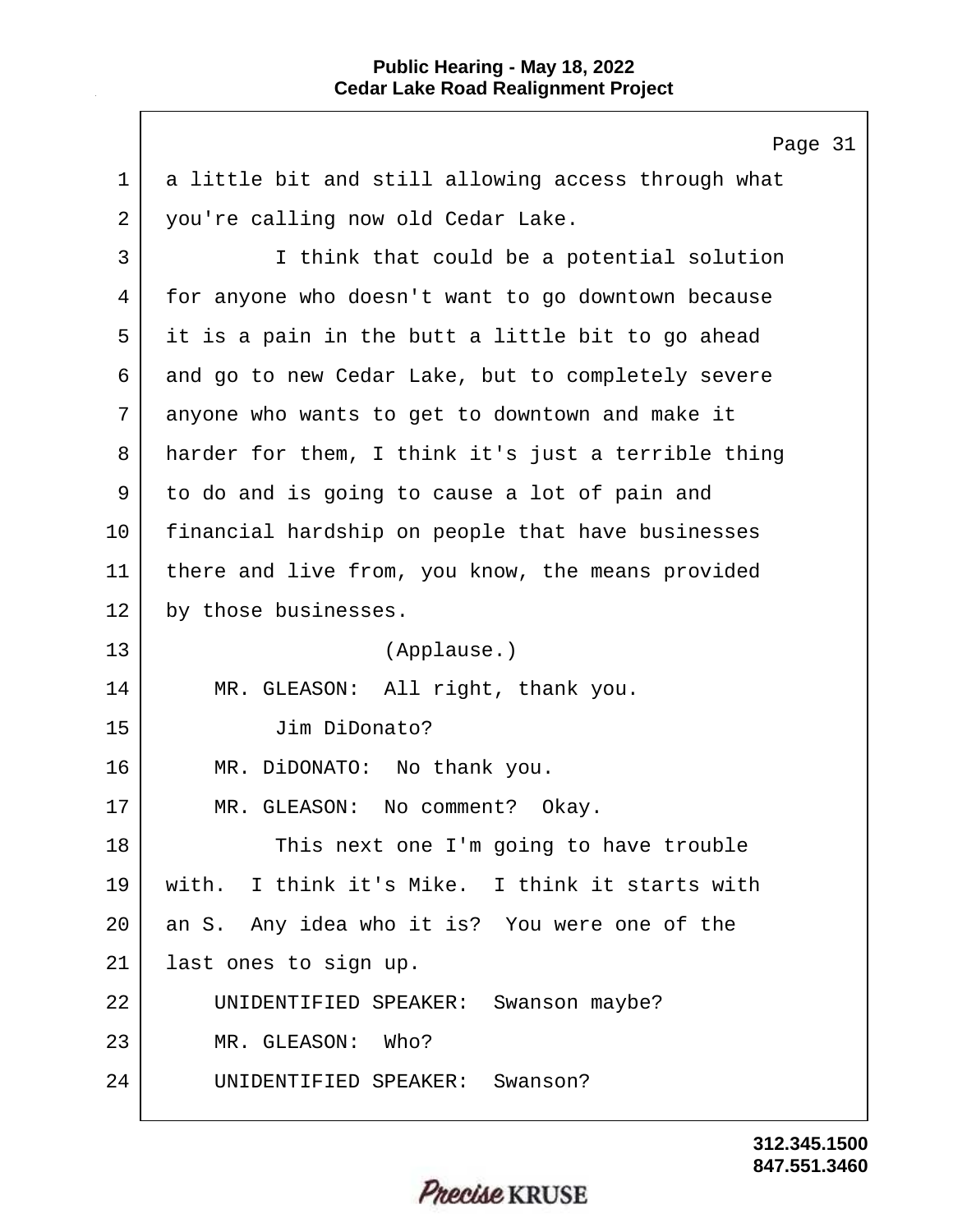|    | Page 32                                             |
|----|-----------------------------------------------------|
| 1  | UNIDENTIFIED SPEAKER: I think he actually left.     |
| 2  | MR. GLEASON: I don't know if that's the last        |
| 3  | name, but anyway it's Mike. It looks like maybe     |
| 4  | $S-k$ --                                            |
| 5  | UNIDENTIFIED SPEAKER:<br>Suarez.                    |
| 6  | MR. GLEASON: Suarez? Is that person here?           |
| 7  | UNIDENTIFIED SPEAKER: No, he left.                  |
| 8  | MR. GLEASON: He did leave? Okay.                    |
| 9  | Okay. And then the last person to have              |
| 10 | signed up, unless somebody else wants to sign up,   |
| 11 | is Jaycee Ochoa.                                    |
| 12 | MS. OCHOA: Hi, my name is Jaycee Ochoa, and I       |
| 13 | have a lot of what Celeste said, right? A lot of    |
| 14 | the businesses, they found out when they received a |
| 15 | letter that this was going to happen, that this     |
| 16 | forum was going to happen and that they were going  |
| 17 | to be able to put in input into this. But it's      |
| 18 | very unfortunate that no one went to the door and   |
| 19 | said, "Hey, we're working on this."                 |
| 20 | I went on the website for a few days once           |
| 21 | I received, you know, a copy of the letter from one |
| 22 | of the Chamber's directors, and there was nothing   |
| 23 | on there. So for many days after they received      |
| 24 | this letter, the website that is for this project   |

**847.551.3460 312.345.1500**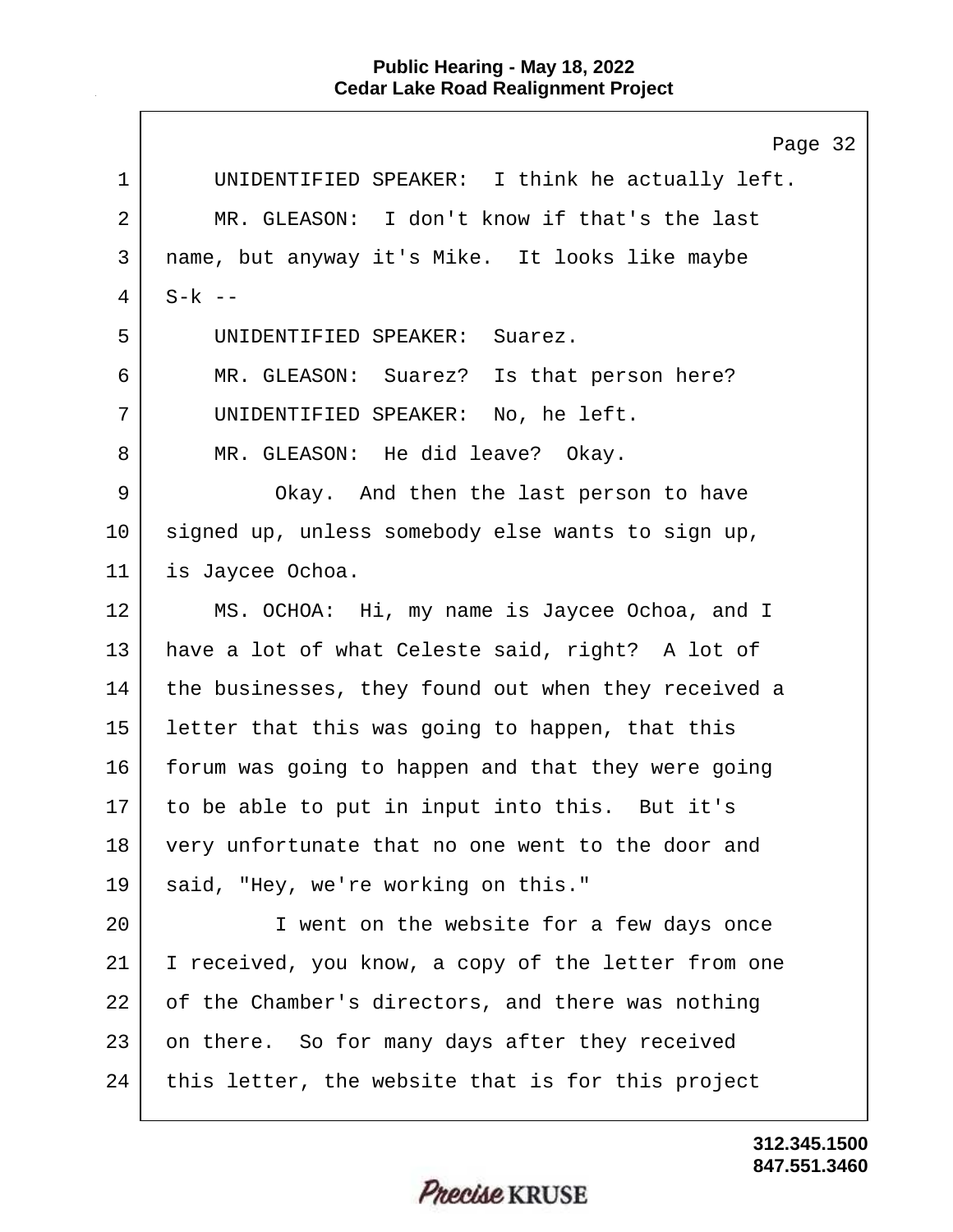Page 33

1 | was not live.

| $\overline{2}$ | And, yes, there was nothing in Spanish. A          |
|----------------|----------------------------------------------------|
| 3              | lot of these downtown businesses are Spanish       |
| 4              | speaking. There is a language barrier, and they    |
| 5              | would love to put in input into this. I don't      |
| 6              | think that they were considered in this project.   |
| 7              | I've sat with the Village. We were                 |
| 8              | looking for ways to relive that downtown area, to  |
| 9              | bring life to it; and this is definitely not a way |
| 10             | to do it by removing a passing road through the    |
| 11             | businesses where many of us pass by and we stop,   |
| 12             | right? That's our quick stop going home from work. |
| 13             | So I don't think that they were                    |
| 14             | considered, and they should have been considered.  |
| 15             | Spanish definitely has to be done because in the   |
| 16             | Round Lake area most of our Hispanics are Spanish  |
| 17             | speaking. Maybe half of them. Yes, in Lake County  |
| 18             | there's 23 percent. But just in the Round Lake     |
| 19             | area that everybody passes through the Round Lake  |
| 20             | area, we're trying to make this downtown area just |
| 21             | somewhere where everyone can go.                   |
| 22             | And I've heard this many times is why do           |
| 23             | they only give permits to Spanish or Mexican       |
| 24             | businesses. Well, these are the businesses that    |
|                |                                                    |
|                |                                                    |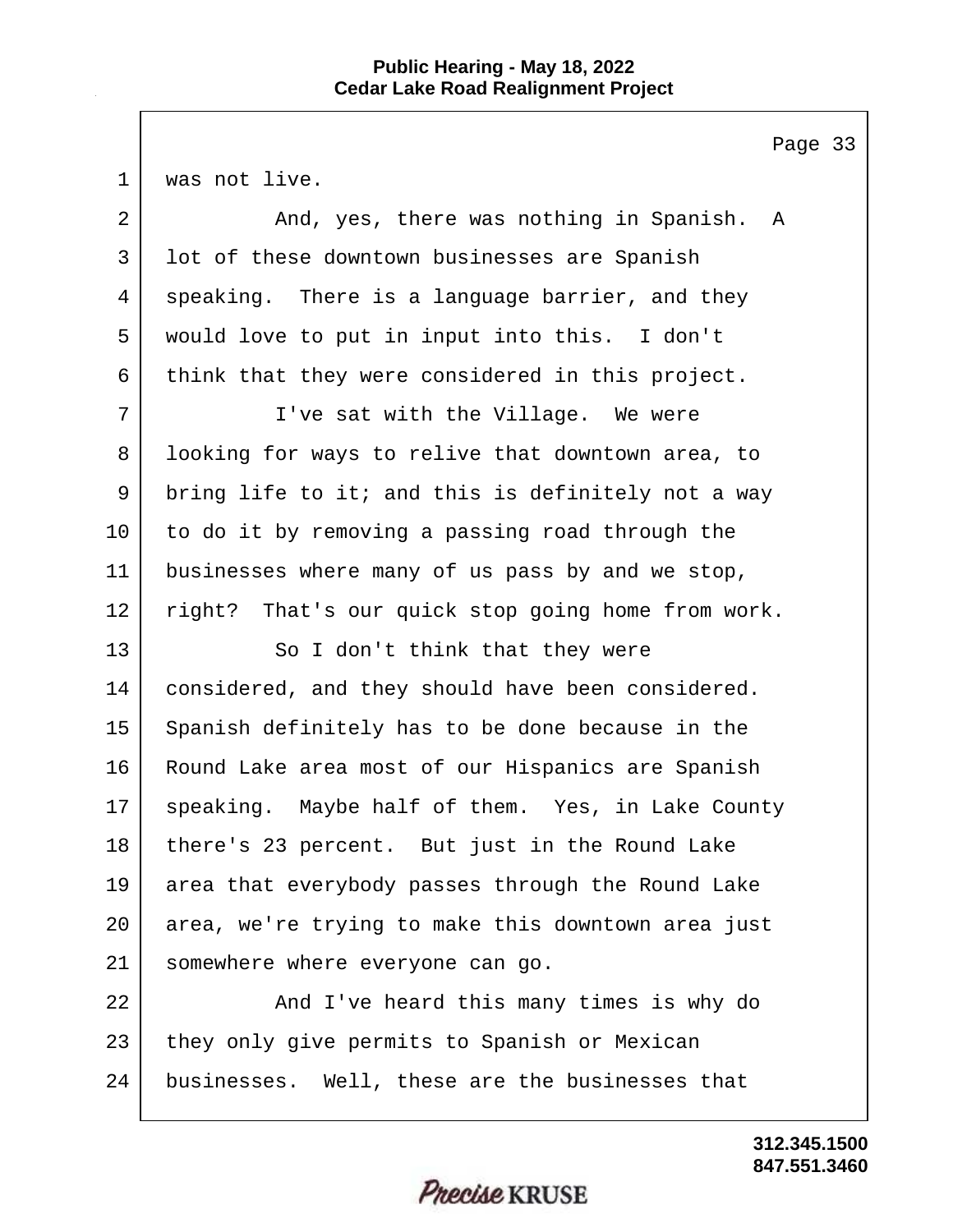Page 34 1 are requesting these permits, you know. 2 So anyone can request a permit to open a 3 business, and thankfully for the last 20 years this 4 downtown area has been occupied. As you can see, 5 Esteban which owns a lot of the businesses down 6 there  $-$ - I'm sorry, the buildings down there, he 7 works very hard to have these businesses occupied 8 and live. And I know that most of them are working 9 very hard, or all of them are working very hard 10 especially after this pandemic to survive. 11 So what you're doing is unfortunate that 12 they did not have an input, and I think they will 13 be very impacted, and we will keep working very 14 hard to bring life to this downtown area by 15 creating activities and things, and I wish now that 16 the Village is here we should invest into these 17 businesses. 18 You know, many other areas, Libertyville, 19 all these other areas, they invest into their 20 downtown area because they want it to get nice, 21 | pretty, alive. So I just wanted to input that. 22 MR. GLEASON: All right, thank you. 23 Esteban? 24 MR. MONTES DEOCA: Good evening, everybody. My

#### **847.551.3460 312.345.1500**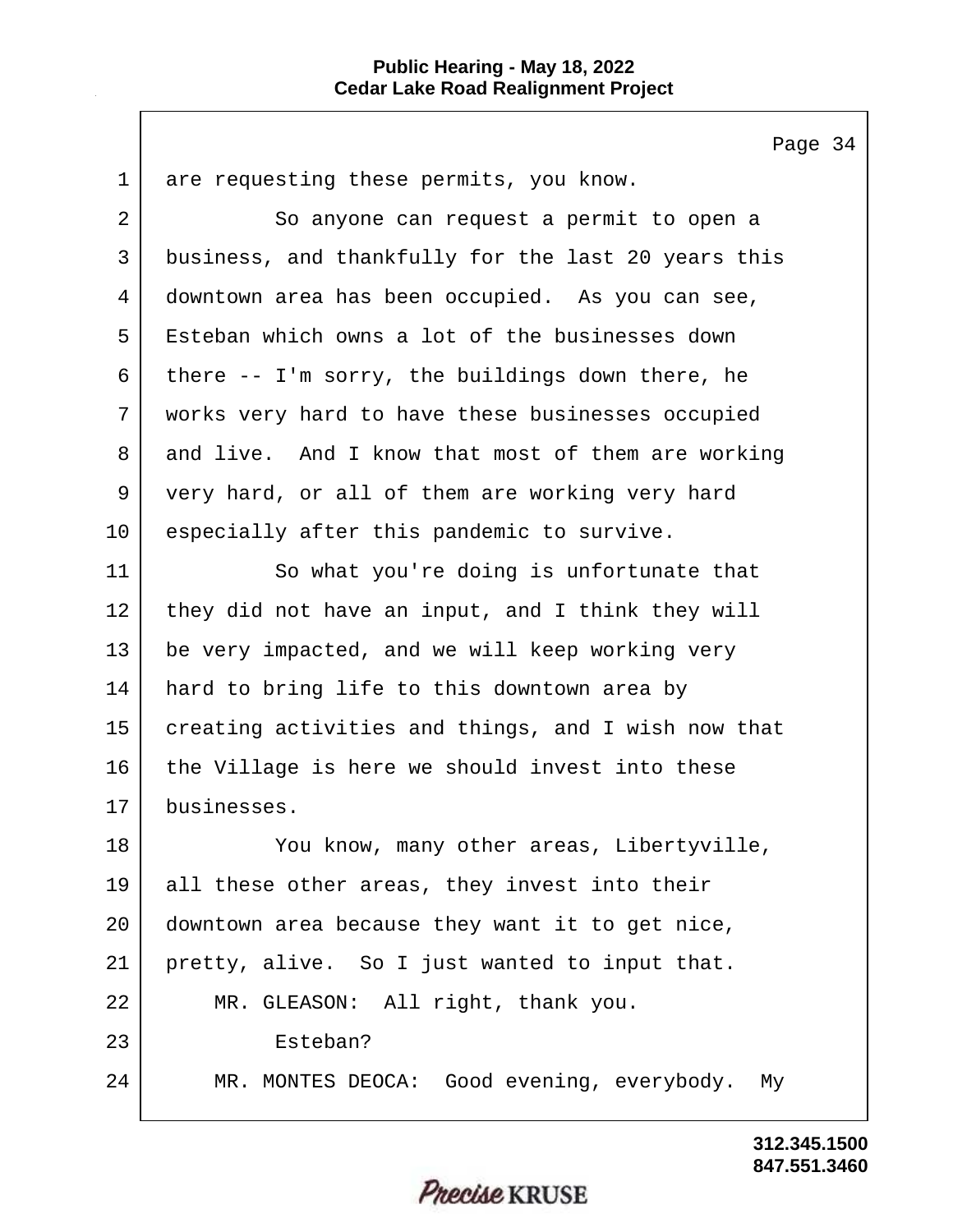$\mathbf{I}$ 

|             | Page 35                                             |
|-------------|-----------------------------------------------------|
| $\mathbf 1$ | name is Esteban Montes Deoca. I run La Luz Bakery   |
| 2           | with my wife and daughters. We've been living in    |
| 3           | the Round Lake area for over 22 years, and actually |
| 4           | I'm very blessed to have come to this town from --  |
| 5           | you know, coming from Chicago, actually from        |
| 6           | Chicago city.                                       |
| 7           | But I'm with Yolanda. I'm with Joe, Mike            |
| 8           | from the station, Mike. We're right downtown area.  |
| 9           | And whatever the facts or changes the downtown      |
| 10          | area, I'm going to be one of the first ones         |
| 11          | affected or benefited.                              |
| 12          | So with this shutting down of Cedar Lake            |
| 13          | street or road, I think, is going to have a very    |
| 14          | negative impact for the downtown business areas. I  |
| 15          | mean, we have invested our lives, our livelihood    |
| 16          | trying to develop this business, this properties.   |
| 17          | And for somebody to, you know, come and do all this |
| 18          | changes that will for sure affect us, I don't think |
| 19          | I'm all for that. I'm all for bettering the town,   |
| 20          | you know, beautifying the town and everything, but  |
| 21          | not affecting our business directly.                |
| 22          | So if there would be a way that you could           |
| 23          | leave, you know, Cedar Lake Road, I'm all for it,   |
| 24          | and I will be okay with that. So I hope you         |
|             |                                                     |

**847.551.3460 312.345.1500**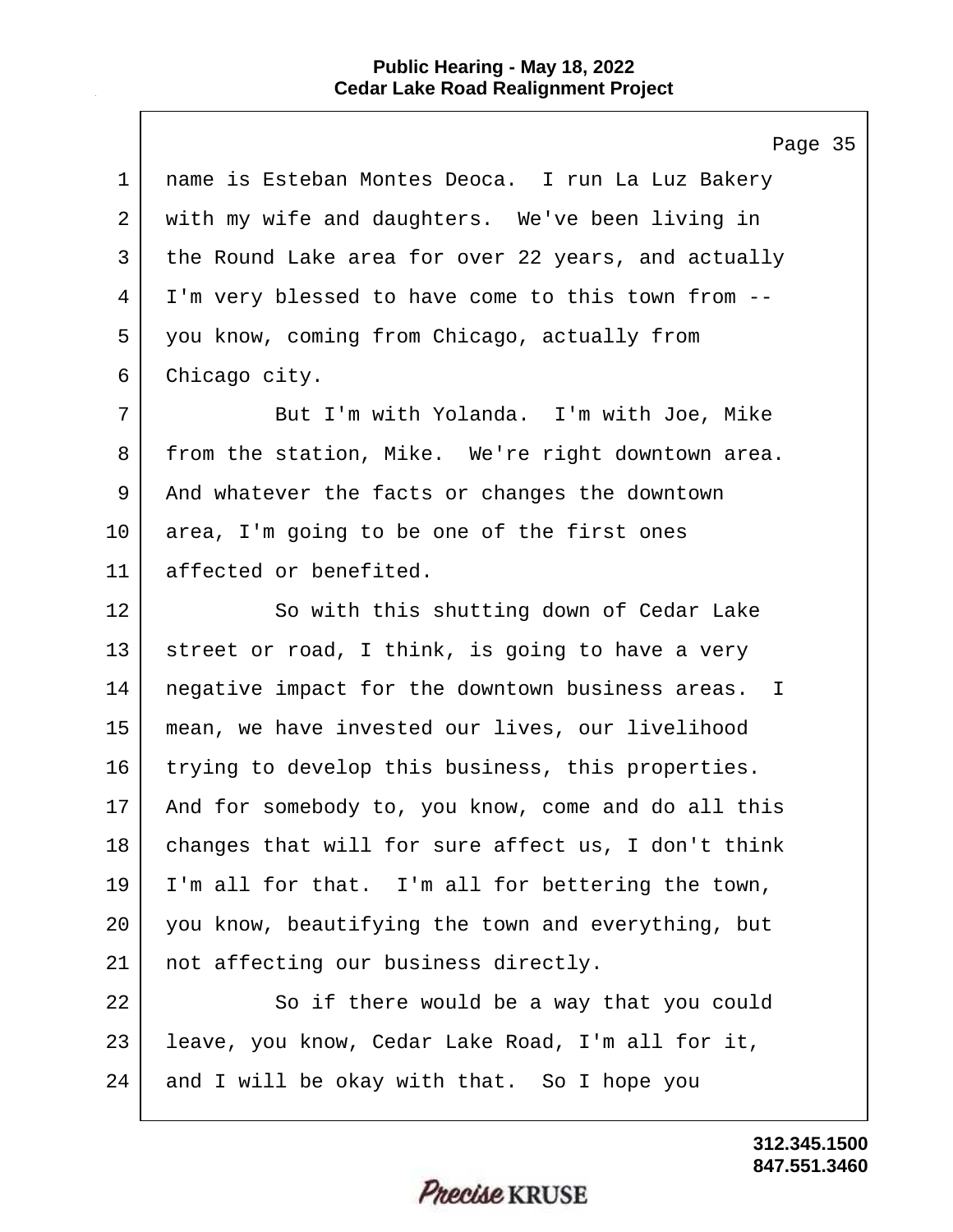Page 36 1 respect that. Thank you. 2 MR. GLEASON: Does anybody else want to speak? 3 That's the end of the list. If not, like we all 4 have said several times is that we'll disperse now 5 and roam around the exhibits; but if you want to 6 leave a comment, you can come to the court reporter 7 or you can fill out one and drop it off at Julie in 8 the front desk there. 9 But other than that, that's the end of our 10 presentation; and so like we did before, you can 11 just walk around and ask questions of everybody at 12 this point, okay? 13 And just so you know, your comments are 14 not going to just go in the trash can. They're 15 going to be looked at. They're going to be 16 responded to; and any other comment that anybody 17 else makes, we're going to do the same thing, just 18 so you know that, okay? Thank you very much. I 19 appreciate it. 20 MR. MAGEE: Just briefly, some may think 21 there's a vote to come on this. There is no vote. 22 So this is what's happening here now; and in the 23 past there have been referendum preliminary, but 24 there is no later vote to come, so your comments

> **847.551.3460 312.345.1500**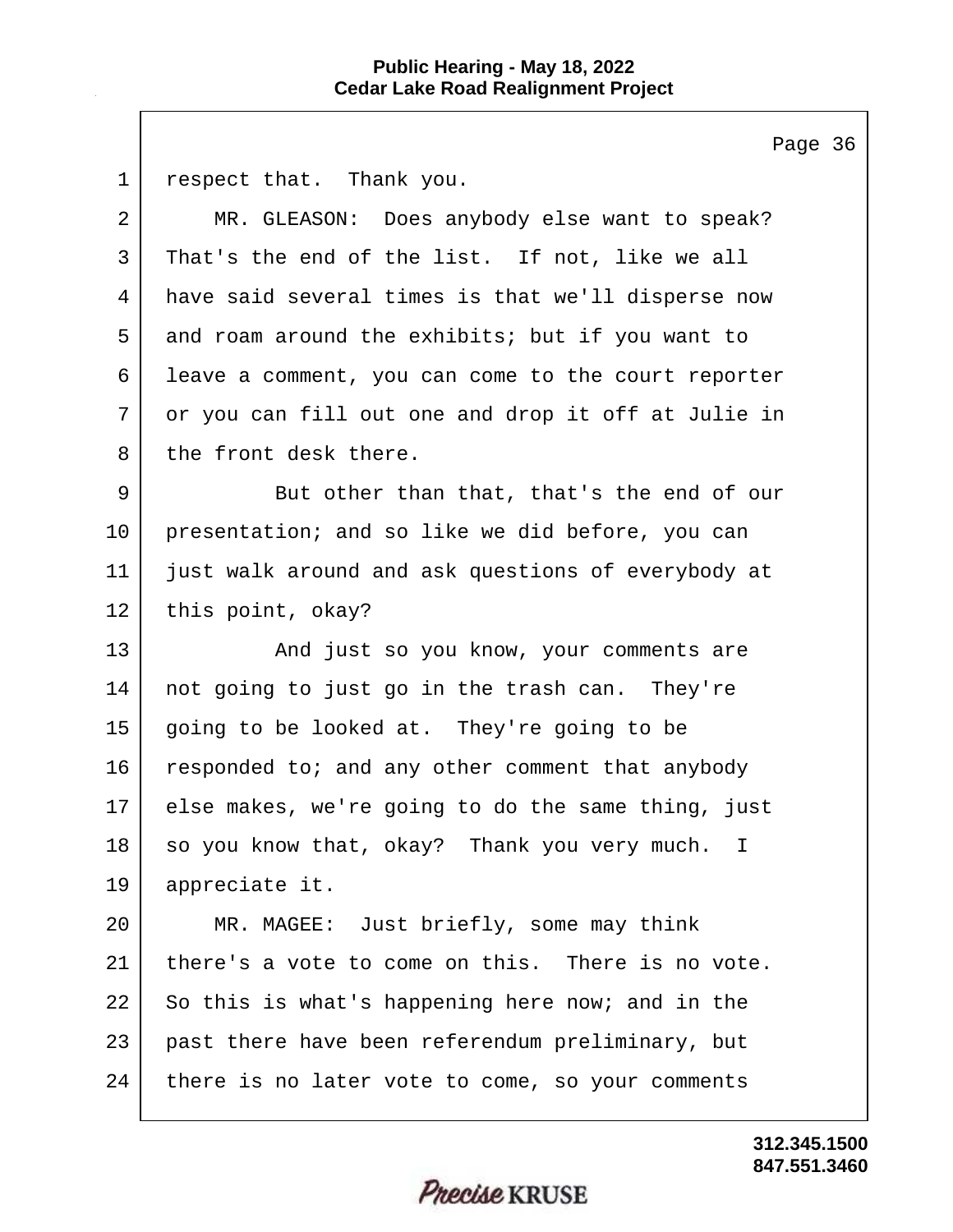$\mathbf{I}$ 

|             | Page                                                |
|-------------|-----------------------------------------------------|
| $\mathbf 1$ | are very important to register.                     |
| 2           | (Whereupon, the following                           |
| 3           | comments were given to the court                    |
| 4           | reporter outside the presence of                    |
| 5           | the other attendees:)                               |
| 6           | MR. JADRICH: Bob Jadrich, J-a-d-r-i-c-h,            |
| 7           | 24453 West Tyler Avenue, Round Lake. My concern     |
| 8           | with this study so far is it's not addressing the   |
| 9           | east-west migration that happens both morning and   |
| 10          | night and the traffic impact on Washington Street   |
| 11          | especially, which is a two-lane residential road    |
| 12          | that will receive a significant increase of traffic |
| 13          | going towards 120 versus taking Hainesville Road.   |
| 14          | It's outside the scope. I talked to one             |
| 15          | of the gentlemen who's in charge of it. It wasn't   |
| 16          | in the scope, and it's going to be a major impact   |
| 17          | because they will use that as a main artery, a      |
| 18          | two-lane road of Hainesville.                       |
| 19          | MS. LOMELI: Yolanda Lomeli, Y-o-l-a-n-d-a,          |
| 20          | L-o-m-e-l-i. Quite frankly I don't agree with the   |
| 21          | closedown of Cedar Lake Road. It will definitely    |
| 22          | impact our businesses in a very negative way.       |
| 23          | As a person stated earlier, we're barely            |
| 24          | recuperating from COVID, you know; and I guess a    |
|             |                                                     |

**847.551.3460 312.345.1500**

37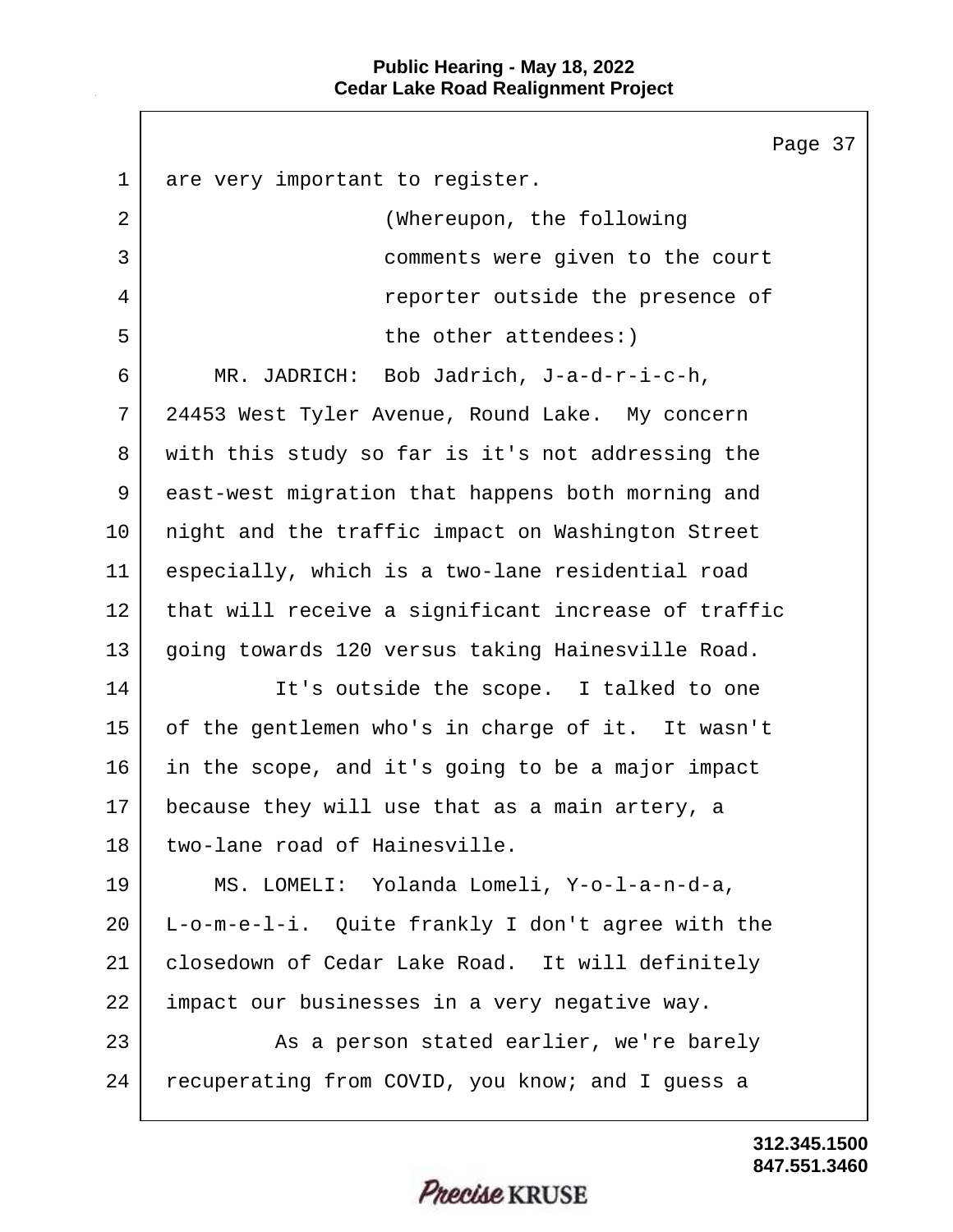Page 38 1 lot of people take for granted what entails running 2 a business from day to day. 3 You know what it entails? Sales. So if 4 I'm not able to sell, I can't keep my business 5 open. I can't keep my employees employed. I can't 6 keep my store stocked. I can't pay my vendors. So 7 | COVID drastically affected us. 8 Now I feel the Village needs to address 9 | the business owners' concerns before they proceed 10 with this because they're the host of this project. 11 So before anything, as caring Village directors or 12 Village municipalities reach out to the businesses, 13 accommodate their needs, and then figure out a way 14 to better and improve this plan. 15 My address is 230 North Cedar Lake Road. 16 My business again is operated by my six brothers. 17 | As Esteban from the bakery stated, this is our 18 | livelihood. I mean, my business generates so much 19 tax revenue. And I keep reiterating that because 20 it's a day-to-day thing. We pay taxes. We put in 21 easily about 90 hours a week, you know. 22 So I'm very concerned, and I would need a 23 | response from the Village of Round Lake directly 24 and if you can expose this and also somebody from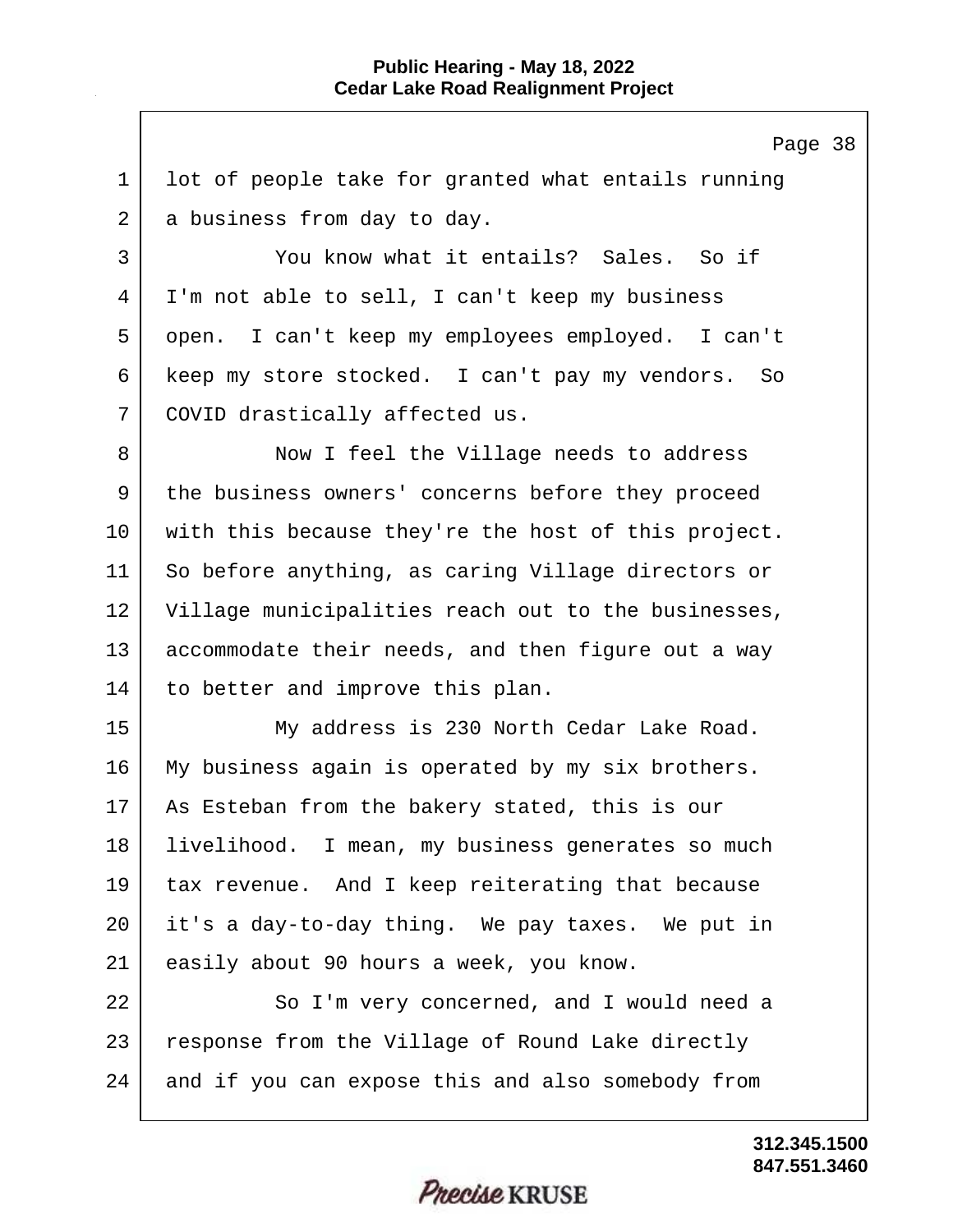|             | Page 39                                            |
|-------------|----------------------------------------------------|
| $\mathbf 1$ | the Department of Transportation, Lake County.     |
| 2           | MR. RODRIGUEZ: Sergio Rodriguez, S-e-r-g-i-o,      |
| 3           | R-o-d-r-i-g-u-e-z, 229 North Cedar Lake Road,      |
| 4           | that's where our business is. It's called          |
| 5           | El Dorado Jewelry and Western Wear. We've been     |
| 6           | there 20 years.                                    |
| 7           | It is easy for these guys to come over             |
| 8           | here and try to move or stop the roads, whatever   |
| 9           | they want; but for us to be able to business from  |
| 10          | scratch, it's not just a game. It's a livelihood.  |
| 11          | How do you think we survive the pandemic? Added    |
| 12          | more hours to the day. Now selling more, we just   |
| 13          | have to work more. That's how we survive.          |
| 14          | And we know all our neighbors. We've been          |
| 15          | there 20 years, and we want to keep the downtown   |
| 16          | alive. Whatever it takes to bring more people, we  |
| 17          | do it. Never before has it been busier. We've      |
| 18          | been getting more Anglos to our store due to       |
| 19          | internet.                                          |
| 20          | Companies are putting us out there for our         |
| 21          | services, and we take care of everybody because we |
| 22          | love the customers. We love to serve. That's our   |
| 23          | service, and that's a downtown business.           |
| 24          | It's going back to my house. It's on               |
|             |                                                    |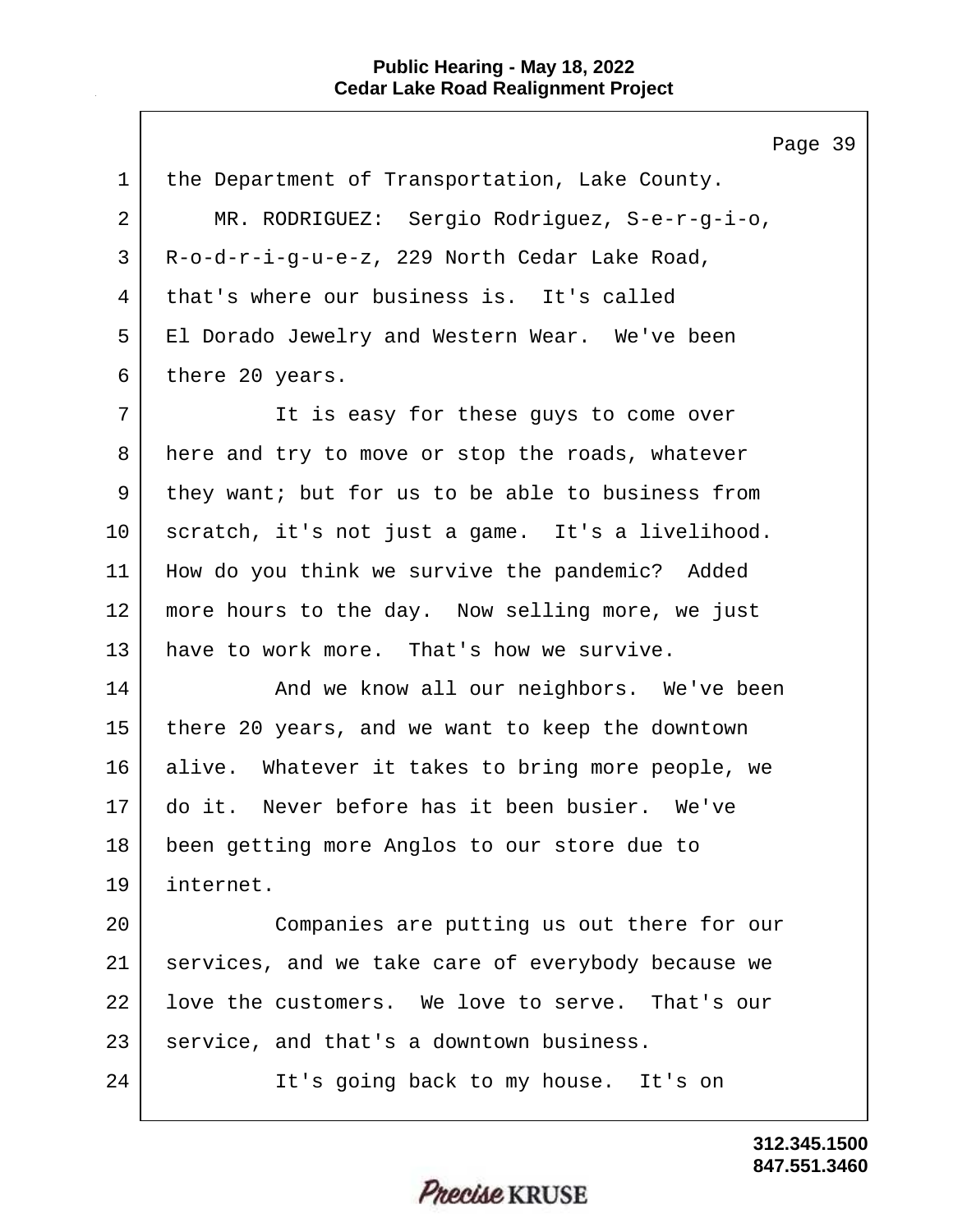$\mathbf{I}$ 

|             | Page 40                                             |
|-------------|-----------------------------------------------------|
| $\mathbf 1$ | 634 West Nippersink is also going to be affected by |
| 2           | the road. They're saying they're going to take      |
| 3           | down the retaining wall. It's about 40 feet by      |
| 4           | 10 feet high. They want to go over that 10 or       |
| 5           | 20 feet, but that's also taking down pine trees     |
| 6           | that have been there for 40, 50 years. How are      |
| 7           | they going to put those back? I want to find those  |
| 8           | things out. Are we going to get affected? Of        |
| 9           | course, we are. We're part of the community.        |
| 10          | That's it.                                          |
| 11          | MR. THORNBOROUGH: My name is David                  |
| 12          | Thornborough, T-h-o-r-n-b-o-r-o-u-g-h,              |
| 13          | 604 Nippersink. I am impacted because the County    |
| 14          | is going to take my house and turn it into a        |
| 15          | detention pond.                                     |
| 16          | So during the stakeholder group meetings            |
| 17          | and all the paths that were developed and all the   |
| 18          | ones they chose, I disagree with the comments made  |
| 19          | today because I truly think it will actually bring  |
| 20          | more people who want to visit downtown because all  |
| 21          | the people who don't want to visit will just fly    |
| 22          | through Cedar Lake to get to 120, and the people    |
| 23          | who do want to visit downtown will enjoy it more    |
| 24          | because they won't have traffic headaches because   |

**847.551.3460 312.345.1500**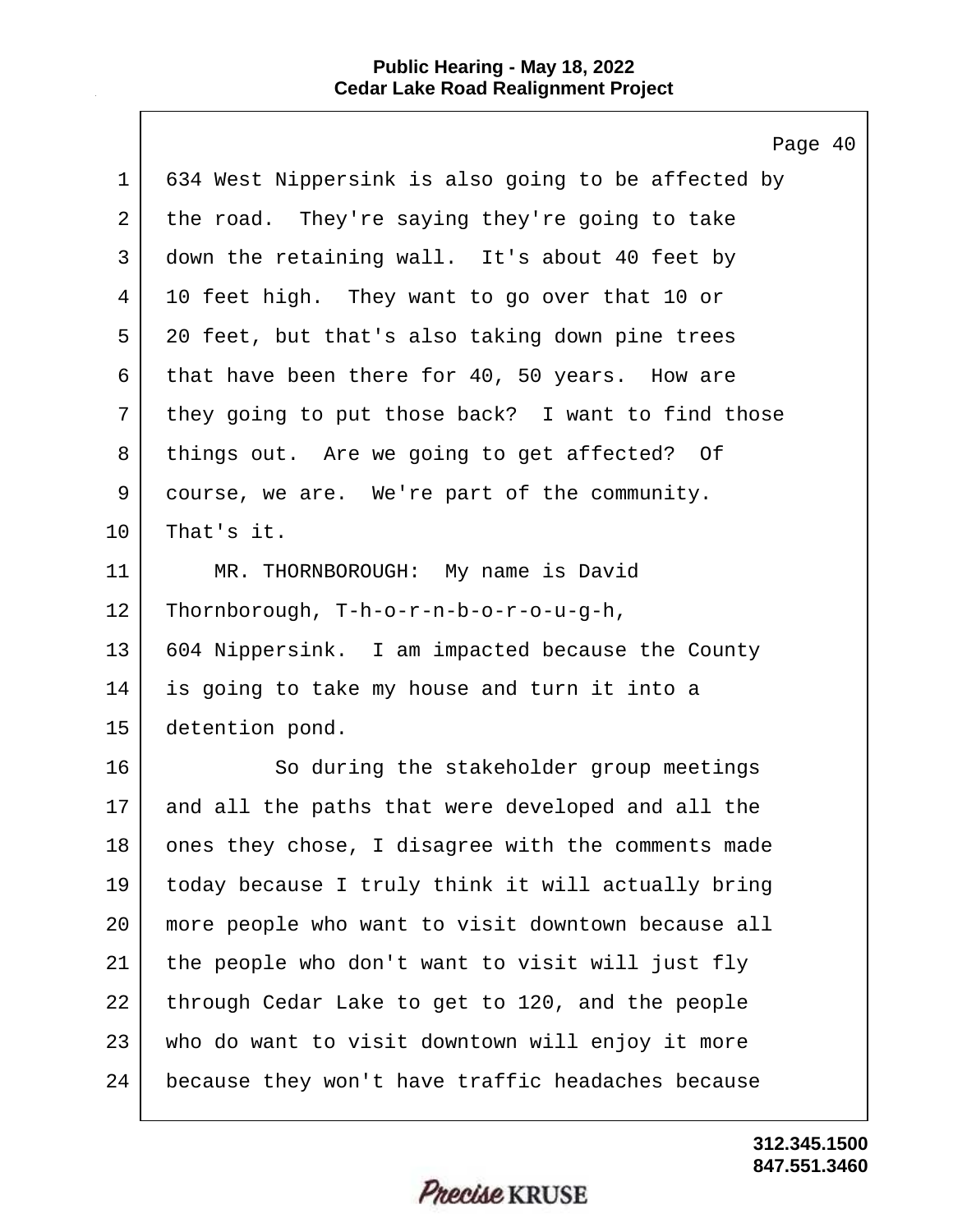$\mathsf{l}$ 

|             | Page 41                                           |
|-------------|---------------------------------------------------|
| $\mathbf 1$ | they're there for a reason instead of being stuck |
| 2           | in traffic trying to get to their parking spot    |
| 3           | because it's angled parking. I think it will      |
| 4           | actually improve downtown.                        |
| 5           | What the Village should do is possibly            |
| 6           | consider signage on the new Cedar Lake directing  |
| 7           | people downtown. That's what should be done, look |
| 8           | at it from a commercial or marketing standpoint.  |
| 9           | Instead of having the businesses market, have the |
| 10          | Village market for the businesses. That's it.     |
| 11          | MS. RIOS: Lizbeth, L-i-z-b-e-t-h, Rios,           |
| 12          | R-i-o-s, and I live on Avilon Avenue, and I am so |
| 13          | for improving Round Lake. Round Lake needs an     |
| 14          | improvement, has been in the process for so many  |
| 15          | years.                                            |
| 16          | About seven, eight years ago we heard from        |
| 17          | the Village that there were going to be           |
| 18          | improvements. They did a hearing. Me and my       |
| 19          | family assisted and then, I mean, at the time I   |
| 20          | must have been, like, 13 years old speaking -- my |
| 21          | parents don't speak English.                      |
| 22          | So I brought up the issue of not having           |
| 23          | these documents being sent to homeowners in a     |
| 24          | second language, being Spanish the most spoken    |
|             |                                                   |

**847.551.3460 312.345.1500**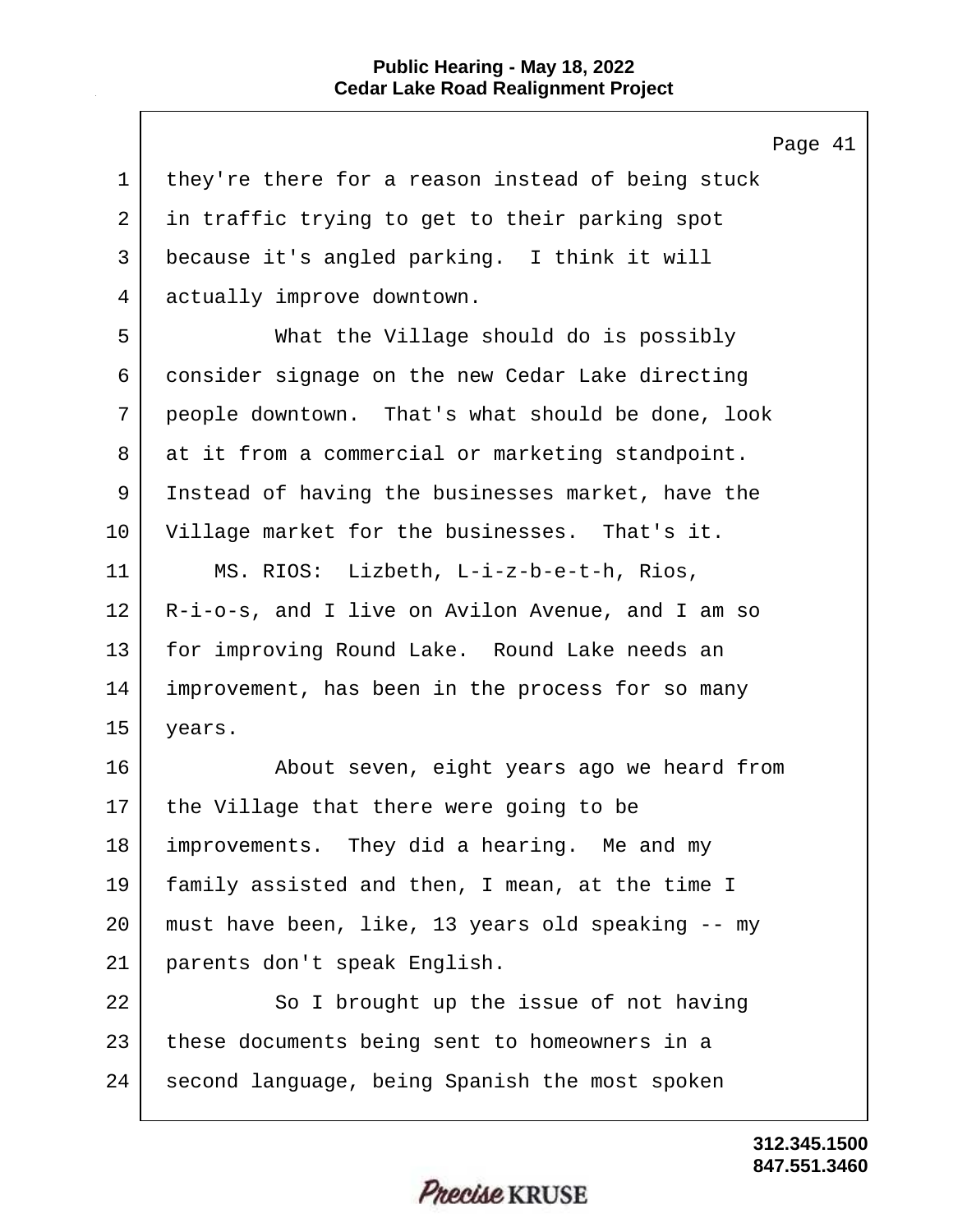|             | Page                                                |
|-------------|-----------------------------------------------------|
| $\mathbf 1$ | language in this country now. They updated that     |
| 2           | for maybe a year or two, and then everything else   |
| 3           | just went back to they forgot about it, I guess.    |
| 4           | When we received this letter, again, they           |
| 5           | mentioned -- they're like what's going on,          |
| 6           | improvements, so and so, and I went to the page.    |
| 7           | There wasn't anything there. I went several times   |
| 8           | there, and until about last week I tried again, and |
| 9           | then this morning I had a hard time downloading all |
| 10          | the documents.                                      |
| 11          | I finally got through them, looked at them          |
| 12          | in detail, and I was shocked that on Avilon Avenue  |
| 13          | on the west side, having residents who are always   |
| 14          | traveling eastbound on Avilon Avenue, depleting     |
| 15          | them from the access to get to downtown.            |
| 16          | I mean, that to me was like now you're              |
| 17          | having me go around to a streetlight just to get    |
| 18          | downtown where I used to -- and not even adding a   |
| 19          | substitute, maybe like a yellow flashing pedestrian |
| 20          | light.                                              |
| 21          | As we are very aware not all drivers                |
| 22          | follow the speed limit, and I don't doubt that the  |
| 23          | Village may not enforce it or do something because  |
| 24          | it is a residential area, especially if we're       |
|             |                                                     |

**847.551.3460 312.345.1500**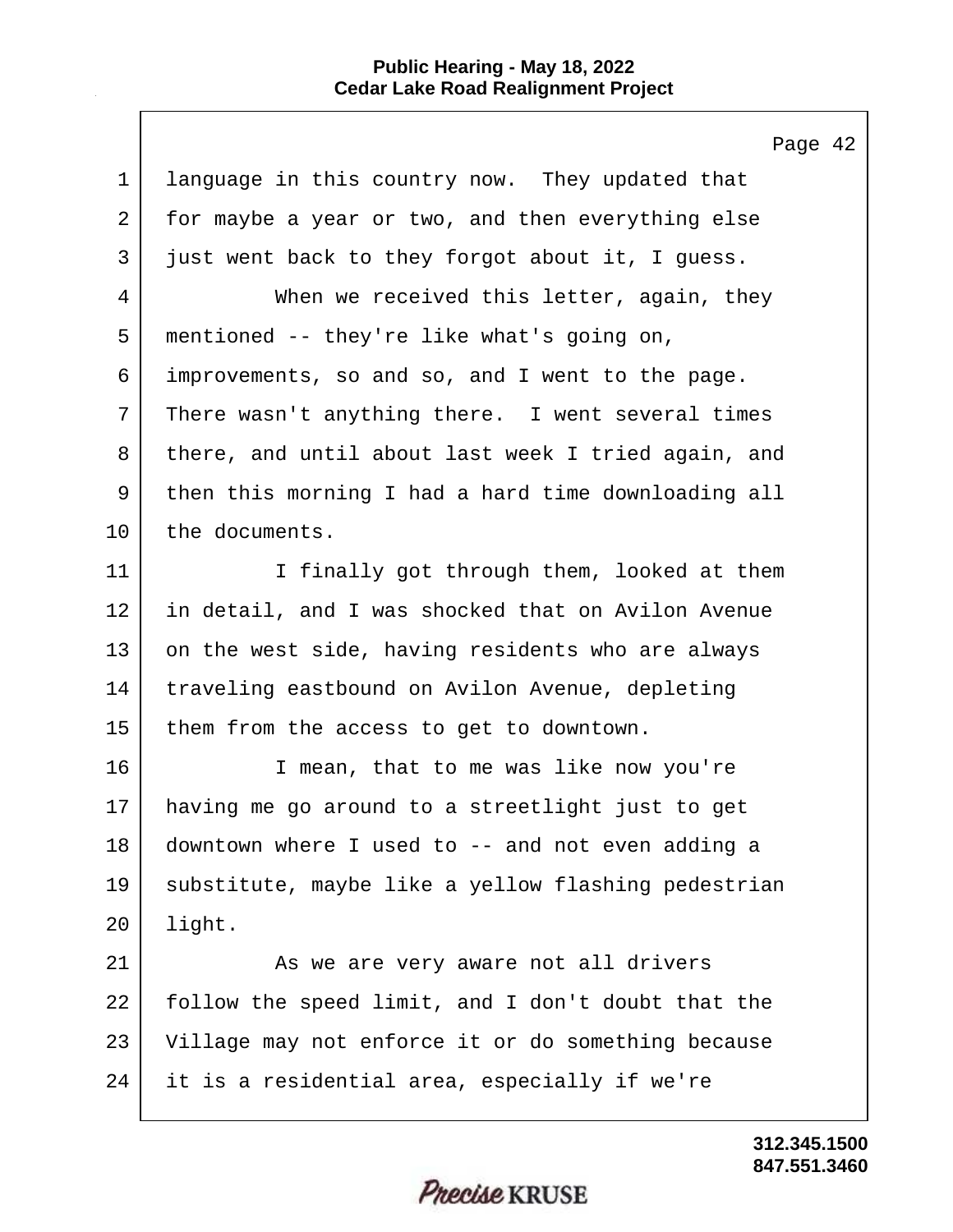|             | Page 43                                            |
|-------------|----------------------------------------------------|
| $\mathbf 1$ | trying to improve it. I mean, it's close to        |
| 2           | downtown.                                          |
| 3           | Even on 134 there used to be yellow                |
| 4           | crossing signs for pedestrians or whatever, and    |
| 5           | they're gone now. They were there for a couple     |
| 6           | years, and they're gone.                           |
| 7           | Nobody respects them. They don't yield to          |
| 8           | pedestrians. A lot of people walk in that area.    |
| 9           | To me that is a huge safety and hazardous concern. |
| 10          | I think residents should consider their safety     |
| 11          | first and not just giving alternatives because it  |
| 12          | benefits somebody else.                            |
| 13          | (Which were all proceedings had                    |
| 14          | at the public hearing at this                      |
| 15          | $time.$ )                                          |
| 16          |                                                    |
| 17          |                                                    |
| 18          |                                                    |
| 19          |                                                    |
| 20          |                                                    |
| 21          |                                                    |
| 22          |                                                    |
| 23          |                                                    |
| 24          |                                                    |
|             |                                                    |

**847.551.3460 312.345.1500**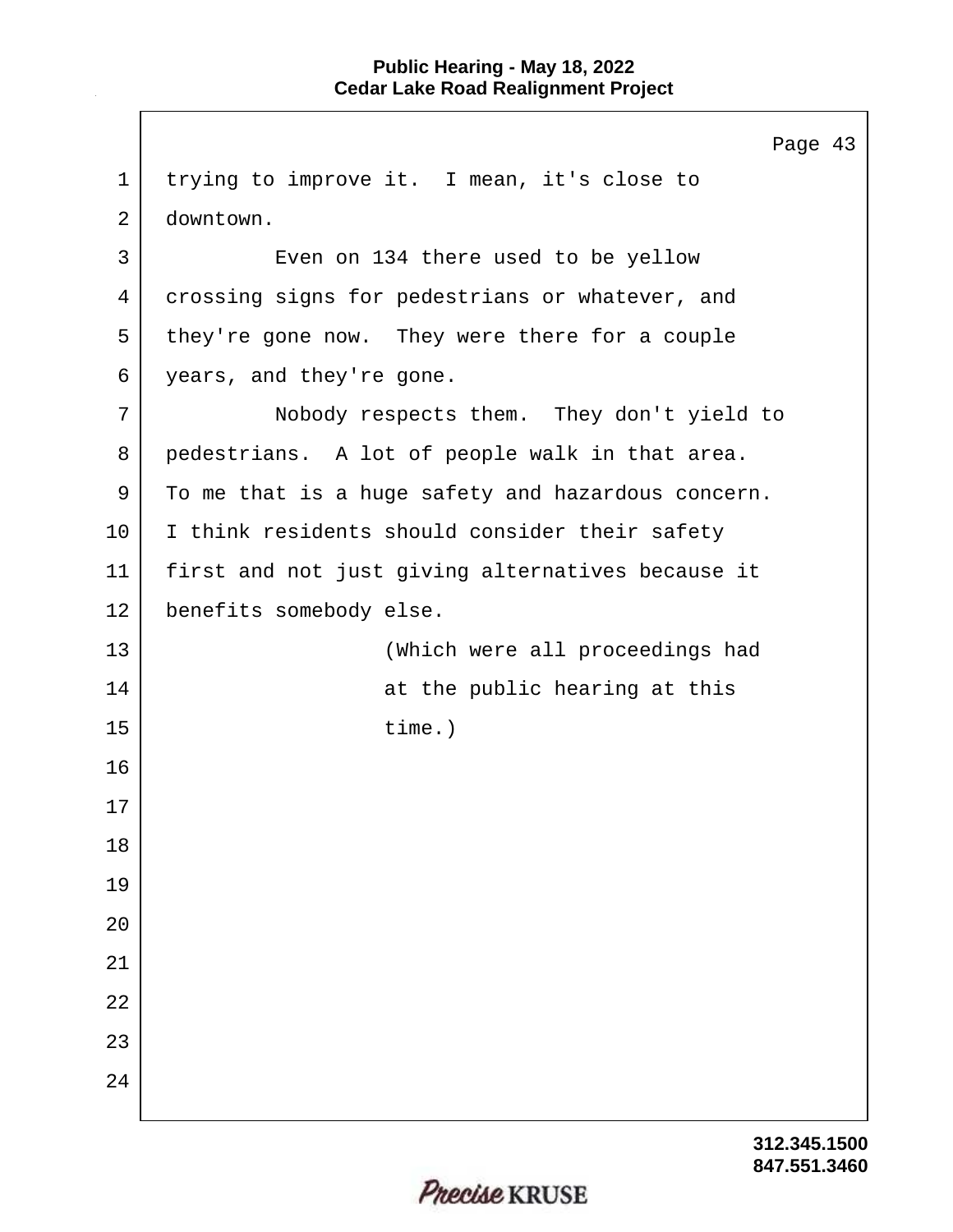|              | Page 44                                                               |
|--------------|-----------------------------------------------------------------------|
| $\mathbf{1}$ | STATE OF ILLINOIS                                                     |
| 2            | SS:<br>COUNTY OF COOK                                                 |
| $\mathsf{3}$ | I, ANGELA M. INGHAM, a Notary Public                                  |
| 4            | within and for the County of Cook, State of                           |
| 5            | Illinois, and a Certified Shorthand Reporter of                       |
| 6            | said state, do hereby certify that I reported in                      |
| 7            | shorthand the proceedings had at the taking of said                   |
| 8            | public hearing and that the foregoing is a true,                      |
| 9            | complete, and correct transcript of my shorthand                      |
| $10 \,$      | notes as taken as aforesaid, and contains all the                     |
| 11           | proceedings given at said public hearing.                             |
| 12           | In witness whereof, I have hereunto set my                            |
| 13           | hand this 1st day of June, 2022.                                      |
| 14           |                                                                       |
| 15           |                                                                       |
| 16           | auzh M Juxkas                                                         |
| 17           |                                                                       |
| 18           | Notary Public, Cook County, Illinois<br>C.S.R. license No. 084-002984 |
| 19           |                                                                       |
| 20           |                                                                       |
| 21           |                                                                       |
| 22           |                                                                       |
| 23           |                                                                       |
| 24           |                                                                       |
|              |                                                                       |

**847.551.3460 312.345.1500**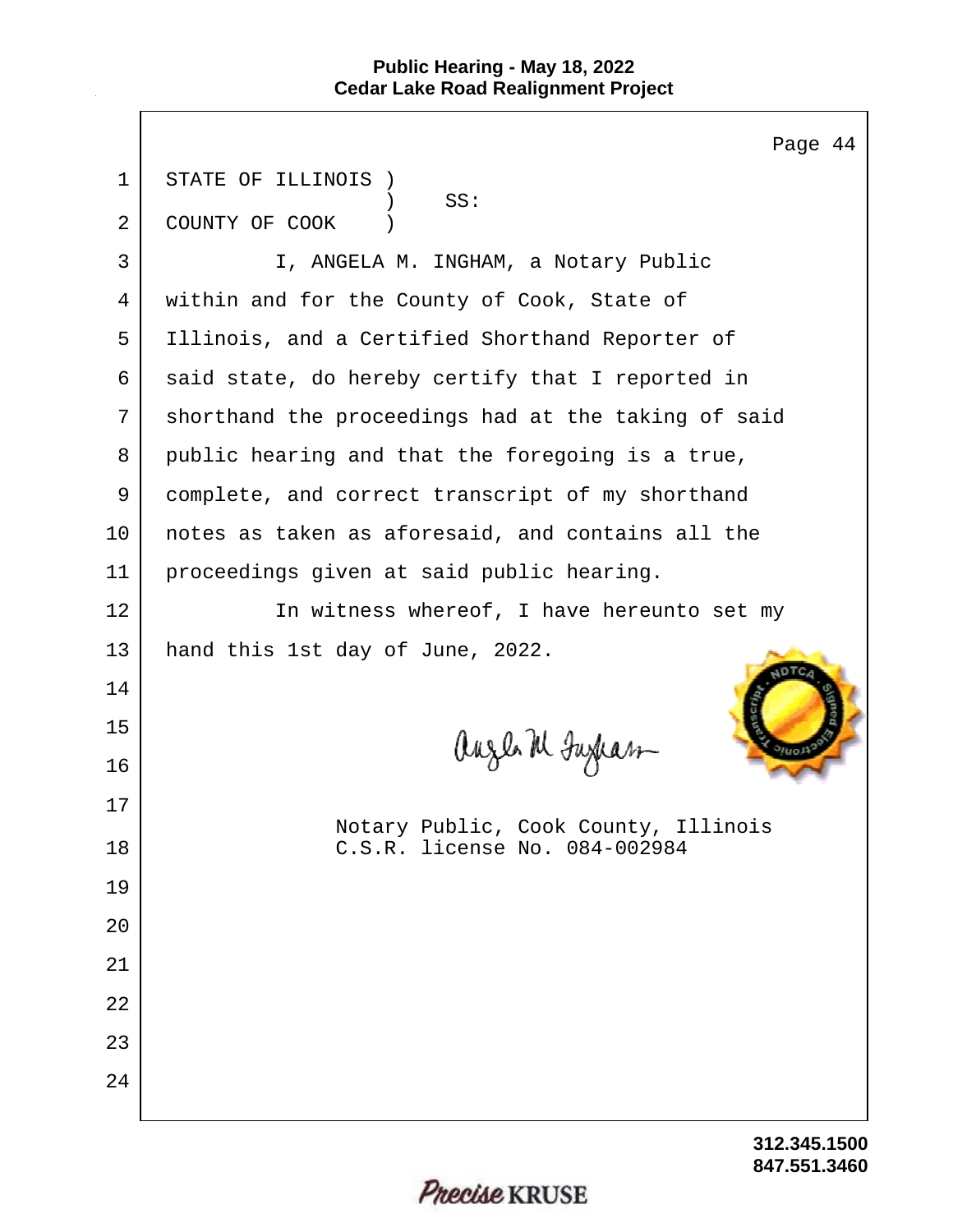Page 1

| A                     | 28:15                 | anticipated           | average 6:14            | bettering 35:19         |
|-----------------------|-----------------------|-----------------------|-------------------------|-------------------------|
| <b>A-Tire 20:21</b>   | agency 2:8 29:13      | 11:12,21              | <b>Avilon</b> 9:24 10:1 | <b>bicycle</b> 6:8,12   |
| ability 30:5          | ago 20:3,18           | anybody 3:9           | 13:15 41:12             | 7:1,3,49:8              |
| able 26:23 27:18      | 41:16                 | 18:16 25:20           | 42:12,14                | 12:18                   |
| 27:19 32:17           | agree 37:20           | 36:2,16               | avoided 10:22           | big 24:6                |
| 38:4 39:9             | ahead 18:15           | anyway $32:3$         | 11:3                    | bit $31:1,5$            |
| absolutely 29:19      | 19:4 31:5             | Applause 31:13        | aware 42:21             | blessed 35:4            |
| acceptable 6:17       | air 10:21             | appreciate 36:19      | awful 30:14             | blocked 24:14           |
| access 31:1           | Alejandro 26:3        | appropriate           | $\bf{B}$                | <b>blue</b> 8:17        |
| 42:15                 | Alexandra 1:15        | 4:22                  | back 3:21 13:8          | board $13:1,1$          |
| accommodate           | 3:3                   | approval 16:14        |                         | 15:11 26:11             |
| 9:22 13:22,22         | alignment 4:4,7       | approving 24:23       | 15:11 24:1              | <b>boards</b> 7:7 8:20  |
| 19:22 38:13           | 4:18 8:13,17          | approximately         | 39:24 40:7              | 9:11 11:1 28:3          |
| accommodation         | 8:22 9:22             | 9:17 11:9             | 42:3                    | 28:10                   |
| 5:11                  | <b>alive</b> 21:10    | 14:21,24              | backup 19:3             | <b>Bob</b> 37:6         |
| accommodatio          | 34:21 39:16           | architectural         | <b>bad</b> 18:24        | <b>Boulevard 9:24</b>   |
| 9:8                   | all-way $22:20$       | 10:23                 | bakery 21:5             | 10:1 12:23              |
| acquisition           | allocated 21:1        | area 5:4 6:9 7:2      | 24:4 35:1               | briefly 36:20           |
| 15:11,12 16:6         | allowed 4:21          | 13:10 14:24           | 38:17                   | <b>bring</b> 24:4 33:9  |
| 16:8,16               | allowing 31:1         | 15:2,3,4 19:9         | barely 37:23            | 34:14 39:16             |
| acquisitions          | alternative 7:17      | 22:15 33:8,16         | barrier 22:11           | 40:19                   |
| 15:6,16               | 7:22 8:6,16,17        | 33:19,20,20           | 33:4                    | brothers 38:16          |
| acres 11:10,10        | 8:18,21,22            | 34:4,14,20            | <b>base</b> 13:19       | brought $41:22$         |
| 14:22                 | 9:10,15               | 35:3,8,10             | <b>based 5:22 6:10</b>  | <b>build</b> 7:10,21,24 |
| <b>Act</b> 4:24       | alternatives 4:18     | 42:24 43:8            | 6:18 7:15,20            | 8:1,6,10                |
| activities 34:15      | 7:8,10,13,19          | areas 16:21           | 7:22 8:5                | building $12:13$        |
| activity 16:18,20     | 7:24 8:1,3,10         | 19:17 34:18,19        | basically 10:9          | 15:18,21,22             |
| add 17:24             | 43:11                 | 35:14                 | 17:3 20:13              | 26:20                   |
| <b>added</b> 12:20,22 | <b>Ambra</b> 1:16 3:4 | artery $37:17$        | 22:10                   | buildings 15:22         |
| 14:12 39:11           | amenities 12:11       | assisted 41:19        | basin $13:13$           | 34:6                    |
| adding $42:18$        | amount 20:24          | associated 2:5        | basins $14:2$           | bus $12:21$             |
| addition 14:1         | 21:14 22:17           | at-grade 4:7          | beautifying             | <b>busier</b> 39:17     |
| 22:19                 | analyses 6:1          | attaining 16:14       | 35:20                   | business $20:23$        |
| additional 7:5        | analysis 4:23 9:5     | attend 17:16          | <b>began</b> $3:238:23$ | 21:13,23 23:14          |
| 8:12,13               | <b>ANGELA 44:3</b>    | attendees 37:5        | beginning 16:15         | 23:18 24:5,7            |
| address 17:13         | angled $22:15$        | audit $6:1$           | believe $21:12$         | 29:8 30:13,19           |
| 18:9 38:8,15          | 41:3                  | automotive            | <b>Ben</b> 1:13 2:20    | 34:3 35:14,16           |
| addressing 37:8       | <b>Anglos</b> 39:18   | 21:24                 | benefited 35:11         | 35:21 38:2,4,9          |
| adjacent 12:22        | <b>annex</b> 15:21,22 | available 3:17        | benefits 4:19           | 38:16,18 39:4           |
| advisory 26:15        | answer $2:15$         | 19:18 28:8            | 43:12                   | 39:9,23                 |
| <b>affect</b> 35:18   | 3:17 15:13            | <b>Avenue</b> 9:16,24 | <b>best</b> 18:2        | businesses 20:15        |
| aforesaid 44:10       | $17:7$ 18:1,2         | 10:3 15:24            | better $20:1,2$         | 20:19 21:8,10           |
| afternoon 20:9        | 22:8 27:12            | 37:7 41:12            | 23:17 30:6              | 24:2 25:22              |
| afterthought          | anticipate 16:19      | 42:12,14              | 38:14                   | 28:19,22 29:2           |
|                       |                       |                       |                         |                         |

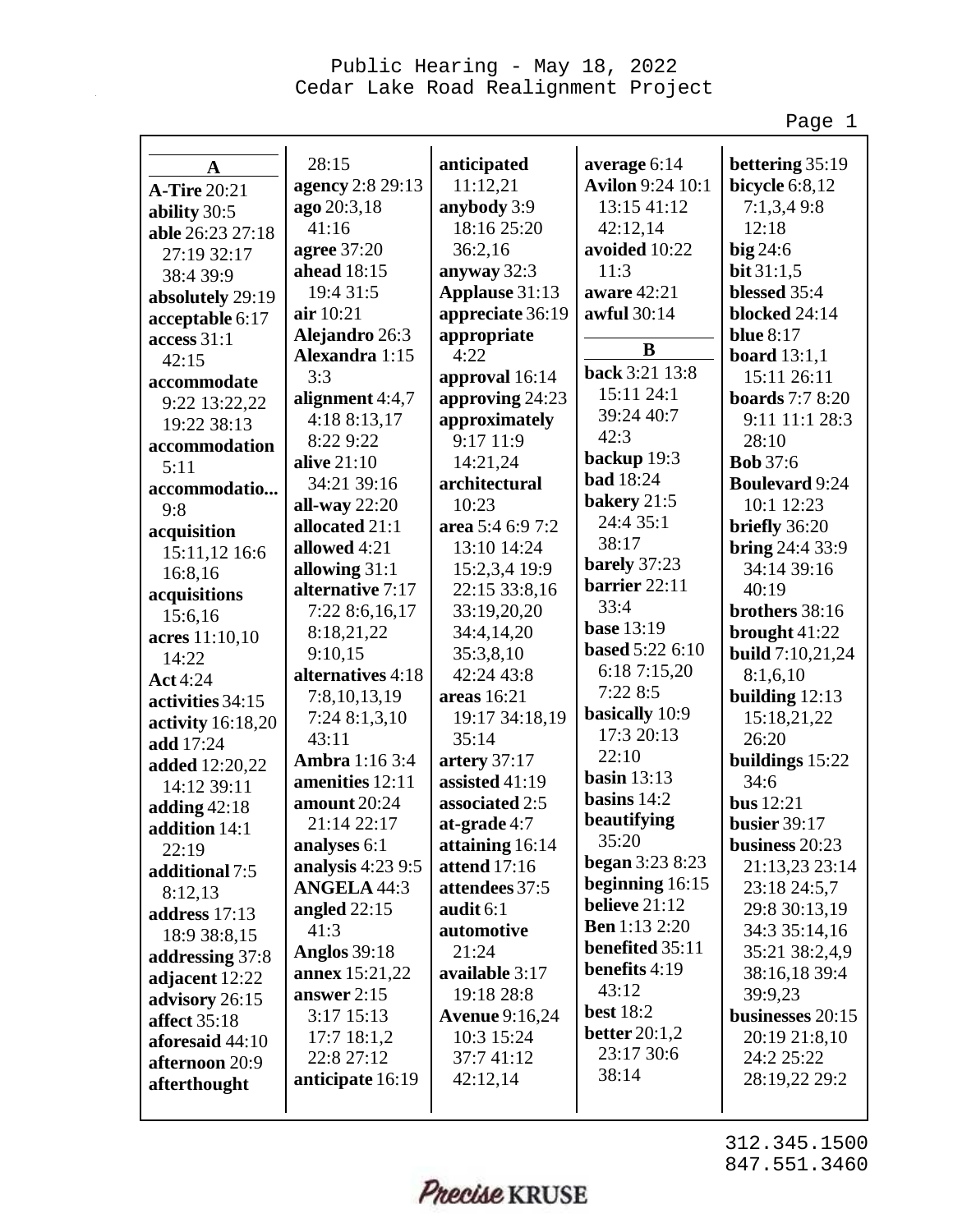Page 2

| 31:10,12 32:14    | chance 18:23           | 36:6,16               | conditions 11:5  | 14:15 24:24             |
|-------------------|------------------------|-----------------------|------------------|-------------------------|
| 33:3,11,24,24     | change 12:8            | comments 3:12         | connect 7:2      | 25:10 27:7,14           |
| 34:5,7,17         | changes 24:1           | 3:18,19 17:2          | connectivity 6:9 | 28:13 29:4              |
| 37:22 38:12       | 35:9,18                | 17:10,18 18:10        | 6:137:5          | 33:17 39:1              |
| 41:9,10           | charge $37:15$         | 18:10 27:4            | consider 41:6    | 40:13 44:2,4            |
| butt 31:5         | <b>Chicago</b> 35:5,6  | 36:13,24 37:3         | 43:10            | 44:17                   |
|                   | children 29:12         | 40:18                 | consideration    | couple 20:2,18          |
| $\mathbf C$       | chose 40:18            | Commerce 9:1          | 27:2             | 28:20 43:5              |
| C.S.R.44:18       | <b>Chuck</b> 1:12 2:15 | commercial            | considered 7:17  | course 40:9             |
| called 39:4       | 5:16 16:24             | 15:17,21,23           | 33:6,14,14       | court 3:13,18           |
| calling $31:2$    | 17:19,23               | 19:13 41:8            | considering      | 10:1 17:3,9             |
| calls 22:7        | city $35:6$            | <b>Commission 9:1</b> | 22:17            | 18:8 36:6 37:3          |
| capacity 6:5,17   | clear 26:11            | 14:16                 | constitutes 15:3 | <b>COVID 24:1</b>       |
| Capri 9:23        | clip $20:17$           | committee 25:4        | constructed 4:8  | 37:24 38:7              |
| care 24:7 39:21   | close 8:9 43:1         | 26:23 28:18           | 13:14            | crash $6:11,14$         |
| caring 38:11      | closed 16:21           | common $11:18$        | construction     | 8:14                    |
| Carrier 1:12      | 24:14                  | communities           | 11:8 16:10,20    | crashes 5:21            |
| 2:18 26:3 28:2    | closedown 37:21        | 29:2                  | 16:22 29:19      | 22:18                   |
| 28:7,16           | closer 16:20           | community 5:24        | contains 44:10   | Crawford 2:9            |
| cause 31:9        | closing $29:20$        | 27:20,22 28:13        | context 5:24     | create 23:16            |
| Cedar 1:5,7 2:2   | CMT 1:14,14,15         | 29:8 40:9             | contribute 21:14 | creates 6:23            |
| 3:22 4:10,16      | 1:15,16,17             | <b>Companies</b>      | contributes      | creating 34:15          |
| 6:6,20 8:9 9:16   | 2:10,23,24 3:2         | 39:20                 | 20:23            | critical 29:1           |
| 9:17 10:7,9,13    | 3:5,725:11,14          | complete 2:10         | conversation     | cross 9:21 11:2         |
| 13:17 14:3,5,7    | 27:13,23               | 16:9 44:9             | 21:11            | 14:10 26:21             |
| 19:4 22:14        | Cole 1:14 2:23         | completed 4:6         | convince 21:4    | crossing $6:79:6$       |
| 23:18,19 25:23    | 5:16 22:8              | 4:15 11:13            | Cook 44:2,4,17   | 10:12,13 43:4           |
| 29:20 30:11       | 24:24 25:6,9           | 16:7                  | coordinate       | crossings 12:16         |
| 31:2,6 35:12      | 25:12,15,19            | completely 30:4       | 11:15            | cultural 10:19          |
| 35:23 37:21       | collection 5:19        | 30:11 31:6            | coordinated 9:5  | curb 14:11              |
| 38:15 39:3        | come 17:23             | complex 6:11          | coordination     | current 10:9            |
| 40:22 41:6        | 22:20 23:1             | compliments           | 12:21 14:14      | 13:15                   |
| cedarlakeroad     | 30:16 35:4,17          | 18:21 20:5            | copy 32:21       | currently 6:16          |
| 17:14             | 36:6,21,24             | concede 19:24         | corner 14:3,8    | curves 8:12,13          |
| Celeste 24:17,18  | 39:7                   | concept 3:23          | 15:11            | customers 39:22         |
| 32:13             | comfortable            | conceptual 7:14       | correct 26:14    |                         |
| census 27:8       | 17:8 27:20             | concern 37:7          | 44:9             | D                       |
| Cerda 1:17 3:6    | coming $28:14$         | 43:9                  | corridor 5:10    | data 5:19,20            |
| Certified 44:5    | 29:13 30:1             | concerned 23:16       | 6:16             | daughters 35:2          |
| certify 44:6      | 35:5                   | 38:22                 | $\cos t 4:19$    | <b>David</b> 1:17 3:6,6 |
| cetera $21:2,2,2$ | comment 3:20           | concerns 8:11         | country 42:1     | 3:7 26:1 40:11          |
| challenges 13:6   | 17:8,11,12,17          | 27:4 38:9             | County $2:7,16$  | day 13:12 38:2,2        |
| <b>Chamber's</b>  | 18:1,6 24:10           | condition 13:20       | 2:19,21 4:12     | 39:12 44:13             |
| 32:22             | 28:1 31:17             | 22:23 23:10           | $4:12,21$ 11:14  | day-to-day              |
|                   |                        |                       |                  |                         |

Precise KRUSE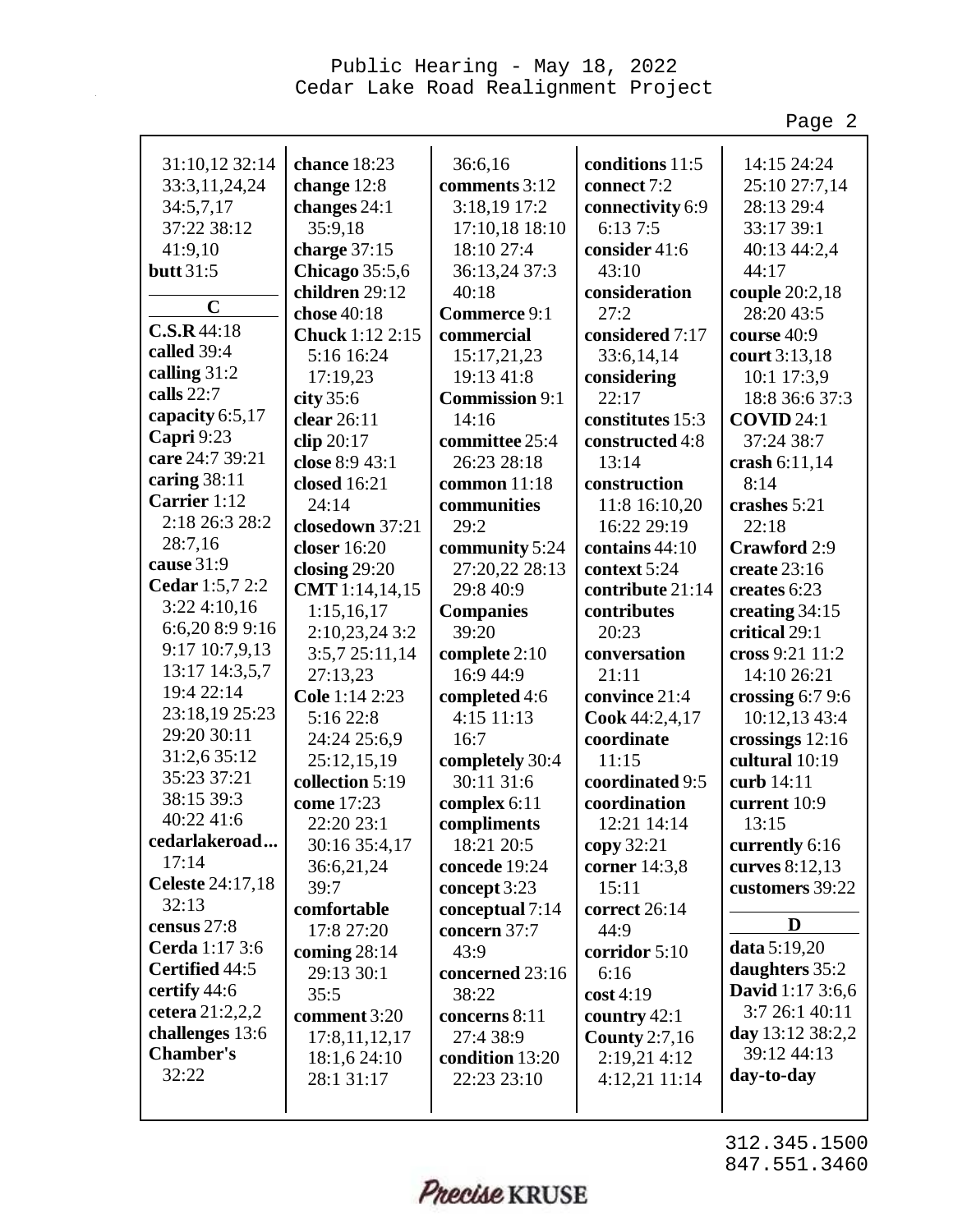Page 3

| 38:20              | differential      | 40:20,23 41:4      | $4:5$ 16:5,15          | exit 8:8 10:6        |
|--------------------|-------------------|--------------------|------------------------|----------------------|
| days 32:20,23      | 19:15             | 41:7 42:15,18      | English 27:17          | 22:24                |
| deal 26:21         | directing $41:6$  | 43:2               | 41:21                  | expected 6:18        |
| dealt 11:7         | directly 20:4     | drainage 1:15      | enhancement            | expense 21:7,8       |
| decisions 27:3     | 35:21 38:23       | 3:2 9:9 13:5,7     | 5:12                   | expose 38:24         |
| definitely 33:9    | director 1:12     | drastically 38:7   | enjoy $40:23$          | extended 12:5        |
| 33:15 37:21        | 2:19              | drive 9:23 20:22   | entails $38:1,3$       |                      |
| <b>Deoca</b> 34:24 | directors 32:22   | drivers 42:21      | entrance 6:22          | F                    |
| 35:1               | 38:11             | drop 36:7          | 9:18,19                | Facebook 29:4        |
| department 5:7     | disagree 40:18    | due 4:8 8:2,11     | entrances 12:2,6       | facilities 6:22      |
| 21:1,4,7 22:6      | disastrous 21:23  | 13:9 39:18         | environmental          | 10:15 12:22          |
| 27:14 39:1         | disperse 36:4     |                    | 1:15 3:4 4:23          | 16:11                |
| departments        | displacement      | E                  | 4:247:16,21            | facts 35:9           |
| 21:1               | 15:18,19 16:1     | earlier 37:23      | 8:4 10:18 11:5         | fail $6:18$          |
| depleting $42:14$  | displacements     | easements 14:19    | environments           | families 29:11       |
| design $2:21$ 3:2  | 7:23 15:15,17     | 14:20              | 11:18                  | 29:11                |
| 9:9 14:14 16:5     | 15:20             | easier 18:8        | envisioned 20:2        | family 23:14         |
| 16:14,15           | district 5:12 6:7 | easily 38:21       | especially 30:23       | 41:19                |
| designer 1:17      | 6:21 21:2 22:5    | east 10:3 12:6     | 34:10 37:11            | far 9:13 37:8        |
| 3:7                | 26:4              | 30:24              | 42:24                  | <b>Farm</b> 26:1,3   |
| desk 36:8          | diverting 30:3    | east-west 37:9     | estate 1:16 3:5        | fashion 19:21        |
| Desplinter 1:15    | Division $2:7,16$ | eastbound 42:14    | <b>Esteban 34:5,23</b> | favor 30:18          |
| 3:1                | 2:19,21 25:1      | easy 30:23 39:7    | 35:1 38:17             | feasibility 4:13     |
| destructive 19:6   | divulging 29:7    | efficient 5:9      | et 21:2,2,2            | 4:15,20 11:20        |
| 19:8               | documents         | eight 10:23 15:8   | evaluated 4:18         | feasible 4:17        |
| detail 7:14 9:13   | 41:23 42:10       | 41:16              | 7:15 8:4 10:19         | features 7:1         |
| 13:3 15:9          | doing $34:11$     | either 21:19       | 11:17 14:18            | federal 2:11 5:1     |
| 42:12              | dollars 19:1      | El 39:5            | evaluation 7:8         | fee 14:18            |
| detailed 11:13     | door 32:18        | eligible 10:23     | evaluations 8:19       | feel 5:8 17:8        |
| details 9:3        | Dorado 39:5       | eliminated 7:22    | evening 34:24          | 27:1,20 38:8         |
| detention 13:13    | doubt 29:18       | 8:2,6,11           | event 13:9             | feet 9:17 40:3,4     |
| 13:19 14:2         | 42:22             | email 17:13        | everybody 2:1          | 40:5                 |
| 40:15              | downloading       | emergency          | 23:12,19 28:9          | <b>felt</b> 26:22    |
| determine 11:7     | 42:9              | 22:10 23:3         | 33:19 34:24            | fighting $18:23$     |
| develop 35:16      | downtown 5:12     | 24:12              | 36:11 39:21            | figure 38:13         |
| developed 6:2      | 20:11,12,15       | employed 38:5      | <b>Excluding 14:20</b> | <b>fill</b> 36:7     |
| 7:10,13 9:4,7,9    | 22:15 23:14,18    | employees 38:5     | exhibits 3:15          | <b>final</b> 16:17   |
| 40:17              | 23:19 29:23       | endangered         | 17:5 36:5              | finalized 9:7        |
| development 5:5    | 30:1,2,4,5,8,8    | 10:21              | exist $4:3$            | finalizing 16:13     |
| 7:9 13:23          | 30:13,14,16       | enforce 42:23      | existing 5:21          | finally $42:11$      |
| DiDonato 31:15     | 31:4,7 33:3,8     | engineer $1:13,14$ | 9:17 10:4,7,11         | financial 31:10      |
| 31:16              | 33:20 34:4,14     | 1:15 2:21,24       | 11:24 12:1             | find $25:540:7$      |
| difference 23:9    | 34:20 35:8,9      | 3:3                | 14:7,21 15:4           | findings $7:21$      |
| different 21:11    | 35:14 39:15,23    | engineering 2:9    | 22:14 23:10            | fire $21:1$ $22:4,5$ |
|                    |                   |                    |                        |                      |
|                    |                   |                    |                        |                      |

Precise KRUSE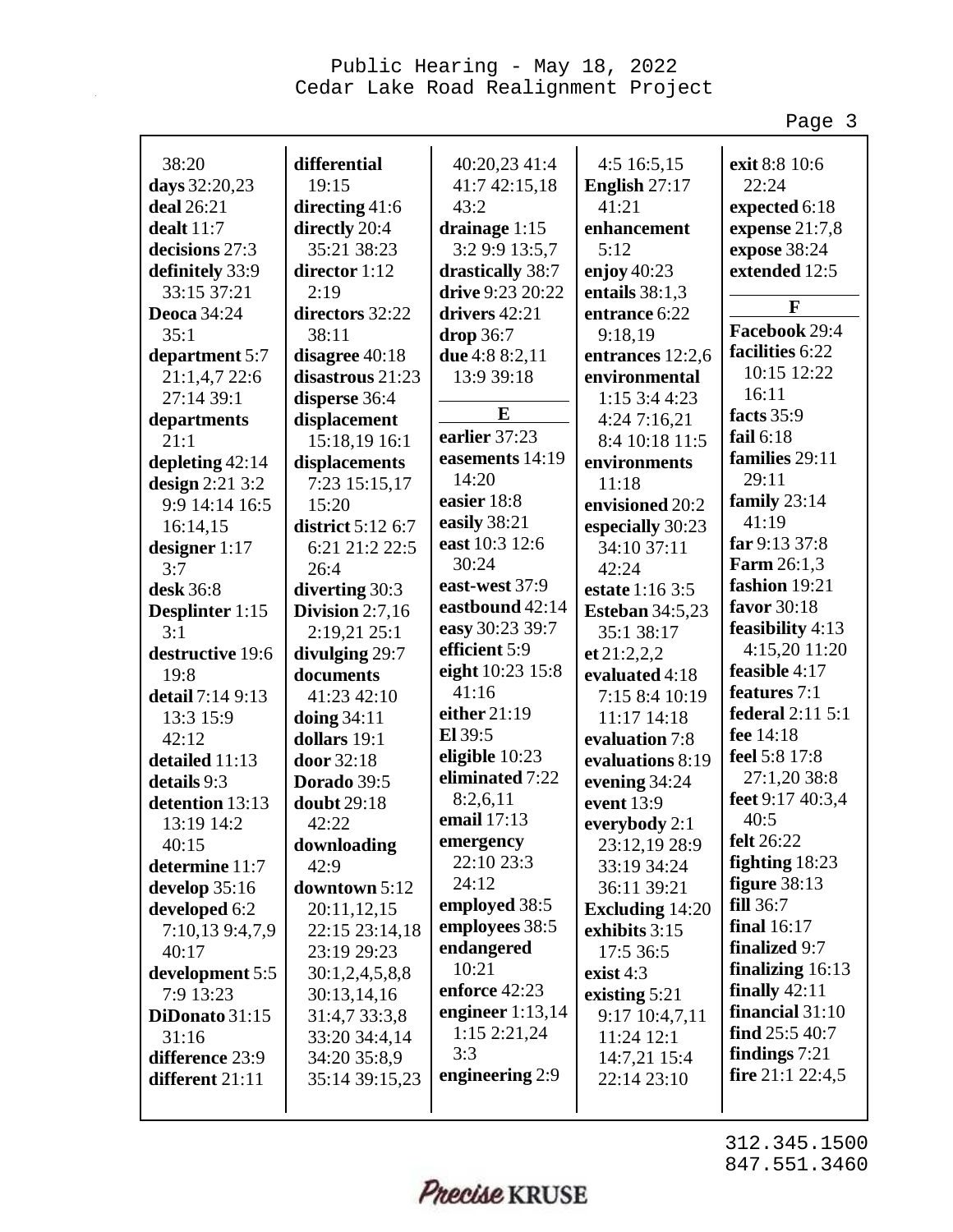Page 4

| 22:12,24 24:11         | <b>front</b> 36:8       | 42:17                 | 26:18 27:22            | host 38:10               |
|------------------------|-------------------------|-----------------------|------------------------|--------------------------|
| 24:13                  | full 4:22 15:16         | going 19:3,16,17      | 32:15,16               | <b>hours</b> 38:21       |
| first 5:18 13:7        | full-parcel 15:6        | 20:15,16,19,21        | happening              | 39:12                    |
| 18:6 24:19             | fun $23:19$             | 20:22 21:5,22         | 36:22                  | <b>house</b> 39:24       |
| 35:10 43:11            | funding $4:95:1$        | 22:5 23:20,21         | happens 37:9           | 40:14                    |
| five 15:17             | 16:9                    | 24:6,13,14,22         | hard 24:2 34:7,9       | hub 12:12                |
| flashing 42:19         | further $6:1$           | 27:21 29:2            | 34:9,14 42:9           | huge $43:9$              |
| flattened 26:20        | 13:21 14:13             | 31:9,18 32:15         | harder 30:7,15         |                          |
| flooding $13:10$       | furthermore 7:3         | 32:16,16 33:12        | 30:22 31:8             | I                        |
| 13:12                  | future 6:18             | 35:10,13 36:14        | hardship 31:10         | ICC 8:24 9:1,6           |
| floodplain $11:11$     |                         | 36:15,15,17           | Hart 6:6 8:8           | idea 22:24 29:20         |
| <b>Flores</b> 24:17,18 | G                       | 37:13,16 39:24        | 10:3,5 14:6            | 31:20                    |
| 24:18 25:2,8           | game 39:10              | 40:1,2,7,8,14         | 23:7                   | identified 4:1,17        |
| 25:10,13,16,22         | general 2:4             | 41:17 42:5            | <b>hate</b> 29:20      | <b>IDOT</b> 3:23 4:6     |
| 26:7,15 27:5           | generally 10:5          | good 3:10 13:11       | hazardous 43:9         | 7:20 9:1 16:14           |
| 28:5,11,17             | 10:10 14:10             | 19:15 20:9            | headaches 40:24        | <b>IDOT's</b> 11:19      |
| flow $23:4$            | 23:9                    | 34:24                 | hear $27:3,6$          | II 14:14 16:5,15         |
| flush $22:21$          | generated 22:18         | Goodnow 9:23          | <b>heard</b> 33:22     | <b>Illinois</b> $1:75:7$ |
| fly $40:21$            | generates 38:18         | 10:1 12:23            | 41:16                  | 9:1 10:2 11:24           |
| focused 13:2           | generating 7:4          | government            | hearing $1:52:3$       | 12:2,6,23                |
| <b>follow</b> 18:3,9   | gentlemen 37:15         | 15:18 29:13           | 16:17 17:16            | 13:24 15:24              |
| 42:22                  | geometrics 9:5          | graciously 19:12      | 18:11 41:18            | 21:7 44:1,5,17           |
| following 3:11         | getting 22:10           | grade 4:1             | 43:14 44:8,11          | impact 7:16 8:2          |
| 7:9 16:24              | 39:18                   | granted 38:1          | heavy $22:1$           | 11:9,23 14:24            |
| 25:13 37:2             | give 26:24 29:9         | group $5:3,24$        | <b>Hello</b> 23:12     | 15:3,4 19:9              |
| foregoing 44:8         | 33:23                   | 7:12 9:2 40:16        | hereunto 44:12         | 20:13 22:5               |
| forgot $42:3$          | given 37:3 44:11        | grow 30:6             | Hey 32:19              | 24:6 35:14               |
| forgotten 20:16        | giving $26:16$          | guess 28:19           | Hi 29:17 32:12         | 37:10,16,22              |
| 20:18,19 23:22         | 43:11                   | 37:24 42:3            | hiding $20:15$         | impacted 11:12           |
| form 3:20 10:9         | <b>Gleason</b> 1:12 2:1 | guidelines 2:12       | high $40:4$            | 21:5 34:13               |
| formal 3:12 17:2       | 2:16 18:13              | gutter $14:11$        | higher 6:14            | 40:13                    |
| 17:17 18:6             | 20:6,8 21:16            | guys 20:16 22:3       | Hispanic 27:9          | <b>impacts</b> 4:19 8:4  |
| 27:13,24               | 21:18 23:11             | 25:17 39:7            | <b>Hispanics</b> 33:16 | 10:18 11:11,17           |
| forms 17:11            | 24:9,16 25:24           |                       | historic 8:3           | 11:19,22 14:17           |
| forth $24:1$           | 26:4,8,13               | Η                     | 10:19,24               | 14:22 15:2,9             |
| forum 17:9,10          | 27:24 29:15             | <b>Hainesville</b>    | hit $24:1$             | 15:14                    |
| 18:5 32:16             | 31:14,17,23             | 37:13,18              | holding $16:19$        | important 24:15          |
| forward 4:5            | 32:2,6,8 34:22          | half 14:24 15:1       | 17:20                  | 29:6 37:1                |
| 16:4                   | 36:2                    | 16:6 33:17            | <b>home</b> 33:12      | improve $6:4,6,8$        |
| <b>fought</b> 30:19    | go 18:15 22:15          | <b>Hall</b> 15:20     | homeowners             | 12:11 38:14              |
| <b>found</b> 7:6 8:14  | 23:20 24:13             | <b>hand</b> $17:3,23$ | 41:23                  | 41:4 43:1                |
| 11:1 32:14             | 29:1 30:7,13            | 18:17 44:13           | hope 35:24             | improved 9:21            |
| frankly 37:20          | 31:4,5,6 33:21          | handle 30:9           | hopefully 19:21        | 9:23,24 10:2,5           |
| free 23:4              | 36:14 40:4              | happen $20:21$        | horizontal 8:12        | 10:8,14                  |
|                        |                         |                       |                        |                          |

Precise KRUSE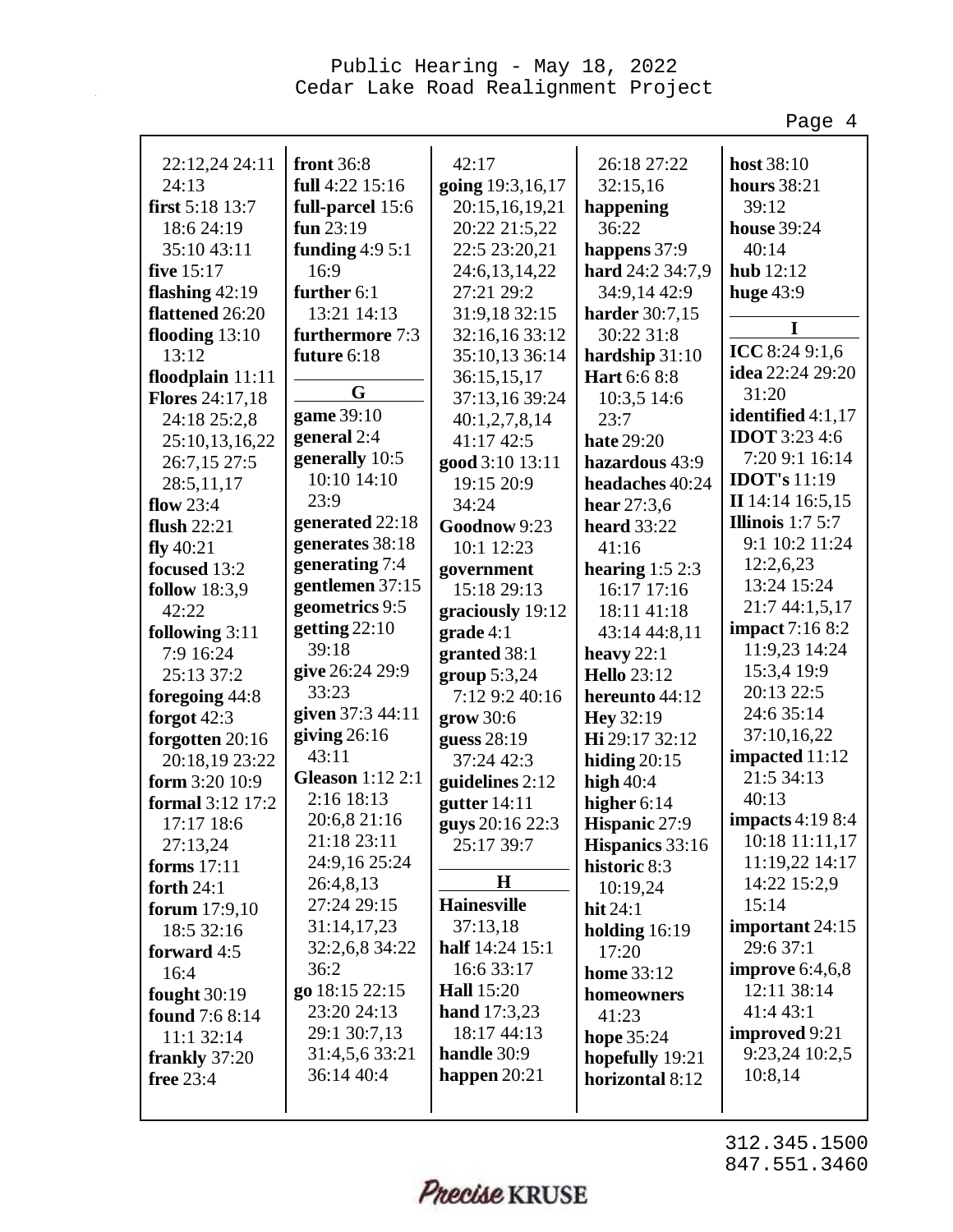Page 5

| improvement              | 21:9 22:22               | 27:22 28:12,18    | Lakewood 6:15        | 38:18 39:10            |
|--------------------------|--------------------------|-------------------|----------------------|------------------------|
| 41:14                    | 23:4,6,7                 | 30:13,17,18       | land 7:4 15:10       | lives 35:15            |
| improvements             | introduce 2:13           | 31:11 32:2,21     | 15:12 16:5,8         | living $35:2$          |
| 4:8,20 10:22             | invest 34:16,19          | 34:1,8,18 35:5    | 16:16                | Lizbeth 41:11          |
| 11:23 13:5,14            | invested 35:15           | 35:17,20,23       | language 33:4        | local 2:11 25:22       |
| 13:20 14:9               | involved 18:21           | 36:13,18 37:24    | 41:24 42:1           | localized 13:10        |
| 41:18 42:6               | involvement 5:3          | 38:3,21 39:14     | large 9:11 11:1      | located 3:20           |
| improving 9:16           | 5:24 7:12 9:2            | knowledge 29:7    | 13:9,13              | 13:15 14:3,5           |
| 41:13                    | 16:18,19 25:7            | known $13:6$      | latest 27:8          | 17:11                  |
| include 14:10            | issue $41:22$            | Knox 1:16 3:4     | Latino 27:9          | location 6:24          |
| 15:20 16:13              | <b>issues</b> 6:23 22:17 | <b>KOHLMEYER</b>  | 28:12                | 19:2,10 23:8           |
| 25:7                     |                          | 21:21             | layout 9:7 12:24     | locations 11:19        |
| included 14:13           | ${\bf J}$                | <b>Kohlmeyers</b> | <b>LCDOT</b> 1:12,12 | <b>Lomeli</b> 20:7,7,8 |
| includes 9:16            | J-a-d-r-i-c-h            | 21:19             | 1:13                 | 20:9,10 21:17          |
| 15:23 18:1               | 37:6                     |                   | <b>LCSMC</b> 14:16   | 23:13,21 37:19         |
| including $4:22$         | <b>Jadrich</b> 37:6,6    | L                 | lead $2:8$           | 37:19                  |
| 8:24                     | <b>Jaycee</b> 32:11,12   | L-i-z-b-e-t-h     | learning $24:19$     | <b>Lomeli's 20:10</b>  |
| incorporated             | Jeremy 1:14              | 41:11             | leave 25:20 32:8     | <b>look</b> 41:7       |
| 2:9 5:2 10:15            | 2:24                     | L-o-m-e-l-i       | 35:23 36:6           | <b>looked</b> 36:15    |
| increase 8:14            | Jewelry 39:5             | 37:20             | led 24:24            | 42:11                  |
| 37:12                    | <b>Jim</b> $18:14,18$    | La 35:1           | left $8:16\,32:1,7$  | looking 33:8           |
| increased 13:21          | 25:24 26:19              | lack 4:8 7:4      | leisure 3:16 17:6    | <b>looks</b> 32:3      |
| informally 3:19          | 31:15                    | Lake 1:5,7,7 2:2  | Let's 3:1 28:13      | lot 3:10 22:1          |
| information              | Joe 29:16,17             | 2:7,16,18,20      | letter 32:15,21      | 30:20 31:9             |
| 5:15,18,23 7:5           | 35:7                     | 3:224:10,12       | 32:24 42:4           | 32:13,13 33:3          |
| 8:18 13:8                | <b>Julie 36:7</b>        | 4:12,14,16,21     | level 6:11,17        | 34:5 38:1 43:8         |
| 27:10,19 28:24           | <b>June 44:13</b>        | 5:6 6:6,20 8:9    | 7:14 13:19           | loud $5:16$            |
| INGHAM 44:3              | jurisdictionally         | 8:24 9:16,18      | Libertyville         | love 27:13,15,18       |
| <b>initial</b> 5:20 7:20 | 4:11                     | 10:7,9,13         | 34:18                | 33:5 39:22,22          |
| initiation 16:20         |                          | 13:17 14:3,5,7    | library 26:4         | <b>lovely</b> 28:11    |
| input 4:13 5:4           | $\mathbf K$              | 14:15 15:5,8      | license 44:18        | Luz 35:1               |
| 5:22 26:17,24            | <b>keep</b> 21:10        | 19:4 20:11,12     | life 33:9 34:14      |                        |
| 32:17 33:5               | 34:13 38:4,5,6           | 20:18 22:14       | light $23:24$ 42:20  | $\mathbf M$            |
| 34:12,21                 | 38:19 39:15              | 23:18,19 24:24    | light-years 19:4     | M 44:3                 |
| insurmountable           | <b>Kevin</b> 1:12 2:18   | 25:10,23 27:7     | limit 42:22          | <b>Magee</b> 1:6 8:7   |
| 19:16                    | kind 13:19,23            | 27:14 28:13       | Line $6:8,21$        | 18:15,18,18            |
| intends 19:13            | 20:20 29:18              | 29:4,20,24        | list 15:10 17:24     | 25:24 26:19            |
| <b>International</b>     | kiss-n-ride              | 30:11 31:2,6      | 18:13 26:6,6         | 36:20                  |
| 20:10                    | 21:22 22:9               | 33:16,17,18,19    | 36:3                 | main 37:17             |
| internet 39:19           | kiss-n-rides             | 35:3,12,23        | little $31:1,5$      | maintained             |
| interpretation           | 12:17                    | 37:7,21 38:15     | live 24:8 31:11      | 16:23                  |
| 3:8                      | know 18:9 20:24          | 38:23 39:1,3      | 33:1 34:8            | maintenance            |
| intersection 8:8         | 24:5,12,20               | 40:22 41:6,13     | 41:12                | 12:1,5                 |
| 10:3,8 14:6,8            | 25:16,17 26:4            | 41:13             | livelihood 35:15     | major $37:16$          |
|                          | 26:24 27:7,10            |                   |                      |                        |
|                          |                          |                   |                      |                        |

Precise KRUSE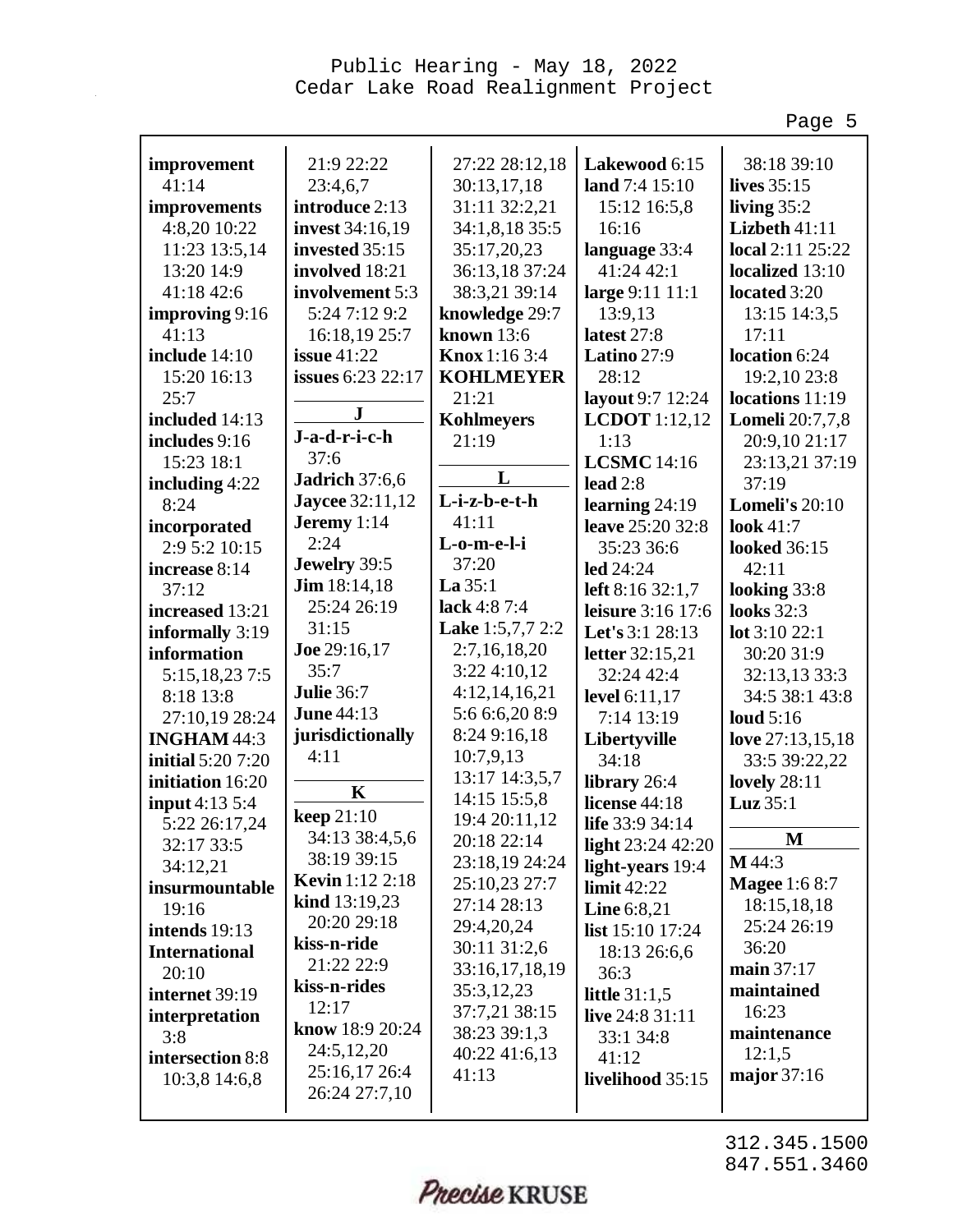Page 6

| making 30:7             | 24:7 33:23            | 14:18 22:19            | $\mathbf 0$      | order 4:24 5:3                  |
|-------------------------|-----------------------|------------------------|------------------|---------------------------------|
| <b>Management</b>       | Michael 26:2          | 24:13 29:18            | observe 5:4      | 17:21                           |
| 14:16                   | microphone            | 38:22                  | obvious 27:3     | outside 37:4,14                 |
| manager $1:12$          | 5:17 17:4             | needs 3:9 38:8         | obviously 2:14   | overall 9:15 13:1               |
| 1:14,172:17             | mid-platform          | 38:13 41:13            | 26:22            | owned 15:7                      |
| 2:243:5                 | 12:15                 | negative 35:14         | occupancy 19:18  | owner 20:10,11                  |
| maps 9:13 10:17         | <b>middle</b> 1:6 8:7 | 37:22                  | occupied 34:4,7  | 30:19                           |
| 13:3 15:10              | 20:20                 | neighbors 19:8         | Ochoa 32:11,12   | owners 29:8                     |
| market 41:9,10          | migration 37:9        | 39:14                  | 32:12            | 30:14                           |
| marketing $41:8$        | Mike 31:19 32:3       | <b>Neither</b> 11:19   | of-way 14:19     | owners' 38:9                    |
| matching 11:2           | 35:7,8                | <b>Never 39:17</b>     | offhand 25:16    | owns 34:5                       |
| materials 28:3          | millions 19:1         | new 3:23 4:1 9:7       | 25:17            | ${\bf P}$                       |
| mayor 19:11             | <b>Milwaukee 6:7</b>  | 9:22 10:8,12           | okay 18:13 20:7  | p.m 1:9 3:17,19                 |
| mean 22:1 23:23         | 6:21                  | 10:14 12:7,11          | 20:8 21:18       | 17:7                            |
| 24:18 25:20             | mind 23:24            | 12:14,15,17,21         | 24:16 25:2,16    | Pace 12:21                      |
| 28:11 35:15             | minimum $6:16$        | 12:24 14:6             | 31:17 32:8,9     | page 42:6                       |
| 38:18 41:19             | missed 23:21          | 19:13 23:6             | 35:24 36:12,18   | pain 31:5,9                     |
| 42:16 43:1              | money 30:1            | 31:641:6               | old 31:2 41:20   | pandemic 28:23                  |
| meaning $14:10$         | <b>Montes 34:24</b>   | nexus $6:20$           | on-street 22:16  | 34:10 39:11                     |
| means $22:20$           | 35:1                  | nice 34:20             | once 22:24 29:5  | parcels 14:22                   |
| 31:11                   | morning 37:9          | night $37:10$          | 32:20            | 15:10                           |
| media 20:17             | 42:9                  | <b>Nippersink 4:11</b> | one-to-one 12:3  | parents 41:21                   |
| meeting $2:35:18$       | motorists 8:15        | 6:5,159:22             | ones 11:3 31:21  | Park 9:16,19                    |
| 5:23 7:7 8:20           | move 4:5 17:17        | 14:4 16:2 23:1         | 35:10 40:18      | parking 6:22,22                 |
| 13:8 18:19              | 19:1,17 39:8          | 29:17 40:1,13          | online 25:3,5,6  | 11:24 12:3,7                    |
| 27:15 29:5,6            | movement 5:9          | no-build $7:17$        | 28:24            | 12:19 22:16                     |
| 29:14                   | moving 16:4           | noise 10:21            | open 16:11       | 41:2,3                          |
| meetings 5:24           | multiple 4:18         | 11:17,18,18,21         | 17:10 19:13      | part 4:23 13:14                 |
| 40:16                   | 6:21                  | non-29:8               | 34:2 38:5        | 18:11 40:9                      |
| meets 14:6              | municipalities        | non-motorized          | operated 38:16   | particularly                    |
| members 25:4            | 38:12                 | 5:11                   | operating 6:16   | 19:6                            |
| 27:20 29:8              | Murphy $2:10$         | north 1:7 6:8,21       | operational 6:23 |                                 |
| memorize 24:21          | N                     | 9:17 12:18,20          | operations 6:6   | partnering 5:5<br>partners 8:24 |
| mentioned 18:19         | name 17:24 18:6       | 13:15 14:5             | 6:12 12:11       | pass 33:11                      |
| 42:5                    | 18:7,7 20:9           | 15:22 22:11            | opportunities    | passes 33:19                    |
| met 4:4 11:19           | 23:12 32:3,12         | 23:3 38:15             | 19:14            | passing 33:10                   |
| 28:20                   | 35:1 40:11            | 39:3                   | opportunity      | path 10:15                      |
| <b>Metra</b> 5:6 6:7,22 | National 4:24         | northeast 14:8         | 3:125:10         | paths 40:17                     |
| 6:229:1,6               | 10:24                 | northwest 14:3         | 12:10 13:11      | pay 38:6,20                     |
| 10:10 11:22             | native $27:17$        | 14:8                   | 17:1,21          | pedestrian 6:8                  |
| 12:9,24 15:5            | near 9:18,19,19       | <b>Notary 44:3,17</b>  | opposing $21:13$ | 6:127:1,3,4                     |
| Metra's 12:2            | need 6:2,10 7:6       | <b>noted</b> 10:11     | opposition 4:5   | 9:8 12:15                       |
| Metz 1:14 2:24          | 7:10 13:20            | notes 44:10            | 18:20            | 42:19                           |
| Mexican 20:12           |                       | <b>Nuevo</b> 20:12     | Orchard 10:4     |                                 |
|                         |                       |                        |                  |                                 |

Precise KRUSE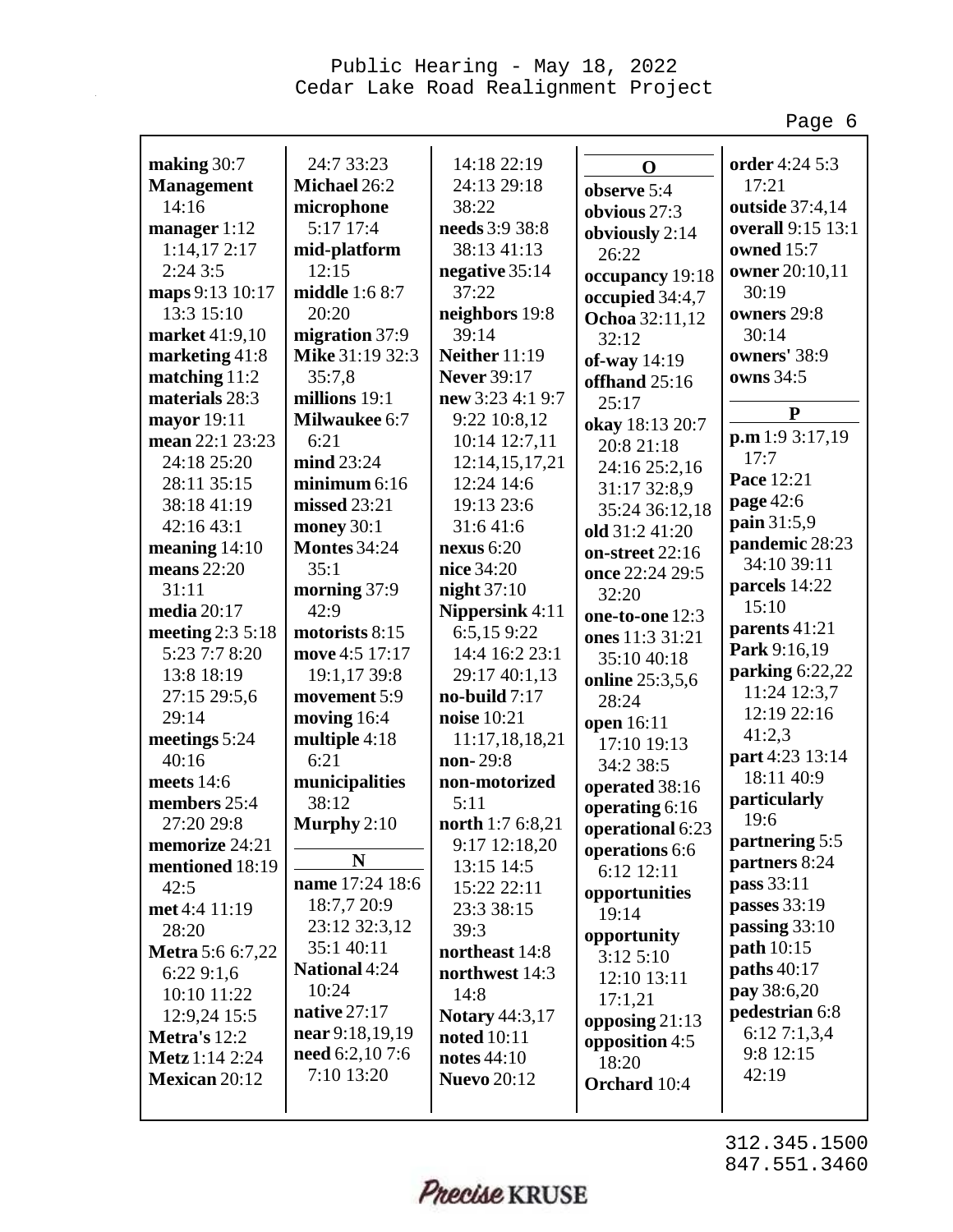Page 7

| pedestrians 6:23                 | planning $1:12$<br>2:20          | 30:23 34:21                    | 13:11 31:11                         | ratio $12:4$                 |
|----------------------------------|----------------------------------|--------------------------------|-------------------------------------|------------------------------|
| 43:4,8                           |                                  | previously 16:24               | providing 17:8                      | rationale 30:10              |
| people 18:14<br>19:14 20:21      | plans $21:3$                     | private 15:2,8                 | proximity 8:7                       | reach 38:12<br>read 27:18    |
|                                  | platform $12:1,4$<br>12:15 30:24 | probably 26:8                  | public 1:5 2:2,5<br>$3:11$ 4:4 5:18 |                              |
| 23:17 24:4,7                     |                                  | problem 19:1                   | 5:23 13:8                           | reading $27:21$              |
| 30:1, 5, 7, 13, 15<br>31:10 38:1 | please 17:23<br>18:6,16          | proceed 4:21<br>38:9           | 16:17,19 17:1                       | ready 16:8<br>real 1:16 3:5  |
| 39:16 40:20,21                   |                                  |                                | 17:9,16 18:5                        |                              |
|                                  | point 36:12                      | proceedings                    | 18:11 43:14                         | realigning 4:16              |
| 40:22 41:7<br>43:8               | policy 4:24<br>11:20             | 43:13 44:7,11                  |                                     | realignment 1:5<br>2:2,43:22 |
|                                  |                                  | process 5:5 7:20<br>8:19 15:14 | 44:3,8,11,17                        |                              |
| percent 15:3,4                   | pond 13:19,21<br>14:1 40:15      |                                | purple 11:2                         | reality 26:19<br>27:1        |
| 19:9 27:9                        |                                  | 41:14                          | purpose 2:3 6:2                     |                              |
| 28:12 33:18                      | poor 6:12                        | profits 29:9                   | 6:4 7:6,9 22:18                     | really 22:8 24:2             |
| perfect 25:2<br>27:17            | positive 21:3                    | programming<br>1:132:20        | put 3:9 23:16,23                    | 26:12,24 27:1<br>27:2        |
|                                  | possible 11:16                   |                                | 32:17 33:5                          |                              |
| performance<br>7:168:5           | possibly 41:5                    | project $1:5,12$               | 38:20 40:7                          | reason 23:15                 |
|                                  | post 28:7                        | 1:13,14,14 2:2                 | putting 39:20                       | 41:1                         |
| performed 9:5                    | posted 29:5                      | 2:6,8,11,17,22                 | Q                                   | recall $25:19$               |
| performing 4:21                  | potential 4:19                   | 2:23,24 3:16                   | qualified 5:1                       | receive 37:12                |
| period $17:18$<br>21:23          | 8:2,14 31:3                      | 5:1,2,4,9,14,19                | quality 10:21                       | received 18:11               |
|                                  | potentially<br>26:23             | 6:3,4,108:23                   | question 22:8                       | 32:14,21,23                  |
| permanent                        |                                  | 8:23 10:16                     | 27:12 28:17                         | 42:4                         |
| 14:19 15:1                       | precious 29:10                   | 11:7,9,14,21                   | questions $2:5,15$                  | recognized 11:4              |
| permit 34:2                      | preempt 22:21                    | 14:20,23 16:3                  | $3:17$ 15:13                        | reconfigure                  |
| permits 33:23                    | 23:2                             | 16:8,10 17:6                   | 17:7,18 18:2                        | 12:10                        |
| 34:1                             | preemption 23:3                  | 18:12 21:13                    | 27:6,16 36:11                       | reconfigured                 |
| permitting                       | 23:5,8                           | 22:19 24:23,24                 | quick 33:12                         | 12:7                         |
| 14:14                            | preferred 2:4                    | 32:24 33:6                     | <b>Quite 37:20</b>                  | reconsider 19:24             |
| person 28:22                     | 8:17,21,22                       | 38:10                          |                                     | <b>record</b> 18:12          |
| 32:6,9 37:23                     | 9:10,15                          | projections 6:19               | R                                   | recuperating                 |
| personally 19:7                  | preliminary                      | properties 15:14               | $R-i-0-841:12$                      | 37:24                        |
| <b>Phase 4:6,22</b>              | 36:23                            | 15:23 35:16                    | R-o-d-r-i-g-u-                      | referendum                   |
| 14:14 16:5,14                    | prepare 16:21                    | property $4:2,7$               | 39:3                                | 36:23                        |
| 16:15,18                         | 17:19                            | 13:16 14:17                    | railroad 4:2                        | refine 9:2                   |
| picking 24:5                     | presence 37:4                    | 15:2,5,9,17                    | 6:21 9:6 10:11                      | regarding 5:21               |
| pictures 13:11                   | present $1:11$ $2:3$             | proposed 10:8                  | 10:12 15:24                         | 7:5,8 8:12,18                |
| $pine\,40:5$                     | presentation                     | 10:13,22 11:23                 | 23:5                                | 8:21 10:18                   |
| <b>PIZARRO</b>                   | 2:14 3:11 17:1                   | 12:17 13:16,23                 | railroads 22:11                     | 11:22 13:5,7                 |
| 26:10,16                         | 36:10                            | 14:2,5,9 22:23                 | <b>raise</b> 17:23                  | 14:17 16:3                   |
| <b>Places</b> 10:24              | presented 5:20                   | 23:10                          | 18:17                               | 22:9,9                       |
| plan 2:4 18:22                   | 10:17                            | provide $5:4,9$                | ramifications                       | register 10:24               |
| 18:24 20:14                      | presents 22:16                   | 12:11 18:5,8                   | 29:22                               | 37:1                         |
| 25:7 38:14                       | president 22:4                   | 25:9                           | <b>Rancho 20:11</b>                 | reinvesting 30:2             |
| planned 16:4                     | pretty $21:21$                   | provided 3:18                  | rates $6:11,14$                     | reiterating                  |
|                                  |                                  |                                |                                     |                              |

Precise KRUSE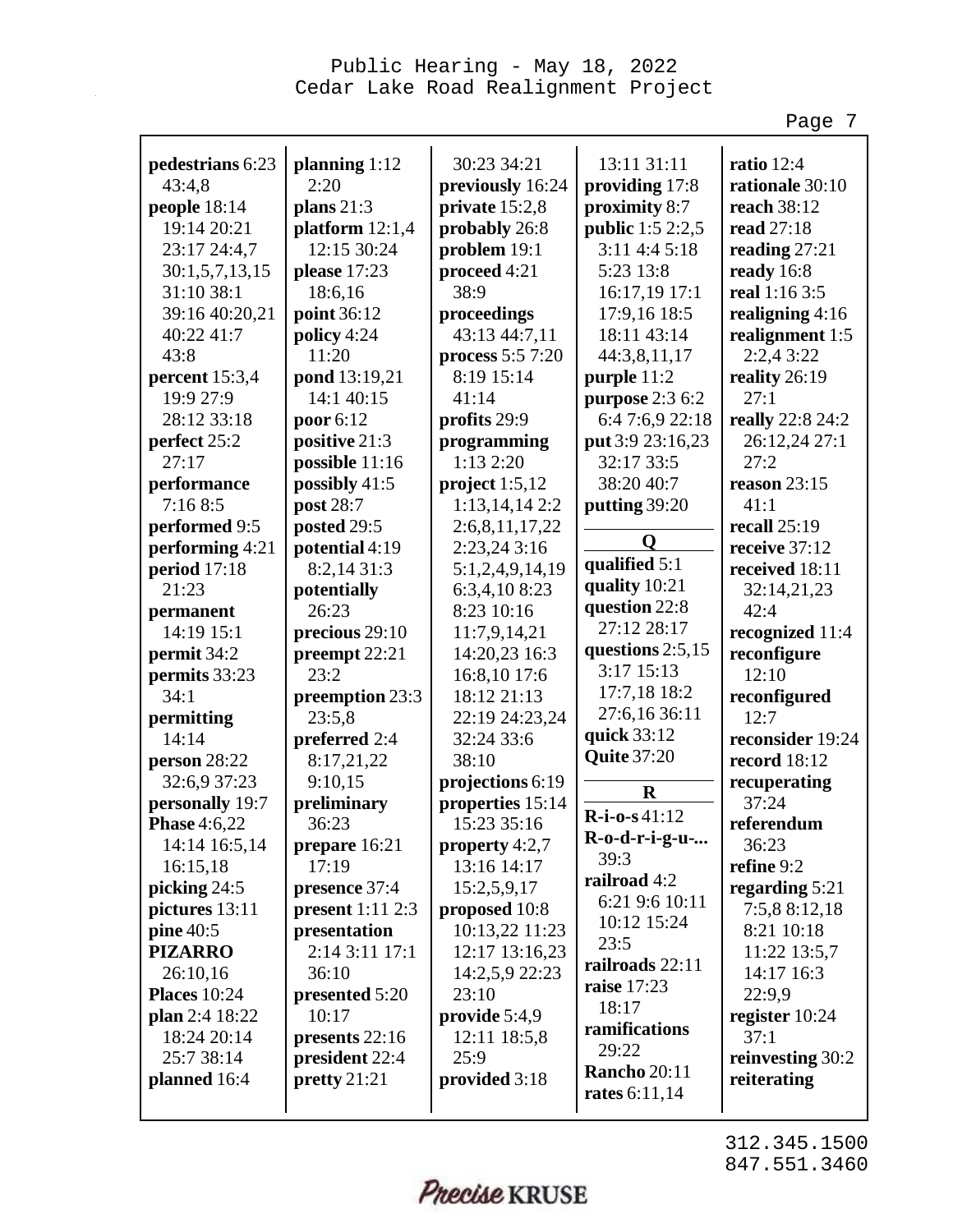Page 8

| 38:19              | result $12:20$         | <b>Round</b> 1:7 4:14  | 13:3 20:17              | siding $12:1,5$         |
|--------------------|------------------------|------------------------|-------------------------|-------------------------|
| relive 33:8        | retaining 40:3         | 5:6 8:24 15:5,8        | 28:20                   | sign 18:16 23:23        |
| relocate 20:14     | revenue 21:15          | 20:11,12,18            | selecting 8:22          | 31:21 32:10             |
| 21:8               | 38:19                  | 29:24 33:16,18         | selection 8:19          | signage $41:6$          |
| relocated 12:4,5   | reverse 8:12           | 33:19 35:3             | sell 38:4               | signal $23:2$           |
| 21:6 23:6          | revitalization         | 37:7 38:23             | selling $39:12$         | signalized 8:8          |
| relocations        | 29:23                  | 41:13,13               | semis $22:1$            | 23:4,6,7                |
| 15:15              | right 17:20 18:3       | <b>route</b> 3:24 10:2 | sent 41:23              | signals $22:21$         |
| relying 29:7       | 21:9 22:9,13           | 23:20                  | separation 4:1          | signed $17:22$          |
| remaining 8:3      | 24:9,11 25:11          | <b>routes</b> 14:12    | <b>Sergio</b> 23:11,13  | 18:14,14 32:10          |
| 8:10               | 26:21 28:22            | run $35:1$             | 24:9 39:2               | significant 7:3         |
| removed 12:13      | 29:6 31:14             | running $38:1$         | serve 39:22             | 12:8 20:23              |
| removing 33:10     | 32:13 33:12            | <b>Russo</b> 1:13 2:20 | service 6:11,17         | 21:14 37:12             |
| repair $21:24$     | 34:22 35:8             |                        | 10:20 28:4              | significantly           |
| repeat 24:20       | right- $14:18$         | S                      | 39:23                   | 7:23                    |
| replaced 10:12     | right-of-way           | S 31:20                | services 1:16 2:9       | signs 23:23 43:4        |
| 11:15 12:3,14      | 14:21                  | S-e-r-g-i-o 39:2       | 3:5 39:21               | signup $17:19$          |
| 12:19              | <b>Rios</b> $41:11,11$ | $S-k32:4$              | set 22:3 44:12          | similar 8:4             |
| reported 44:6      | road 1:5,7 2:2         | safe $5:9$             | seven 7:10 41:16        | simple $14:18$          |
| reporter $3:13,18$ | 3:224:1,10,11          | safety 6:5 8:11        | severe 31:6             | singularly 13:2         |
| 17:3,10 18:8       | 4:17 6:5,6,6,15        | 22:17 24:11            | severing 30:4           | sites $11:4$            |
| 36:6 37:4 44:5     | 6:20 8:9,9 9:16        | 43:9,10                | sewers $14:12$          | six 38:16               |
| request 13:22      | 9:18,22 10:5,7         | <b>Sales</b> 38:3      | shapes $11:2$           | size 13:21              |
| 27:15 34:2         | 10:9,13 13:17          | sampling 11:6          | share 27:19             | slowly $24:5$           |
| requesting 34:1    | 14:3,4,6,7,7           | sat 33:7               | shared 10:15            | small 23:20 24:2        |
| require 11:6       | 16:2 19:4              | saw 22:18              | sheet 17:19             | smaller 14:2            |
| required 4:23      | 22:14 23:1,7           | saying $24:21$         | shelters 12:14          | social $20:17$          |
| rescheduled        | 24:14 25:23            | 40:2                   | shifting $30:24$        | solution 30:24          |
| 13:9               | 26:21 33:10            | schedule 16:3,4        | shocked 42:12           | 31:3                    |
| resident 26:2      | 35:13,23 37:11         | school 1:6 8:8         | shop $22:2$             | somebody 32:10          |
| residential 15:19  | 37:13,18,21            | 9:18,20 10:6           | short-sighted           | 35:17 38:24             |
| 16:1 37:11         | 38:15 39:3             | 21:2                   | 29:21                   | 43:12                   |
| 42:24              | 40:2                   | scientist $1:163:4$    | shorthand 44:5          | sorry 3:2 20:6          |
| residents 30:20    | roads 39:8             | scope 37:14,16         | 44:7,9                  | 27:6 34:6               |
| 42:13 43:10        | roadway $8:13$         | Scott 1:15 3:1         | showed 4:16             | south 12:18,19          |
| resource 7:21      | 11:23 12:8             | scratch 39:10          | showing $13:18$         | 13:23 22:14             |
| resources 8:3      | 13:20 14:9             | screening $7:9,20$     | shown 9:10,12           | <b>Spanish 3:8 27:9</b> |
| 10:19,23           | <b>roam</b> 36:5       | second $41:24$         | 15:9,10                 | 27:11,16,18,21          |
| respect 36:1       | <b>RODIGUEZ</b>        | section $4:10$         | shut 30:11              | 33:2,3,15,16            |
| respects 43:7      | 23:12                  | 14:10                  | shutting $35:12$        | 33:23 41:24             |
| responded 36:16    | Rodriguez 23:11        | secured 16:9           | <b>side</b> 12:18,19,20 | Spanish-speak           |
| response 22:10     | 23:13 24:10            | see 3:1 19:7 29:4      | 13:16,23 14:5           | 28:13                   |
| 27:13 38:23        | 39:2,2                 | 34:4                   | 22:12 42:13             | speak 17:21,22          |
| restaurant 20:12   | room 9:13              | seen 10:16 12:24       | sidewalk 10:14          | 21:19 36:2              |
|                    |                        |                        |                         |                         |

Precise KRUSE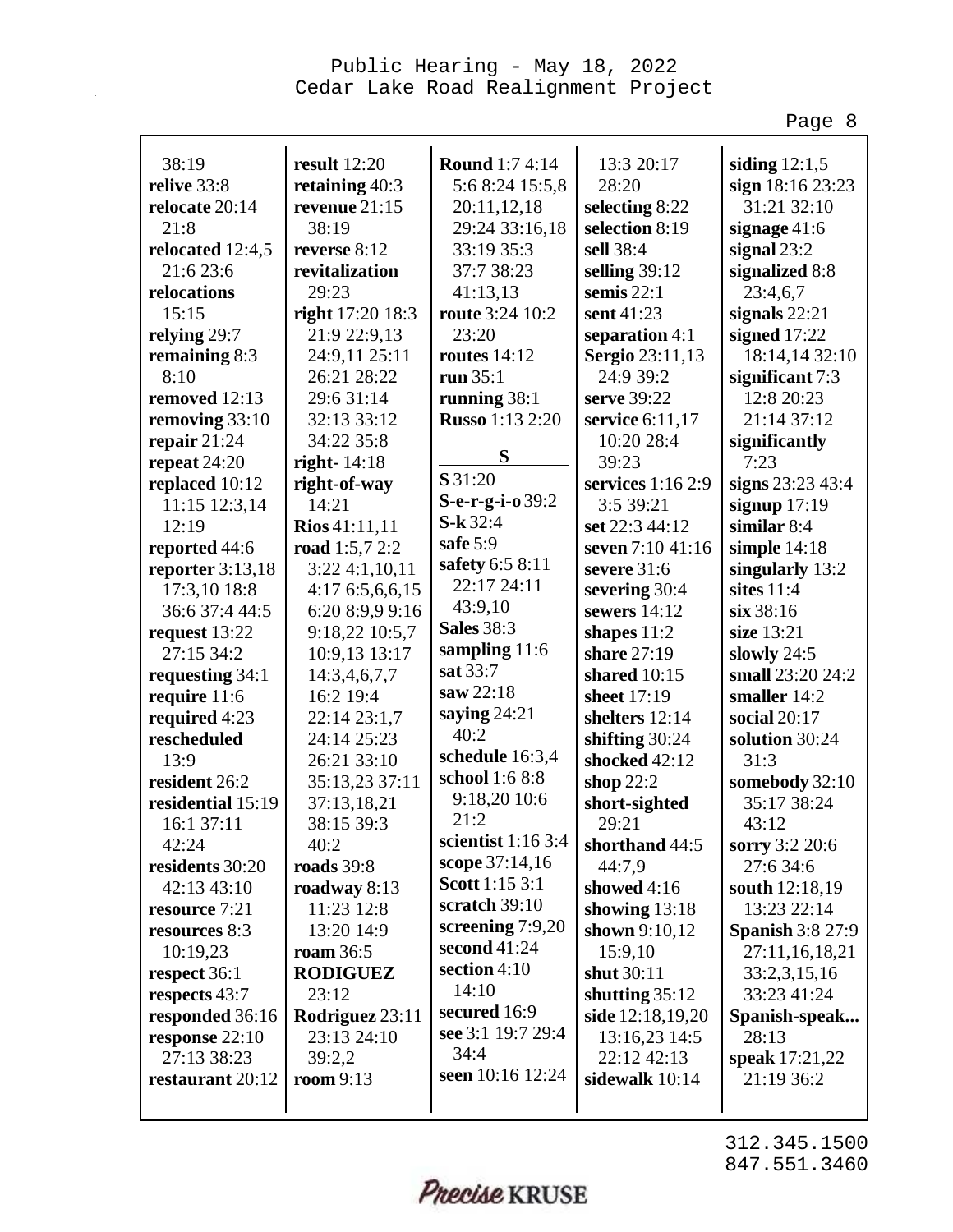Page 9

| 41:21             | 24:11 35:8            | 30:10 35:18               | 29:15 31:14,16      | town 35:4,19,20    |
|-------------------|-----------------------|---------------------------|---------------------|--------------------|
| speaker 5:17      | step $8:16$           | survey $11:13$            | 34:22 36:1,18       | tracks 22:12       |
| 27:18 31:22,24    | steps $16:13$         | survive 34:10             | thankfully 34:3     | traffic 5:21 6:19  |
| 32:1,5,7          | stocked 38:6          | 39:11,13                  | thing $20:20$       | 9:5 16:11,22       |
| speaking 27:9     | <b>Stone 29:16,17</b> | Swanson 31:22             | 21:21 29:24         | 22:22 23:2,17      |
| 33:4,17 41:20     | 29:17                 | 31:24                     | 30:15 31:8          | 23:24 30:3         |
| special $10:19$   | stop 12:22 22:20      | system $12:9$             | 36:17 38:20         | 37:10,12 40:24     |
| 11:5              | 23:23,23 33:11        | T                         | things $34:15$      | 41:2               |
| specialist 15:13  | 33:12 39:8            |                           | 40:8                | transcript 44:9    |
| species 10:21     | stoplight $23:16$     | T-h-o-r-n-b-o-            | think 19:19 26:5    | transferred 4:11   |
| specific 5:14     | store 38:6 39:18      | 40:12                     | 27:7 30:8,12        | transit $5:11$     |
| 15:14             | storm $13:9$          | tables 3:21               | 30:14,19,20,22      | 12:12              |
| speed 42:22       | 14:11                 | 17:12                     | 31:3,8,19,19        | transitions        |
| spell 18:7        | <b>Stormwater</b>     | take 5:17 38:1            | 32:1 33:6,13        | 19:22              |
| spending 19:1     | 14:15                 | 39:21 40:2,14             | 34:12 35:13,18      | translated 28:4    |
| spoken 41:24      | straight $24:13$      | taken 26:20 27:2<br>44:10 | 36:20 39:11         | translation 28:4   |
| spot $41:2$       | stream $11:10$        |                           | 40:19 41:3          | translator 28:2    |
| SS 44:1           | street 10:4 19:2      | takes 39:16               | 43:10               | 28:6               |
| stage 5:20 11:6   | 35:13 37:10           | talk 17:9 26:24           | <b>Thornborough</b> | transportation     |
| 11:14             | streetlight $42:17$   | <b>talked</b> 37:14       | 26:1 40:11,12       | 2:7,17,19 5:7,8    |
| stages $16:22$    | streets 9:21          | talking $19:11$           | thought 19:24       | 7:15 8:5 21:4      |
| stakeholder 5:2   | strip 9:13 10:16      | 24:11 25:3                | 22:13 26:17         | 25:1,11 27:14      |
| 5:23 7:11 9:2     | 13:3 15:9             | tax 21:15 38:19           | 29:23               | 29:5 39:1          |
| 25:4,6 28:18      | 19:13                 | taxes 20:24,24            | threatened          | Transportatio      |
| 40:16             | stuck 20:20 41:1      | 38:20                     | 10:20               | 2:21 21:8          |
| stakeholders 5:3  | study 2:10 3:23       | team 2:13 3:16            | three 8:10 14:1     | trash $36:14$      |
| 25:17             | $3:24$ 4:6,13,15      | 5:20 6:2 7:11             | 15:21               | travel 23:3        |
| standard 7:19     | 4:16,17,22            | 7:14 8:23 9:4             | thriving $21:10$    | traveling $42:14$  |
| standpoint 41:8   | 5:19,20 6:2,9         | 13:6 14:18                | Tice 1:14 2:23      | tree 11:13         |
| start $16:5$      | 7:2,11,14,18          | 17:6                      | 5:14                | <b>trees</b> 10:21 |
| started 4:13      | 10:18 13:5            | technical 6:1             | Tilly $2:10$        | 11:12,15 40:5      |
| starts 31:19      | 14:13,17 16:14        | tell 21:5                 | time 17:16,17       | tremendously       |
| state 2:11 3:24   | 16:18 37:8            | telling $19:12$           | 19:15 24:19         | 20:13              |
| 18:6 19:19        | <b>Suarez</b> 32:5,6  | temporary                 | 29:9 41:19          | tried $42:8$       |
| 26:1,3 44:1,4,6   | submitted 3:20        | 14:19 15:1                | 42:9 43:15          | trouble 31:18      |
| stated $16:24$    | 17:11                 | ten $15:6,16$             | times 28:19,20      | truck 21:24        |
| 21:14 37:23       | subsequent 5:23       | tentatively 16:4          | 28:21 33:22         | trucks $24:13$     |
| 38:17             | substitute 42:19      | Terrace 6:15              | 36:4 42:7           | true $44:8$        |
| statement 3:13    | summarized 7:6        | terrible 20:3             | timing $19:19$      | truly $40:19$      |
| 17:2              | 8:19                  | 30:9,12 31:8              | today 4:3 9:20      | try $18:1,224:4$   |
| station 9:7 10:10 | <b>Supermarket</b>    | thank $5:16$              | 10:17 13:4,18       | 39:8               |
| 11:23 12:6,10     | 20:11                 | 17:15 20:8                | 40:19               | trying $24:21$     |
| 12:13,18,22,24    | supposed 26:17        | 21:17,18 24:8             | total 11:10 15:2    | 26:5 33:20         |
| 13:2 22:12,24     | sure 17:20 28:14      | 24:9,16 29:14             | towing $22:1,1$     | 35:16 41:2         |
|                   |                       |                           |                     |                    |

Precise KRUSE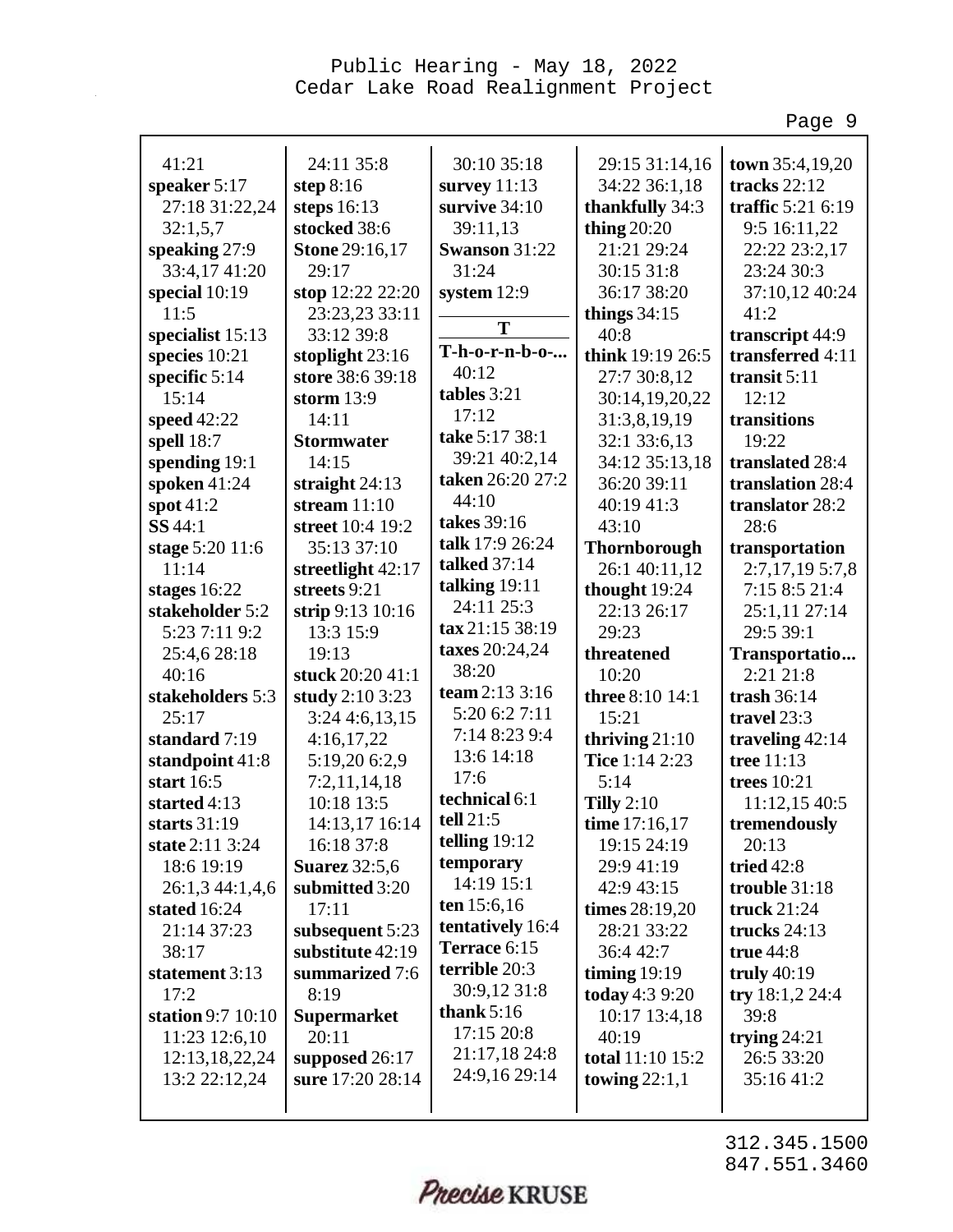Page 10

| 43:1                    | 12:9 14:15           | 22:21 30:6,6,9    | working 8:23           | 181:8                   |
|-------------------------|----------------------|-------------------|------------------------|-------------------------|
| turn 5:13 40:14         | 15:5,7,20 19:7       | 33:9 35:22        | 32:19 34:8,9           | 1969 4:24               |
| two 8:1,11 11:18        | 19:11,12,20          | 37:22 38:13       | 34:13                  | 1979 3:23 18:19         |
| 12:2,14,15              | 20:14 21:15          | ways 33:8         | works 34:7             | 18:22                   |
| 14:4 15:7,23            | 30:17 33:7           | we'll 18:2 26:5,9 | writing 18:4,10        | 1982 3:24               |
| 19:20 42:2              | 34:16 38:8,11        | 36:4              |                        | 19874:6                 |
| two-lane 37:11          | 38:12,23 41:5        | we're 19:9,16     | X                      | 1st $44:13$             |
| 37:18                   | 41:10,17 42:23       | 20:15,16,19       | $\mathbf Y$            | $\overline{2}$          |
| two-minute 3:13         | Village's 13:22      | 23:20,21 26:21    | Y-o-l-a-n-d-a          |                         |
| 17:2                    | 21:6                 | 29:14 30:7        | 37:19                  | 20 24:3 34:3            |
| <b>Tyler 37:7</b>       | visible 21:9         | 32:19 33:20       | Yeah 26:7 28:5         | 39:6,15 40:5            |
| $\mathbf{U}$            | visit $40:20,21,23$  | 35:8 36:17        | 28:11                  | 20124:12                |
|                         | volumes 5:22         | 37:23 40:9        | year 4:12 16:6         | 20164:16                |
| <b>Ultimately 24:22</b> | vote 19:23 26:12     | 42:24             | 19:20 28:21            | 2017 13:8 28:21         |
| understand              | 36:21,21,24          | we've 3:1 28:23   | 42:2                   | 2018 6:3                |
| 28:24                   | voting $24:22$       | 35:2 39:5,14      |                        | 2020 8:23 9:4           |
| understanding           | 26:13                | 39:17             | years 20:3,18          | 2022 1:8 44:13          |
| 27:21                   |                      | <b>Wear 39:5</b>  | 24:3 34:3 35:3         | 2025 16:7,10            |
| <b>Understood</b>       | W                    | website 17:13     | 39:6,15 40:6           | 2026 16:11,12           |
| 28:16                   | walk 36:11 43:8      | 28:8 32:20,24     | 41:15,16,20<br>43:6    | 22 15:3 19:9            |
| undeveloped 4:2         | wall 40:3            | week 38:21 42:8   |                        | 27:8 28:12              |
| 4:713:16                | walls $11:21$        | welcome 2:1       | yellow 42:19           | 35:3                    |
| unfortunate             | want 2:1 21:19       | went 7:19 25:2    | 43:3                   | 229 39:3                |
| 27:5 32:18              | 24:10 25:20          | 32:18,20 42:3     | yield $43:7$           | 23 27:8 33:18           |
| 34:11                   | 26:10 27:10          | 42:6,7            | <b>Yolanda</b> 20:6,10 | 230 38:15               |
| <b>UNIDENTIFI</b>       | 28:10 30:7,13        | west 11:24 13:16  | 35:7 37:19             | 24453 37:7              |
| 31:22,24 32:1           | 30:15 31:4           | 16:1 23:1         | $\mathbf{Z}$           | 28 11:4                 |
| 32:5,7                  | 34:20 36:2,5         | 29:17 37:7        | <b>Zelles</b> 1:15 3:3 | 3                       |
| unmarked 3:24           | 39:9,15 40:4,7       | 40:1 42:13        |                        |                         |
| updated 42:1            | 40:20,21,23          | Western 39:5      | $\boldsymbol{0}$       | 314 15:24               |
| upgraded 14:12          | wanted 26:22         | wetlands 10:20    | 084-002984             | 320 29:17               |
| upgrades $5:12$         | 27:2 28:18           | 11:11             | 44:18                  | $\overline{\mathbf{4}}$ |
| urban $14:10$           | 29:24 34:21          | what-have-you     |                        | 4040:3,6                |
| use $3:10$ $10:15$      | wants 18:16          | 29:19             | 1                      | 499 15:24               |
| 37:17                   | 31:7 32:10           | whereof $44:12$   | 1040:4,4               |                         |
| uses $7:4$              | warming $12:14$      | wife $35:2$       | 12 11:10               | 5                       |
| $\mathbf{V}$            | Washington           | wish $34:15$      | 1204:10 37:13          | 5:00 1:9                |
| vehicle 23:3            | 37:10                | witness $44:12$   | 40:22                  | 5040:6                  |
| vendors 38:6            | wasn't 37:15<br>42:7 | won 18:19         | 1341:20                | 500 1:7 9:17            |
| versus $37:13$          | waste 10:20 11:5     | wondering 26:7    | 134 10:2 11:24         |                         |
| vicinity 10:6           |                      | work 22:7 25:10   | 12:2,6,23              | 6                       |
| view 3:15 17:5          | water $10:20$        | 25:11 33:12       | 13:24 15:24            | 604 16:1 40:13          |
| <b>Village</b> 4:14 5:6 | way 10:4,10          | 39:13             | 43:3                   | 634 40:1                |
| 8:24 11:15              | 21:22 22:2,3         | worked 19:21      | 17.5 14:22             |                         |
|                         |                      |                   |                        |                         |

Precise KRUSE